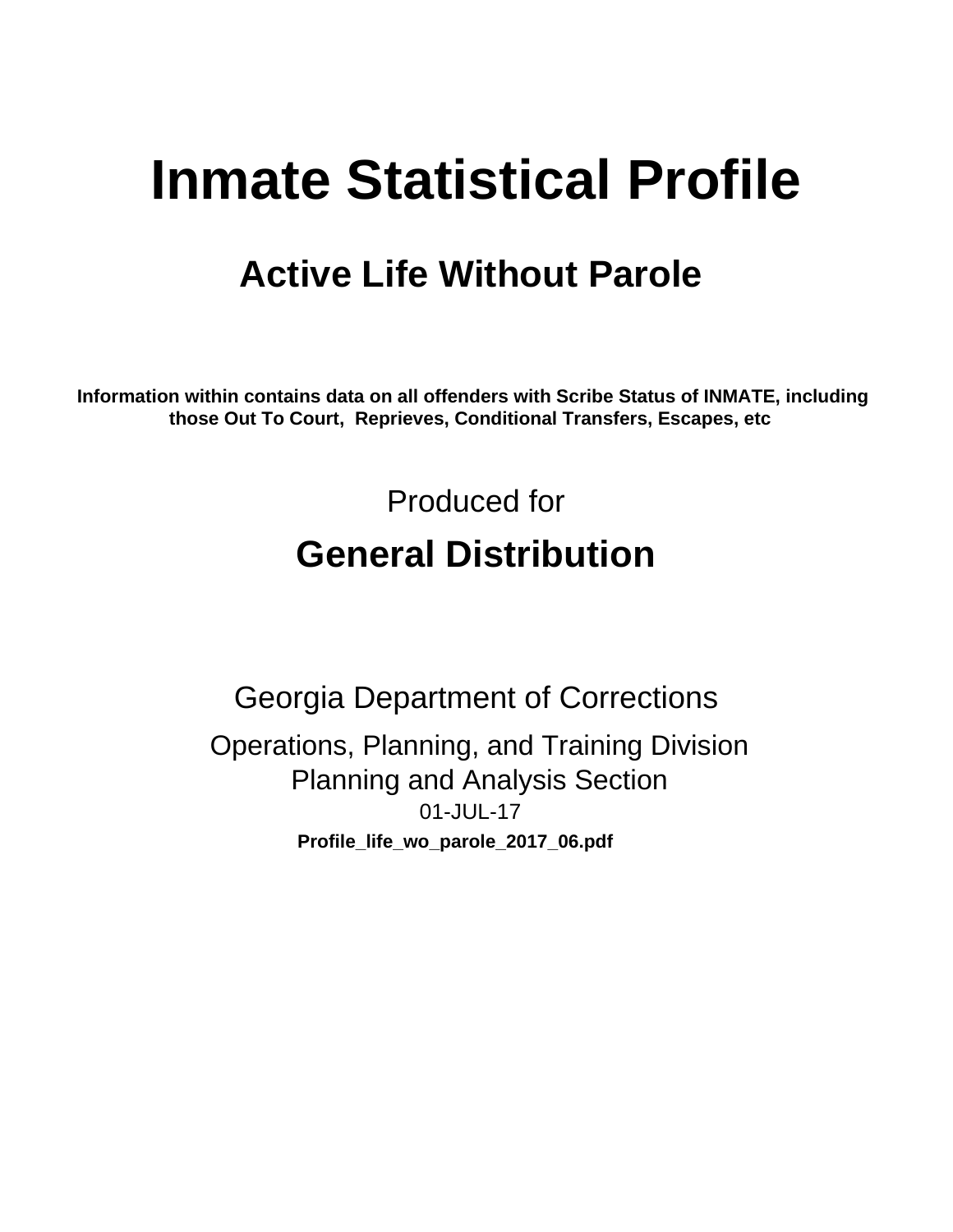## Inmate Statistical Profile 01-JUL-17

Contents

**Active Life Without Parole** 

Produced for General Distribution

## **Table of Contents**

|    | <b>Demographic information</b>                                        |
|----|-----------------------------------------------------------------------|
|    | 4 Current age, broken out in ten year age groups                      |
|    | 5 Race group                                                          |
|    | 6 Marital status, self-reported at entry to prison                    |
|    | 7 Number of Inmates with Dependents, self-reported at entry to prison |
|    | 8 Religious affiliation, self-reported at entry to prison             |
|    | 9 Home county - self-reported at entry to prison                      |
|    | 13 Employment status before prison, self-reported at entry to prison  |
|    | 14 Age at admission                                                   |
|    | 16 Height, measured at entry to prison                                |
|    | 17 Weight, measured at entry to prison                                |
|    | 18 Military service                                                   |
|    | <b>Correctional information</b>                                       |
|    | 19 Type of admission to prison                                        |
|    | 20 Current / last supervision level                                   |
|    | 21 Current / last institution type                                    |
|    | 22 Institution type - transitional centers                            |
|    | 23 Institution type - county prisons                                  |
|    | 24 Institution type - state prisons                                   |
|    | 25 Institution type - private prisons                                 |
|    | 26 Institution type - inmate boot camp                                |
|    | 27 Number of disciplinary reports                                     |
|    | 28 Number of transfers                                                |
|    | 29 Number of escapes                                                  |
|    | 30 Time served in current (or last) institution                       |
|    | Educational, psychological and physical information                   |
| 31 | Highest grade level attained                                          |
|    | 32 Culture fair IQ scores                                             |
|    | 33 Wide Range Achievement Test (WRAT) reading score                   |
|    | 34 Wide Range Achievement Test (WRAT) math score                      |
|    | 35 Wide Range Achievement Test (WRAT) spelling score                  |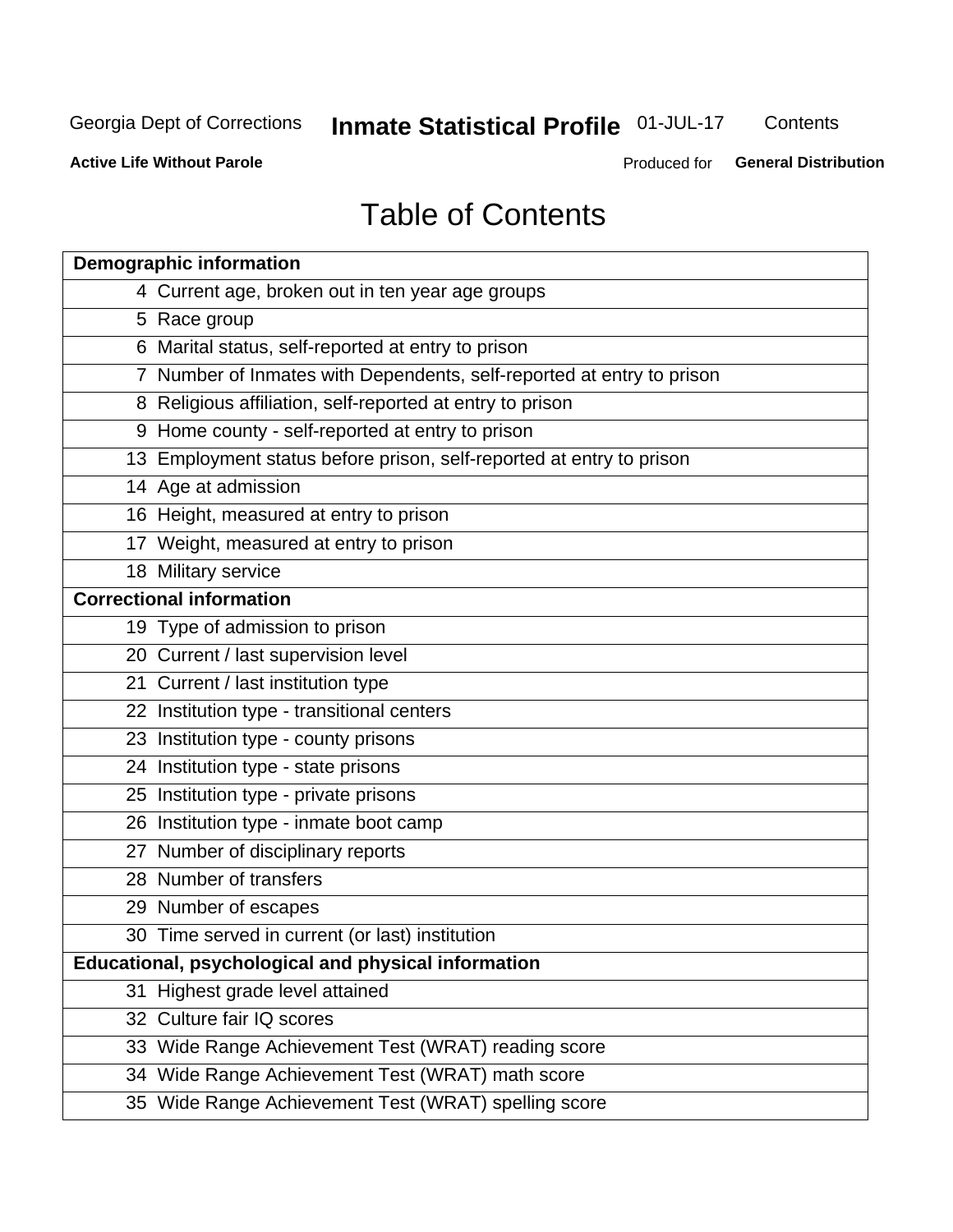## Inmate Statistical Profile 01-JUL-17

Contents

**Active Life Without Parole** 

Produced for General Distribution

## **Table of Contents**

| Educational, psychological and physical information              |
|------------------------------------------------------------------|
| 36 Current / last mental health treatment level                  |
| 37 PULHESDWIT medical scale - 'P' overall condition ('P'hysical) |
| 38 PULHESDWIT medical scale - 'U' upper body                     |
| 39 PULHESDWIT medical scale - 'L' lower body                     |
| 40 PULHESDWIT medical scale - 'H' hearing                        |
| 41 PULHESDWIT medical scale - 'E' vision                         |
| 42 PULHESDWIT medical scale -'S' psychiatric                     |
| 43 PULHESDWIT medical scale - 'D' dental                         |
| 44 PULHESDWIT medical scale - 'W' work ability                   |
| 45 PULHESDWIT medical scale - 'I' impairment                     |
| 46 PULHESDWIT medical scale - 'T' transportability               |
| <b>Crimes and criminal history information</b>                   |
| 47 Number of prior Georgia incarcerations                        |
| 48 Prison sentence in years                                      |
| 49 Primary offense, broken out into felonies vs misdemeanors     |
| 50 Primary offense, broken out into six broad crime categories   |
| 51 Primary offense, detailed offense code                        |
| 52 County of conviction of primary offense                       |
| 56 Circuit of conviction of primary offense                      |
| 58 Years served (jail + prison) in this incarceration            |
| <b>Medical information</b>                                       |
| 59 Results of most recent HIV test                               |
| 60 Results of most recent tuberculosis test                      |
| 61 Results of most recent syphilis test                          |
| 62 Results of most recent Hepatitis-C test                       |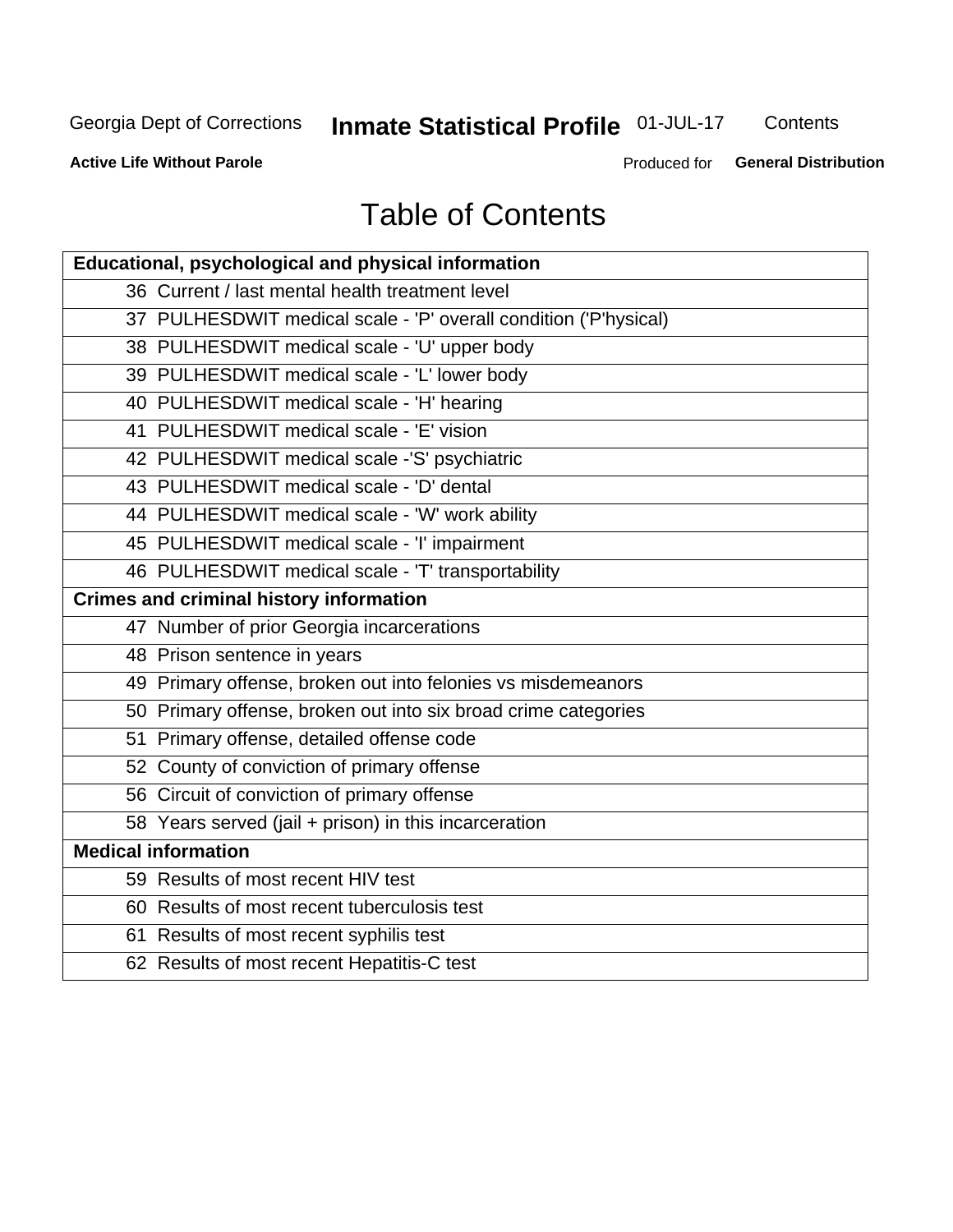### **Active Life Without Parole**

### Produced for General Distribution

## Current age, broken out in ten-year age groups

COL % - percent each COUNT is of its particular column

|                          | <b>Male</b>  |          |         | <b>Female</b> |        |       | <b>Total</b> |        |
|--------------------------|--------------|----------|---------|---------------|--------|-------|--------------|--------|
| <b>Current Age</b>       | <b>Count</b> | Col %    | Row %   | <b>Count</b>  | Col %  | Row % | <b>Total</b> | Col %  |
| <b>Teens (1-19)</b>      | ◠            | 0.16%    | 100.00% |               |        |       | 2            | 0.15%  |
| <b>Twenties (20-29)</b>  | 203          | 15.91%   | 95.75%  | 9             | 19.15% | 4.25% | 212          | 16.02% |
| Thirties (30-39)         | 348          | 27.27%   | 96.13%  | 14            | 29.79% | 3.87% | 362          | 27.36% |
| <b>Forties (40-49)</b>   | 348          | 27.27%   | 95.87%  | 15            | 31.91% | 4.13% | 363          | 27.44% |
| <b>Fifties (50-59)</b>   | 257          | 20.14%   | 96.98%  | 8             | 17.02% | 3.02% | 265          | 20.03% |
| <b>Sixties (60-69)</b>   | 93           | 7.29%    | 98.94%  |               | 2.13%  | 1.06% | 94           | 7.11%  |
| Seventy + (70 and above) | 25           | $1.96\%$ | 100.00% |               |        |       | 25           | 1.89%  |
| <b>Total Reported</b>    | 1,276        | 100%     | 96.45%  | 47            | 100%   | 3.55% | 1,323        | 100%   |

| ted                            |     |      |
|--------------------------------|-----|------|
| $f \wedge f \wedge f$<br>_____ | 27c | ,323 |

| <b>Mean</b><br>(average)       | 42.75 | 39.87 | 42.65 |
|--------------------------------|-------|-------|-------|
| Median (middle)                |       |       |       |
| <b>Mode</b><br>(most frequent) | 36    |       | 36    |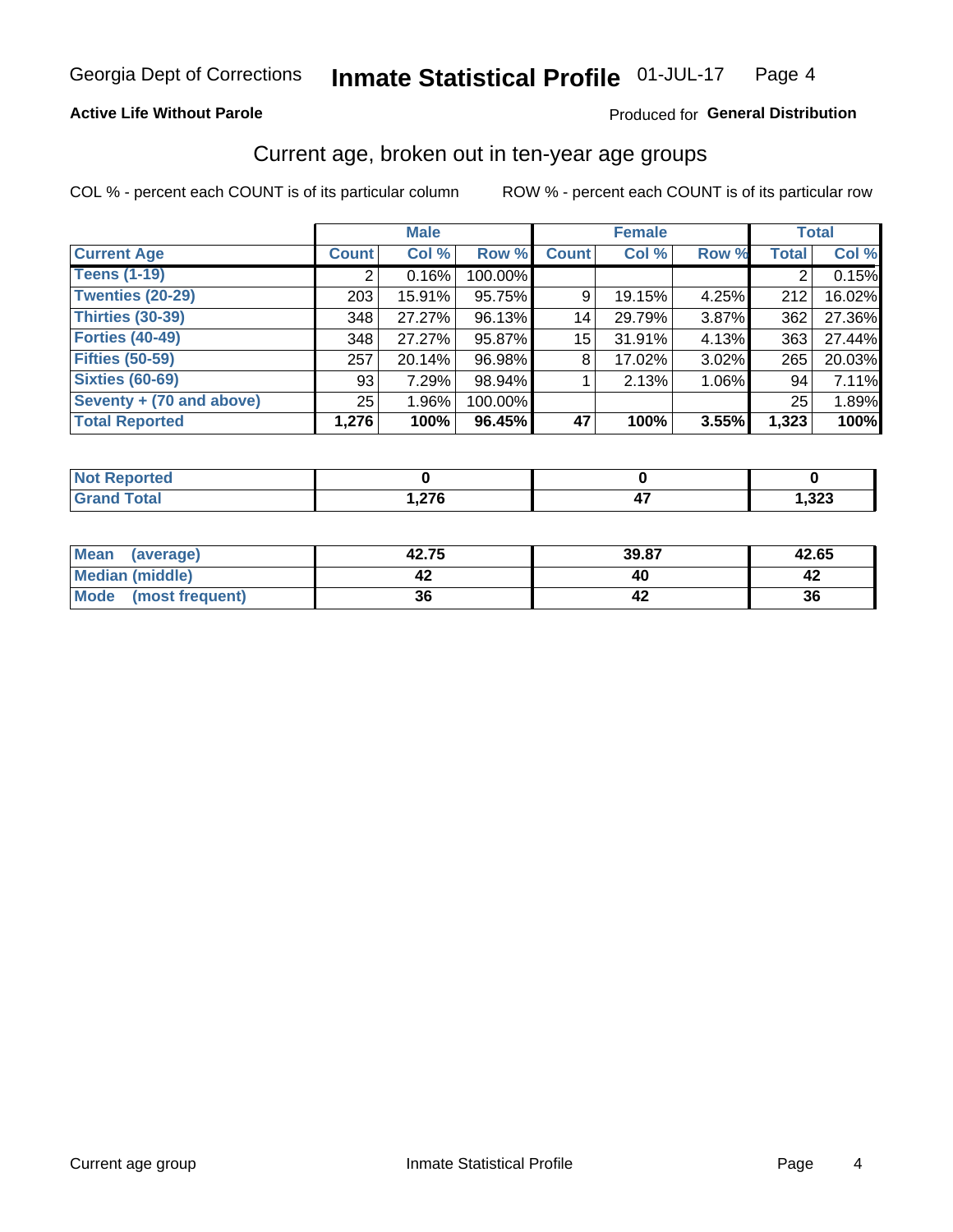#### Inmate Statistical Profile 01-JUL-17 Page 5

### **Active Life Without Parole**

**Produced for General Distribution** 

## Race group

COL % - percent each COUNT is of its particular column

|                              |              | <b>Male</b> |                    |    | <b>Female</b> |       |              | <b>Total</b> |  |
|------------------------------|--------------|-------------|--------------------|----|---------------|-------|--------------|--------------|--|
| <b>Race Group</b>            | <b>Count</b> | Col %       | <b>Row % Count</b> |    | Col %         | Row % | <b>Total</b> | Col %        |  |
| <b>White</b>                 | 277          | 21.71%      | 94.54%             | 16 | 34.04%        | 5.46% | 293          | 22.15%       |  |
| <b>Black</b><br>$\mathbf{2}$ | 966          | 75.71%      | 97.09%             | 29 | 61.70%        | 2.91% | 995          | 75.21%       |  |
| <b>Other</b><br>5.           |              | .16%        | 100.00%            |    |               |       | 2            | .15%         |  |
| <b>Asian</b><br>6            | 5            | .39%        | 100.00%            |    |               |       | 5            | .38%         |  |
| <b>Hispanic</b><br>10        | 26           | 2.04%       | 92.86%             | 2  | 4.26%         | 7.14% | 28           | 2.12%        |  |
| <b>Total Reported</b>        | 1,276        | 100%        | 96.45%             | 47 | 100%          | 3.55% | 1,323        | 100%         |  |

| <b>ported</b> |                 |                 |      |
|---------------|-----------------|-----------------|------|
| <b>Total</b>  | 27c<br>1 v<br>. | --<br>,,<br>- 1 | ,323 |

| маст |  | M |  |  |  |
|------|--|---|--|--|--|
|------|--|---|--|--|--|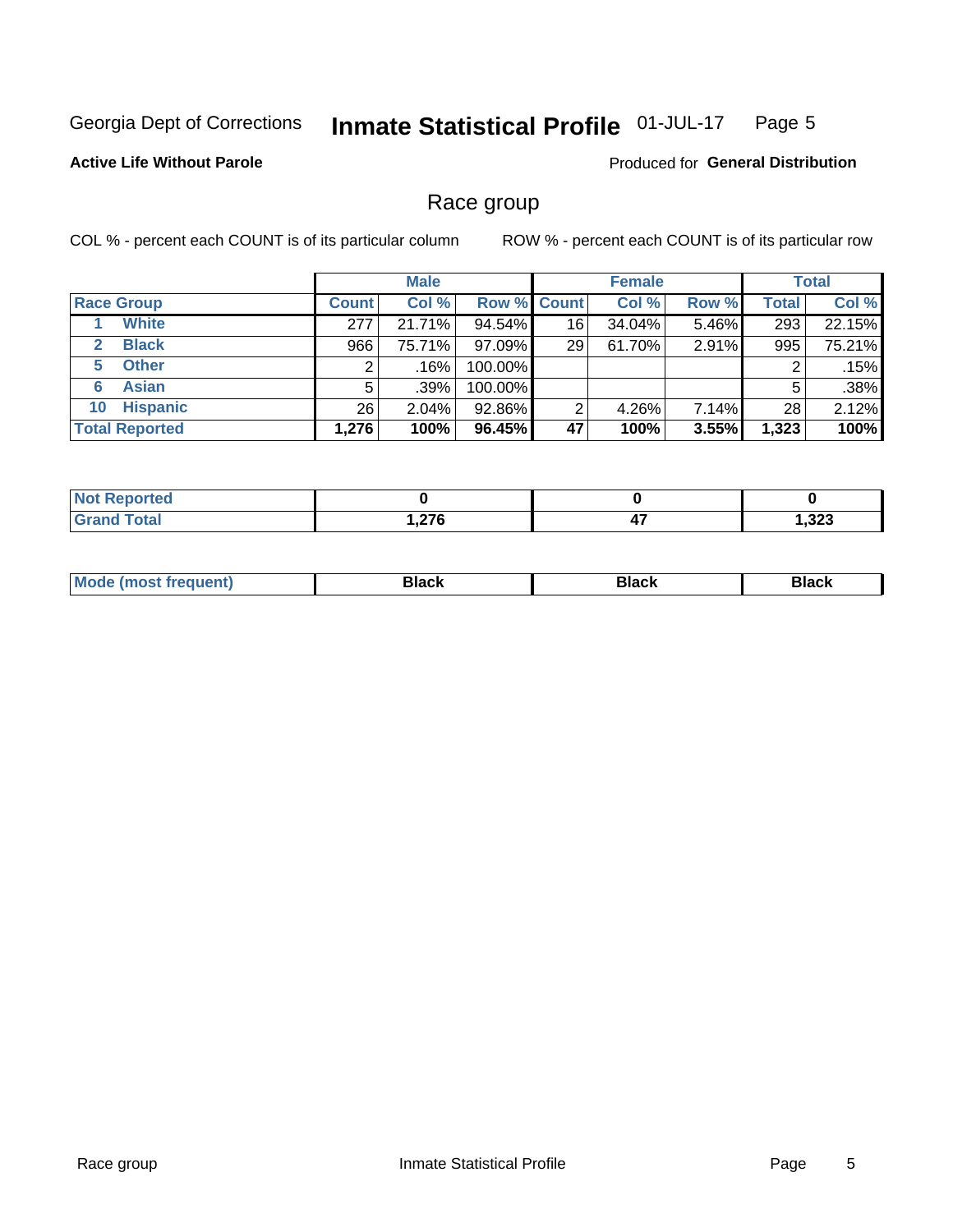#### Inmate Statistical Profile 01-JUL-17 Page 6

**Active Life Without Parole** 

Produced for General Distribution

## Marital status, self-reported at entry to prison

COL % - percent each COUNT is of its particular column

|                            | <b>Male</b>     |         |         |              | <b>Female</b> | <b>Total</b> |              |        |
|----------------------------|-----------------|---------|---------|--------------|---------------|--------------|--------------|--------|
| <b>Marital Status</b>      | <b>Count</b>    | Col %   | Row %   | <b>Count</b> | Col %         | Row %        | <b>Total</b> | Col %  |
| <b>Unknown</b><br>$\bf{0}$ | 11              | $.86\%$ | 100.00% |              |               |              | 11           | .83%   |
| <b>Divorced</b><br>D       | 104             | 8.15%   | 98.11%  | 2            | 4.26%         | 1.89%        | 106          | 8.01%  |
| <b>Married</b><br>М        | 173             | 13.56%  | 95.58%  | 8            | 17.02%        | 4.42%        | 181          | 13.68% |
| <b>Separated</b><br>S      | 41              | 3.21%   | 87.23%  | 6            | 12.77%        | 12.77%       | 47           | 3.55%  |
| <b>Unmarried</b><br>U      | 912             | 71.47%  | 97.33%  | 25           | 53.19%        | 2.67%        | 937          | 70.82% |
| <b>Widow</b><br>W          | 35 <sub>1</sub> | 2.74%   | 85.37%  | 6            | 12.77%        | 14.63%       | 41           | 3.10%  |
| <b>Total Reported</b>      | 1,276           | 100%    | 96.45%  | 47           | 100%          | 3.55%        | 1,323        | 100%   |

| <b>Not Reported</b>                      |              |        |
|------------------------------------------|--------------|--------|
| <b>Total</b><br>Grar<br><b>UI 41 I 4</b> | 270<br>.1210 | 323، ، |

|--|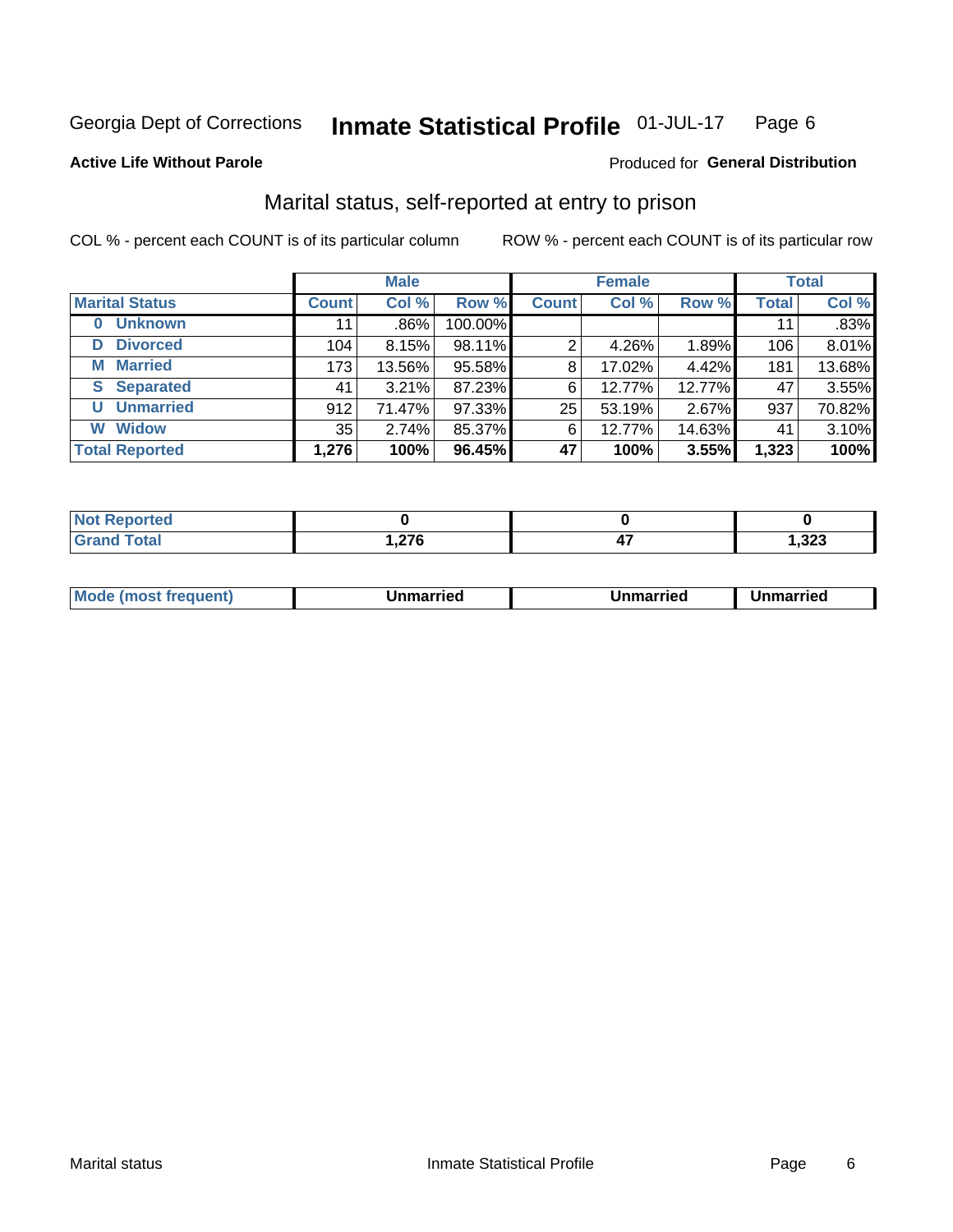#### Inmate Statistical Profile 01-JUL-17 Page 7

### **Active Life Without Parole**

### Produced for General Distribution

## Number of Inmates with Dependents, Self-Reported at Entry to Prison

COL % - percent each COUNT is of its particular column

|                             |              | <b>Male</b> |         |              | <b>Female</b> |       |              | <b>Total</b> |
|-----------------------------|--------------|-------------|---------|--------------|---------------|-------|--------------|--------------|
| <b>Number of dependents</b> | <b>Count</b> | Col %       | Row %   | <b>Count</b> | Col %         | Row % | <b>Total</b> | Col %        |
| $\bf{0}$                    | 293          | 32.52%      | 94.82%  | 16           | 37.21%        | 5.18% | 309          | 32.73%       |
|                             | 209          | 23.20%      | 97.21%  | 6            | 13.95%        | 2.79% | 215          | 22.78%       |
| $\overline{2}$              | 156          | 17.31%      | 96.30%  | 6            | 13.95%        | 3.70% | 162          | 17.16%       |
| 3                           | 104          | 11.54%      | 92.86%  | 8            | 18.60%        | 7.14% | 112          | 11.86%       |
| 4                           | 68           | 7.55%       | 95.77%  | 3            | 6.98%         | 4.23% | 71           | 7.52%        |
| 5                           | 32           | 3.55%       | 91.43%  | 3            | 6.98%         | 8.57% | 35           | 3.71%        |
| $6\phantom{1}6$             | 18           | 2.00%       | 94.74%  |              | 2.33%         | 5.26% | 19           | 2.01%        |
| 7                           | 9            | 1.00%       | 100.00% |              |               |       | 9            | 0.95%        |
| $\overline{\mathbf{8}}$     | 4            | 0.44%       | 100.00% |              |               |       | 4            | 0.42%        |
| $\boldsymbol{9}$            | 2            | 0.22%       | 100.00% |              |               |       | 2            | 0.21%        |
| 10                          |              | 0.11%       | 100.00% |              |               |       |              | 0.11%        |
| Over 10                     | 5            | 0.55%       | 100.00% |              |               |       | 5            | 0.53%        |
| <b>Total Reported</b>       | 901          | 100%        | 95.44%  | 43           | 100%          | 4.56% | 944          | 100%         |

| τeυ  | $- - -$<br><b>JIL</b> |              | $- - -$<br>ט וע |
|------|-----------------------|--------------|-----------------|
| υιαι | <b>270</b>            | $\mathbf{r}$ | ົດດດ            |
|      | . 21 U                | - 1          | د ∡د. ا         |

| Mean (average)          | 70 | . 74 | 72<br>I . / J |
|-------------------------|----|------|---------------|
| Median (middle)         |    |      |               |
| Mode<br>(most frequent) |    |      |               |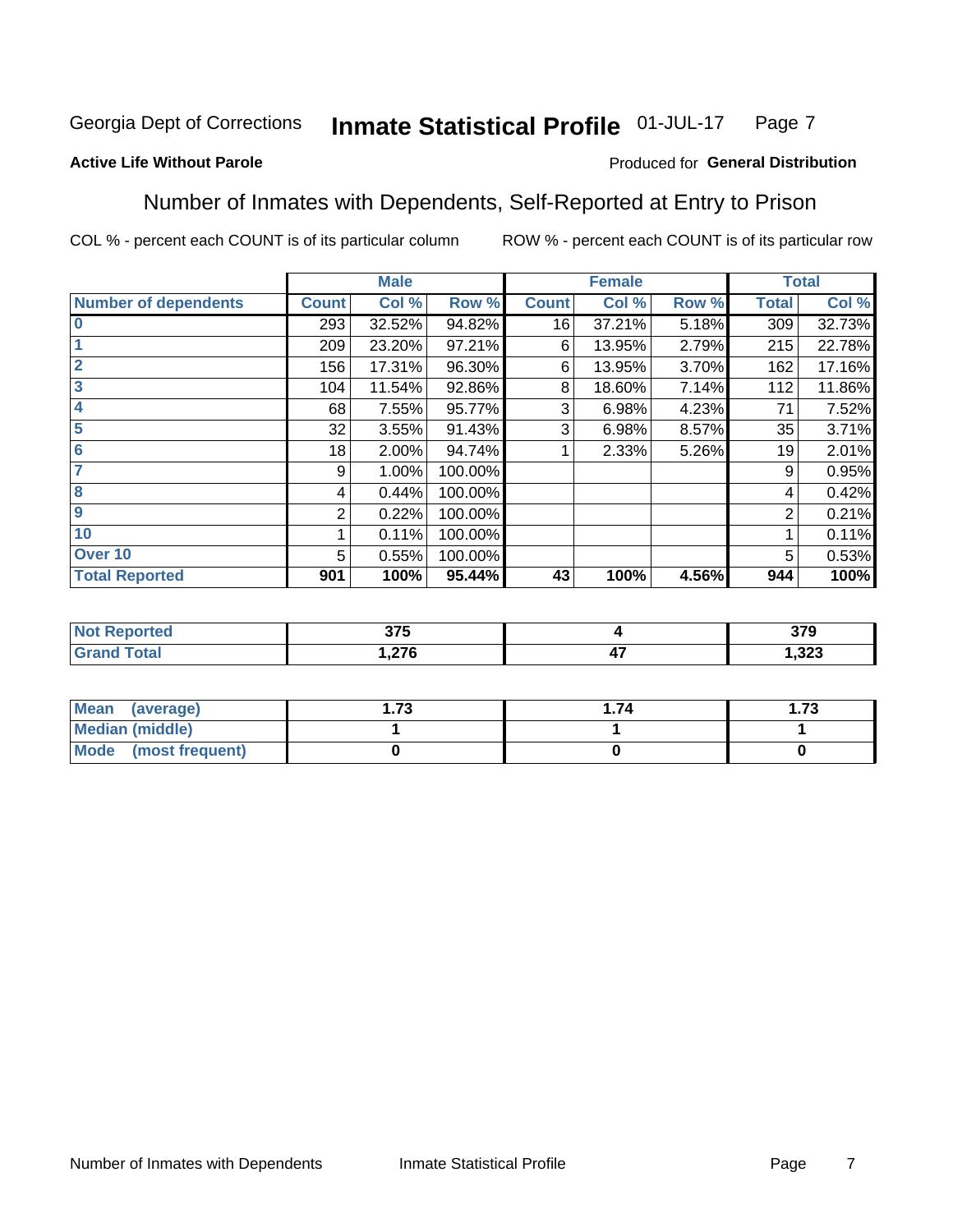#### Inmate Statistical Profile 01-JUL-17 Page 8

#### **Active Life Without Parole**

### Produced for General Distribution

## Religious affiliation, self-reported at entry to prison

COL % - percent each COUNT is of its particular column

|              |                              |              | <b>Male</b> |         |                | <b>Female</b> |        |       | <b>Total</b> |
|--------------|------------------------------|--------------|-------------|---------|----------------|---------------|--------|-------|--------------|
|              | <b>Religious Affiliation</b> | <b>Count</b> | Col %       | Row %   | <b>Count</b>   | Col %         | Row %  | Total | Col %        |
|              | <b>Islam</b>                 | 64           | 9.77%       | 95.52%  | 3              | 8.57%         | 4.48%  | 67    | 9.71%        |
| $\mathbf{2}$ | <b>Catholic</b>              | 21           | 3.21%       | 87.50%  | 3              | 8.57%         | 12.50% | 24    | 3.48%        |
| 3            | <b>Baptist</b>               | 336          | 51.30%      | 93.33%  | 24             | 68.57%        | 6.67%  | 360   | 52.17%       |
| 4            | <b>Methodist</b>             | 11           | 1.68%       | 91.67%  |                | 2.86%         | 8.33%  | 12    | 1.74%        |
| 7            | <b>Chc Of God</b>            | 3            | .46%        | 100.00% |                |               |        | 3     | .43%         |
| 8            | <b>Holiness</b>              | 21           | 3.21%       | 91.30%  | $\overline{2}$ | 5.71%         | 8.70%  | 23    | 3.33%        |
| 9            | <b>Jewish</b>                | 2            | .31%        | 100.00% |                |               |        | 2     | .29%         |
| 10           | <b>Anglican</b>              |              | .15%        | 100.00% |                |               |        |       | .14%         |
| 12           | <b>Hindu</b>                 | 2            | .31%        | 100.00% |                |               |        | 2     | .29%         |
| 16           | <b>Seven D Ad</b>            | 4            | .61%        | 100.00% |                |               |        | 4     | .58%         |
| 17           | <b>Jehovah Wt</b>            | 10           | 1.53%       | 100.00% |                |               |        | 10    | 1.45%        |
| 18           | <b>Latr Day S</b>            |              | .15%        | 100.00% |                |               |        |       | .14%         |
| 20           | <b>Other Prot</b>            | 78           | 11.91%      | 97.50%  | 2              | 5.71%         | 2.50%  | 80    | 11.59%       |
| 96           | <b>None</b>                  | 101          | 15.42%      | 100.00% |                |               |        | 101   | 14.64%       |
|              | <b>Total Reported</b>        | 655          | 100%        | 94.93%  | 35             | 100%          | 5.07%  | 690   | 100%         |

| rtea | <b>CO1</b>      | . . | <b>caa</b> |
|------|-----------------|-----|------------|
| .    | UŁ I            |     | დაა        |
|      | $\sim$<br>، ، ۲ | 47  | 1,323      |

| <b>Mode (most frequent)</b> | 3aptist | 3aptist | Baptist |
|-----------------------------|---------|---------|---------|
|-----------------------------|---------|---------|---------|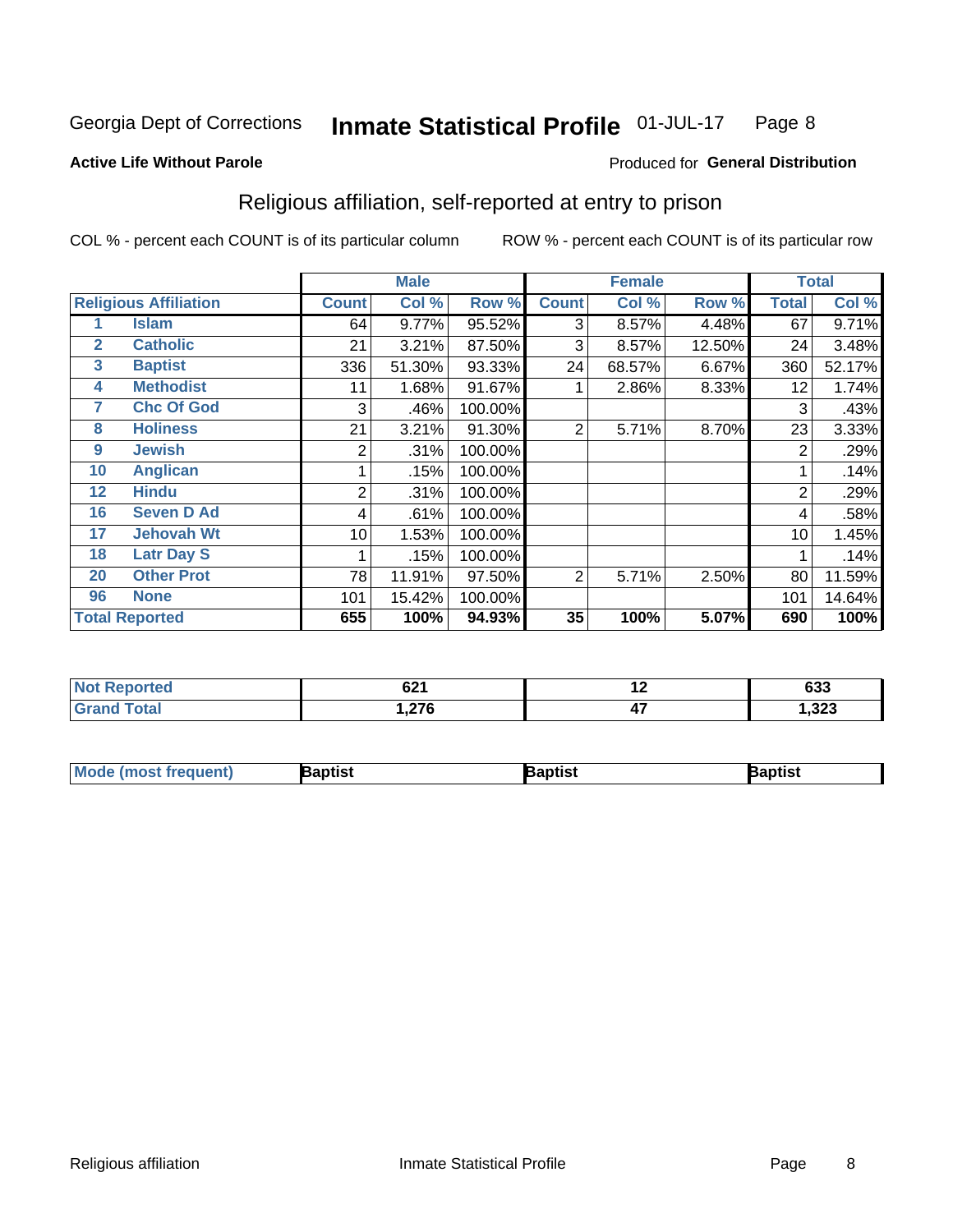#### **Inmate Statistical Profile 01-JUL-17** Page 9

### **Active Life Without Parole**

### Produced for General Distribution

## Home county, self-reported at entry to prison

COL % - percent each COUNT is of its particular column

|     |                        |                         | <b>Male</b> |         |              | <b>Female</b> |        | <b>Total</b>     |        |
|-----|------------------------|-------------------------|-------------|---------|--------------|---------------|--------|------------------|--------|
|     | <b>Home County</b>     | <b>Count</b>            | Col %       | Row %   | <b>Count</b> | Col %         | Row %  | <b>Total</b>     | Col %  |
| 000 | <b>Unknown</b>         | $\overline{228}$        | 17.87%      | 93.44%  | 16           | 34.04%        | 6.56%  | $\overline{244}$ | 18.44% |
| 001 | <b>Appling County</b>  | 4                       | .31%        | 100.00% |              |               |        | 4                | .30%   |
| 002 | <b>Atkinson County</b> | 3                       | .24%        | 100.00% |              |               |        | 3                | .23%   |
| 003 | <b>Bacon County</b>    | $\mathbf 1$             | .08%        | 100.00% |              |               |        | 1                | .08%   |
| 004 | <b>Baker County</b>    | $\mathbf 1$             | .08%        | 100.00% |              |               |        | 1                | .08%   |
| 005 | <b>Baldwin County</b>  | 3                       | .24%        | 100.00% |              |               |        | 3                | .23%   |
| 007 | <b>Barrow County</b>   | 8                       | .63%        | 100.00% |              |               |        | 8                | .60%   |
| 008 | <b>Bartow County</b>   | 8                       | .63%        | 100.00% |              |               |        | 8                | .60%   |
| 009 | <b>Ben Hill County</b> | 6                       | .47%        | 100.00% |              |               |        | 6                | .45%   |
| 010 | <b>Berrien County</b>  | 3                       | .24%        | 100.00% |              |               |        | 3                | .23%   |
| 011 | <b>Bibb County</b>     | 32                      | 2.51%       | 94.12%  | 2            | 4.26%         | 5.88%  | 34               | 2.57%  |
| 012 | <b>Bleckley County</b> | 2                       | .16%        | 100.00% |              |               |        | $\overline{2}$   | .15%   |
| 013 | <b>Brantley County</b> | $\mathbf 1$             | .08%        | 100.00% |              |               |        | 1                | .08%   |
| 014 | <b>Brooks County</b>   | $\mathbf 1$             | .08%        | 100.00% |              |               |        | 1                | .08%   |
| 016 | <b>Bulloch County</b>  | 4                       | .31%        | 100.00% |              |               |        | 4                | .30%   |
| 017 | <b>Burke County</b>    | 11                      | .86%        | 100.00% |              |               |        | 11               | .83%   |
| 018 | <b>Butts County</b>    | 3                       | .24%        | 100.00% |              |               |        | 3                | .23%   |
| 019 | <b>Calhoun County</b>  | 1                       | .08%        | 100.00% |              |               |        | 1                | .08%   |
| 020 | <b>Camden County</b>   | 4                       | .31%        | 80.00%  | 1            | 2.13%         | 20.00% | 5                | .38%   |
| 021 | <b>Candler County</b>  | 2                       | .16%        | 100.00% |              |               |        | $\overline{2}$   | .15%   |
| 022 | <b>Carroll County</b>  | 3                       | .24%        | 75.00%  | 1            | 2.13%         | 25.00% | 4                | .30%   |
| 023 | <b>Catoosa County</b>  | $\overline{2}$          | .16%        | 100.00% |              |               |        | $\overline{2}$   | .15%   |
| 025 | <b>Chatham County</b>  | 44                      | 3.45%       | 100.00% |              |               |        | 44               | 3.33%  |
| 028 | <b>Cherokee County</b> | 3                       | .24%        | 100.00% |              |               |        | 3                | .23%   |
| 029 | <b>Clarke County</b>   | 21                      | 1.65%       | 95.45%  | 1            | 2.13%         | 4.55%  | 22               | 1.66%  |
| 030 | <b>Clay County</b>     | $\overline{2}$          | .16%        | 100.00% |              |               |        | $\overline{2}$   | .15%   |
| 031 | <b>Clayton County</b>  | 46                      | 3.61%       | 97.87%  | 1            | 2.13%         | 2.13%  | 47               | 3.55%  |
| 033 | <b>Cobb County</b>     | 45                      | 3.53%       | 100.00% |              |               |        | 45               | 3.40%  |
| 034 | <b>Coffee County</b>   | 6                       | .47%        | 100.00% |              |               |        | 6                | .45%   |
| 035 | <b>Colquitt County</b> | 2                       | .16%        | 100.00% |              |               |        | $\overline{2}$   | .15%   |
| 036 | <b>Columbia County</b> | $\overline{7}$          | .55%        | 100.00% |              |               |        | 7                | .53%   |
| 037 | <b>Cook County</b>     | 3                       | .24%        | 100.00% |              |               |        | 3                | .23%   |
| 038 | <b>Coweta County</b>   | $\overline{\mathbf{4}}$ | .31%        | 100.00% |              |               |        | 4                | .30%   |
| 040 | <b>Crisp County</b>    | 4                       | .31%        | 100.00% |              |               |        | 4                | .30%   |
| 043 | <b>Decatur County</b>  | 5                       | .39%        | 100.00% |              |               |        | 5                | .38%   |
| 044 | <b>Dekalb County</b>   | 97                      | 7.60%       | 98.98%  | 1            | 2.13%         | 1.02%  | 98               | 7.41%  |
| 045 | <b>Dodge County</b>    | 1                       | .08%        | 100.00% |              |               |        | 1                | .08%   |
| 046 | <b>Dooly County</b>    | $\overline{c}$          | .16%        | 100.00% |              |               |        | $\overline{2}$   | .15%   |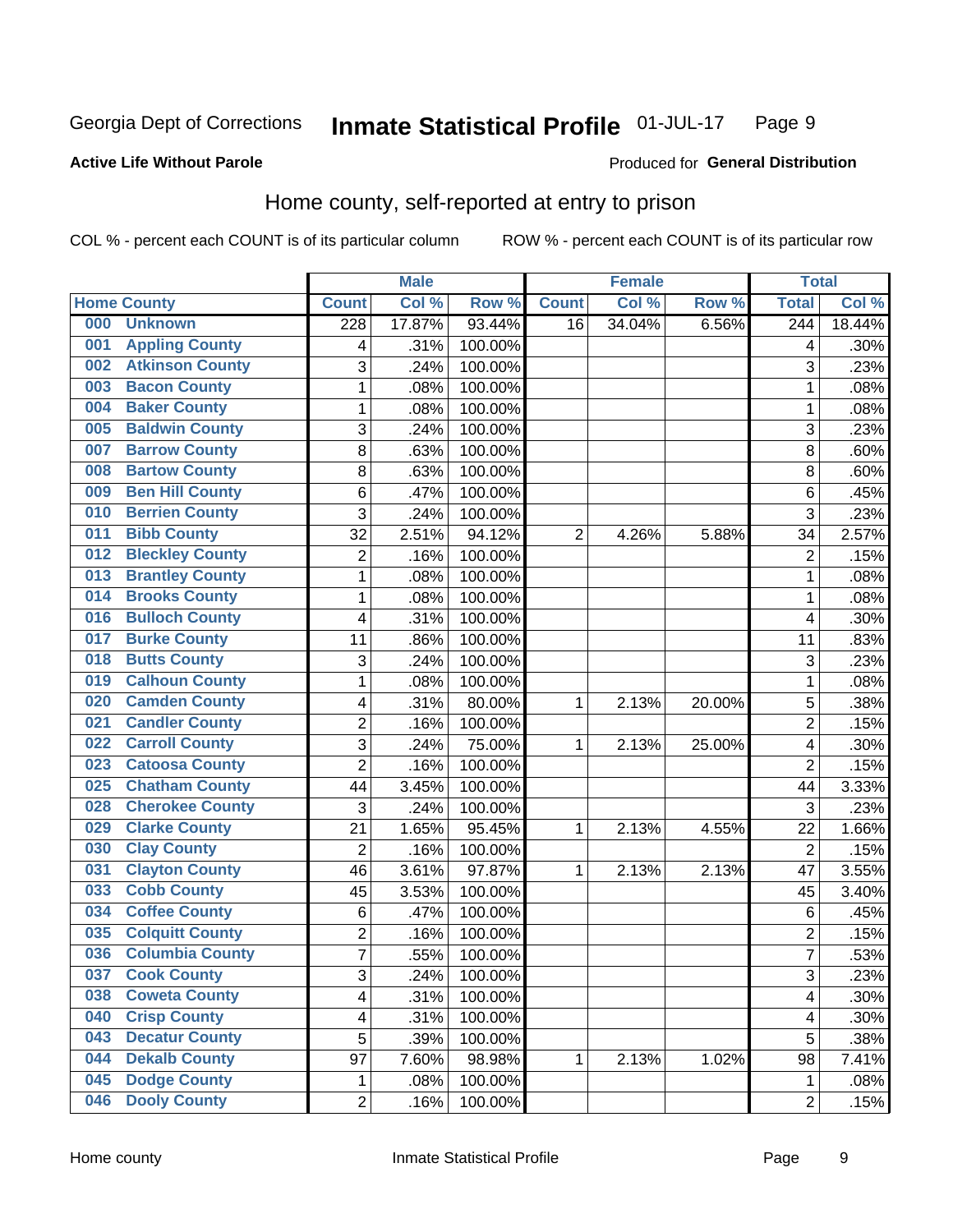#### Inmate Statistical Profile 01-JUL-17 Page 10

### **Active Life Without Parole**

### Produced for General Distribution

## Home county, self-reported at entry to prison

COL % - percent each COUNT is of its particular column

|     |                          |                  | <b>Male</b> |         |                | <b>Female</b> |        | <b>Total</b>    |        |
|-----|--------------------------|------------------|-------------|---------|----------------|---------------|--------|-----------------|--------|
|     | <b>Home County</b>       | <b>Count</b>     | Col %       | Row %   | <b>Count</b>   | Col %         | Row %  | <b>Total</b>    | Col %  |
| 047 | <b>Dougherty County</b>  | 23               | 1.80%       | 92.00%  | $\overline{2}$ | 4.26%         | 8.00%  | $\overline{25}$ | 1.89%  |
| 048 | <b>Douglas County</b>    | 13               | 1.02%       | 92.86%  | 1              | 2.13%         | 7.14%  | 14              | 1.06%  |
| 049 | <b>Early County</b>      | $\mathbf 2$      | .16%        | 100.00% |                |               |        | $\overline{2}$  | .15%   |
| 051 | <b>Effingham County</b>  | 3                | .24%        | 100.00% |                |               |        | 3               | .23%   |
| 052 | <b>Elbert County</b>     | $\overline{2}$   | .16%        | 100.00% |                |               |        | $\overline{2}$  | .15%   |
| 053 | <b>Emanuel County</b>    | 5                | .39%        | 100.00% |                |               |        | 5               | .38%   |
| 056 | <b>Fayette County</b>    | 5                | .39%        | 100.00% |                |               |        | 5               | .38%   |
| 057 | <b>Floyd County</b>      | 20               | 1.57%       | 90.91%  | $\overline{2}$ | 4.26%         | 9.09%  | 22              | 1.66%  |
| 058 | <b>Forsyth County</b>    | $\mathbf 2$      | .16%        | 100.00% |                |               |        | $\overline{2}$  | .15%   |
| 059 | <b>Franklin County</b>   | 3                | .24%        | 75.00%  | 1              | 2.13%         | 25.00% | $\overline{4}$  | .30%   |
| 060 | <b>Fulton County</b>     | 163              | 12.77%      | 98.19%  | 3              | 6.38%         | 1.81%  | 166             | 12.55% |
| 061 | <b>Gilmer County</b>     | $\overline{2}$   | .16%        | 100.00% |                |               |        | $\overline{2}$  | .15%   |
| 063 | <b>Glynn County</b>      | 13               | 1.02%       | 100.00% |                |               |        | 13              | .98%   |
| 064 | <b>Gordon County</b>     | 5                | .39%        | 100.00% |                |               |        | 5               | .38%   |
| 066 | <b>Greene County</b>     | 4                | .31%        | 100.00% |                |               |        | $\overline{4}$  | .30%   |
| 067 | <b>Gwinnett County</b>   | 33               | 2.59%       | 91.67%  | 3              | 6.38%         | 8.33%  | 36              | 2.72%  |
| 068 | <b>Habersham County</b>  | 1                | .08%        | 100.00% |                |               |        | 1               | .08%   |
| 069 | <b>Hall County</b>       | 15               | 1.18%       | 93.75%  | 1              | 2.13%         | 6.25%  | 16              | 1.21%  |
| 070 | <b>Hancock County</b>    | $\mathbf 2$      | .16%        | 100.00% |                |               |        | $\overline{2}$  | .15%   |
| 071 | <b>Haralson County</b>   | $\overline{2}$   | .16%        | 100.00% |                |               |        | $\overline{2}$  | .15%   |
| 072 | <b>Harris County</b>     | $\mathbf 1$      | .08%        | 100.00% |                |               |        | 1               | .08%   |
| 073 | <b>Hart County</b>       | $\overline{2}$   | .16%        | 100.00% |                |               |        | $\overline{2}$  | .15%   |
| 074 | <b>Heard County</b>      | $\mathbf{1}$     | .08%        | 100.00% |                |               |        | 1               | .08%   |
| 075 | <b>Henry County</b>      | $\boldsymbol{9}$ | .71%        | 90.00%  | 1              | 2.13%         | 10.00% | 10              | .76%   |
| 076 | <b>Houston County</b>    | 19               | 1.49%       | 95.00%  | 1              | 2.13%         | 5.00%  | 20              | 1.51%  |
| 078 | <b>Jackson County</b>    | 6                | .47%        | 100.00% |                |               |        | 6               | .45%   |
| 079 | <b>Jasper County</b>     | $\mathbf 1$      | .08%        | 100.00% |                |               |        | 1               | .08%   |
| 080 | <b>Jeff Davis County</b> | $\mathbf 1$      | .08%        | 100.00% |                |               |        | 1               | .08%   |
| 081 | <b>Jefferson County</b>  | 6                | .47%        | 85.71%  | 1              | 2.13%         | 14.29% | $\overline{7}$  | .53%   |
| 082 | <b>Jenkins County</b>    | $\overline{c}$   | .16%        | 100.00% |                |               |        | $\overline{2}$  | .15%   |
| 084 | <b>Jones County</b>      | $\mathbf{1}$     | .08%        | 100.00% |                |               |        | 1               | .08%   |
| 087 | <b>Laurens County</b>    | 7                | .55%        | 100.00% |                |               |        | $\overline{7}$  | .53%   |
| 088 | <b>Lee County</b>        | 1                | .08%        | 100.00% |                |               |        | 1               | .08%   |
| 089 | <b>Liberty County</b>    | 9                | .71%        | 90.00%  | 1              | 2.13%         | 10.00% | 10              | .76%   |
| 090 | <b>Lincoln County</b>    | $\mathbf{1}$     | .08%        | 100.00% |                |               |        | 1               | .08%   |
| 091 | <b>Long County</b>       | $\mathbf 1$      | .08%        | 100.00% |                |               |        | 1               | .08%   |
| 092 | <b>Lowndes County</b>    | 8                | .63%        | 100.00% |                |               |        | $\bf 8$         | .60%   |
| 093 | <b>Lumpkin County</b>    | $\overline{2}$   | .16%        | 100.00% |                |               |        | $\overline{2}$  | .15%   |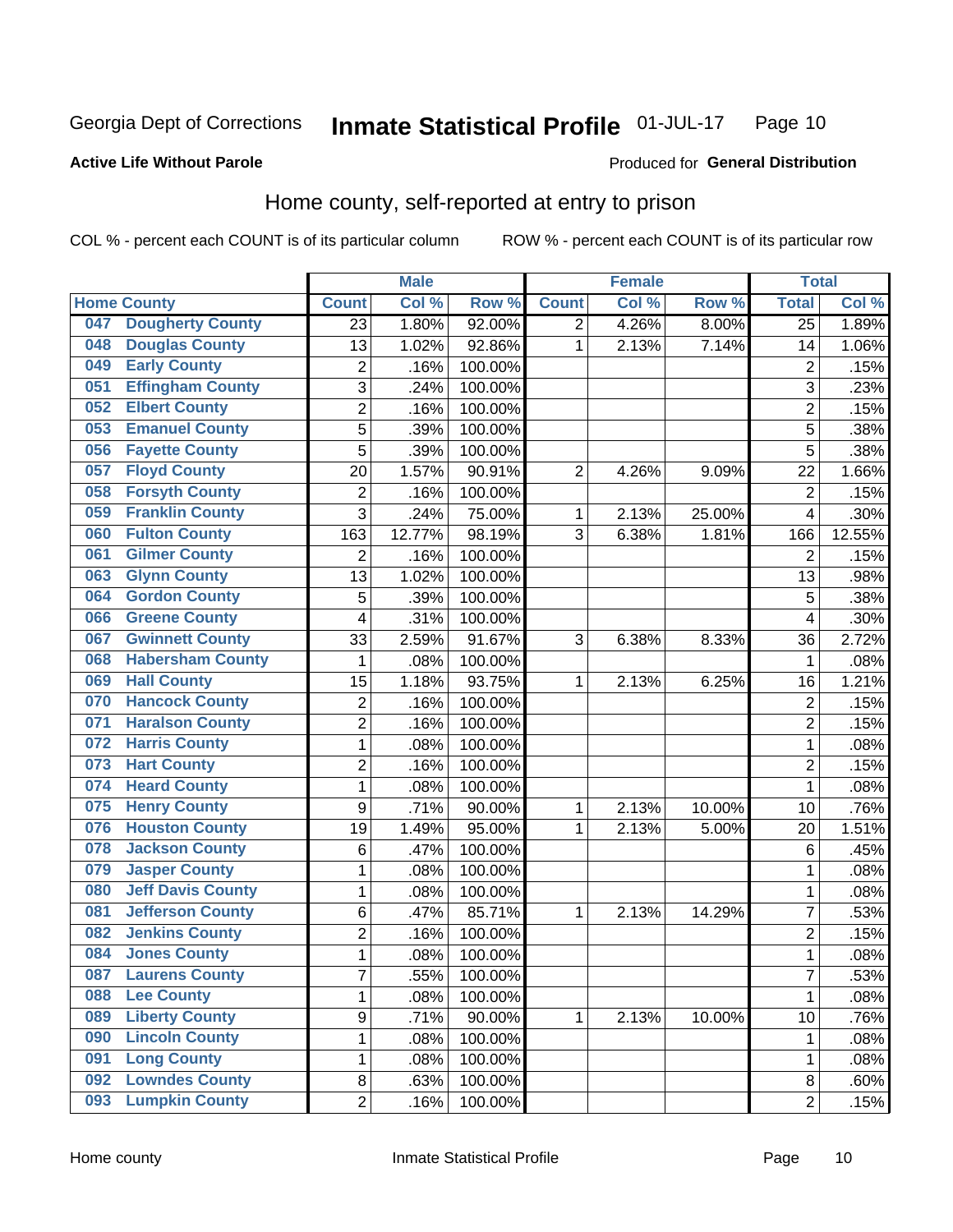#### **Inmate Statistical Profile 01-JUL-17** Page 11

Produced for General Distribution

#### **Active Life Without Parole**

### Home county, self-reported at entry to prison

COL % - percent each COUNT is of its particular column

|                    |                          |                         | <b>Male</b> |         |              | <b>Female</b> |        | <b>Total</b>   |       |
|--------------------|--------------------------|-------------------------|-------------|---------|--------------|---------------|--------|----------------|-------|
| <b>Home County</b> |                          | <b>Count</b>            | Col %       | Row %   | <b>Count</b> | Col %         | Row %  | <b>Total</b>   | Col % |
| 094                | <b>Macon County</b>      | 1                       | .08%        | 100.00% |              |               |        | 1              | .08%  |
| 095                | <b>Madison County</b>    | $\overline{2}$          | .16%        | 100.00% |              |               |        | $\overline{2}$ | .15%  |
| 096                | <b>Marion County</b>     | $\mathbf{1}$            | .08%        | 100.00% |              |               |        | 1              | .08%  |
| 097                | <b>Mcduffie County</b>   | $\mathbf 2$             | .16%        | 100.00% |              |               |        | 2              | .15%  |
| 098                | <b>Mcintosh County</b>   | $\mathbf 1$             | .08%        | 100.00% |              |               |        | 1              | .08%  |
| 099                | <b>Meriwether County</b> | 1                       | .08%        | 100.00% |              |               |        | 1              | .08%  |
| 100                | <b>Miller County</b>     | $\overline{2}$          | .16%        | 100.00% |              |               |        | $\overline{2}$ | .15%  |
| 101                | <b>Mitchell County</b>   | $\overline{2}$          | .16%        | 100.00% |              |               |        | $\overline{2}$ | .15%  |
| 102                | <b>Monroe County</b>     | 6                       | .47%        | 100.00% |              |               |        | 6              | .45%  |
| 103                | <b>Montgomery County</b> | $\mathbf 2$             | .16%        | 100.00% |              |               |        | 2              | .15%  |
| 104                | <b>Morgan County</b>     | $\mathbf 1$             | .08%        | 100.00% |              |               |        | 1              | .08%  |
| 106                | <b>Muscogee County</b>   | 28                      | 2.19%       | 100.00% |              |               |        | 28             | 2.12% |
| 107                | <b>Newton County</b>     | 5                       | .39%        | 83.33%  | 1            | 2.13%         | 16.67% | 6              | .45%  |
| 109                | <b>Oglethorpe County</b> | 4                       | .31%        | 100.00% |              |               |        | 4              | .30%  |
| 110                | <b>Paulding County</b>   | 10                      | .78%        | 100.00% |              |               |        | 10             | .76%  |
| 111                | <b>Peach County</b>      | $\mathbf 1$             | .08%        | 100.00% |              |               |        | 1              | .08%  |
| 112                | <b>Pickens County</b>    | $\mathbf 1$             | .08%        | 100.00% |              |               |        | 1              | .08%  |
| $\overline{113}$   | <b>Pierce County</b>     | $\overline{2}$          | .16%        | 100.00% |              |               |        | $\overline{c}$ | .15%  |
| $\overline{114}$   | <b>Pike County</b>       | 3                       | .24%        | 100.00% |              |               |        | 3              | .23%  |
| 115                | <b>Polk County</b>       | 4                       | .31%        | 100.00% |              |               |        | 4              | .30%  |
| 117                | <b>Putnam County</b>     | $\overline{\mathbf{4}}$ | .31%        | 100.00% |              |               |        | 4              | .30%  |
| 119                | <b>Rabun County</b>      | $\overline{2}$          | .16%        | 100.00% |              |               |        | $\overline{2}$ | .15%  |
| 120                | <b>Randolph County</b>   | $\overline{2}$          | .16%        | 100.00% |              |               |        | $\overline{2}$ | .15%  |
| 121                | <b>Richmond County</b>   | 45                      | 3.53%       | 93.75%  | 3            | 6.38%         | 6.25%  | 48             | 3.63% |
| 122                | <b>Rockdale County</b>   | 6                       | .47%        | 100.00% |              |               |        | 6              | .45%  |
| 124                | <b>Screven County</b>    | 1                       | .08%        | 100.00% |              |               |        | 1              | .08%  |
| 125                | <b>Seminole County</b>   | $\overline{2}$          | .16%        | 100.00% |              |               |        | $\overline{2}$ | .15%  |
| 126                | <b>Spalding County</b>   | 10                      | .78%        | 100.00% |              |               |        | 10             | .76%  |
| 127                | <b>Stephens County</b>   | $\overline{2}$          | .16%        | 66.67%  | 1            | 2.13%         | 33.33% | 3              | .23%  |
| 128                | <b>Stewart County</b>    | 1                       | .08%        | 100.00% |              |               |        | 1              | .08%  |
| 129                | <b>Sumter County</b>     | $\overline{2}$          | .16%        | 100.00% |              |               |        | $\overline{2}$ | .15%  |
| 132                | <b>Tattnall County</b>   | 7                       | .55%        | 87.50%  | 1            | 2.13%         | 12.50% | 8              | .60%  |
| 133                | <b>Taylor County</b>     | 3                       | .24%        | 100.00% |              |               |        | 3              | .23%  |
| 134                | <b>Telfair County</b>    | 1                       | .08%        | 100.00% |              |               |        | 1              | .08%  |
| 136                | <b>Thomas County</b>     | $\,6$                   | .47%        | 100.00% |              |               |        | 6              | .45%  |
| 137                | <b>Tift County</b>       | 8                       | .63%        | 100.00% |              |               |        | 8              | .60%  |
| 138                | <b>Toombs County</b>     | 8                       | .63%        | 100.00% |              |               |        | 8              | .60%  |
| $\overline{140}$   | <b>Treutlen County</b>   | 4                       | .31%        | 100.00% |              |               |        | 4              | .30%  |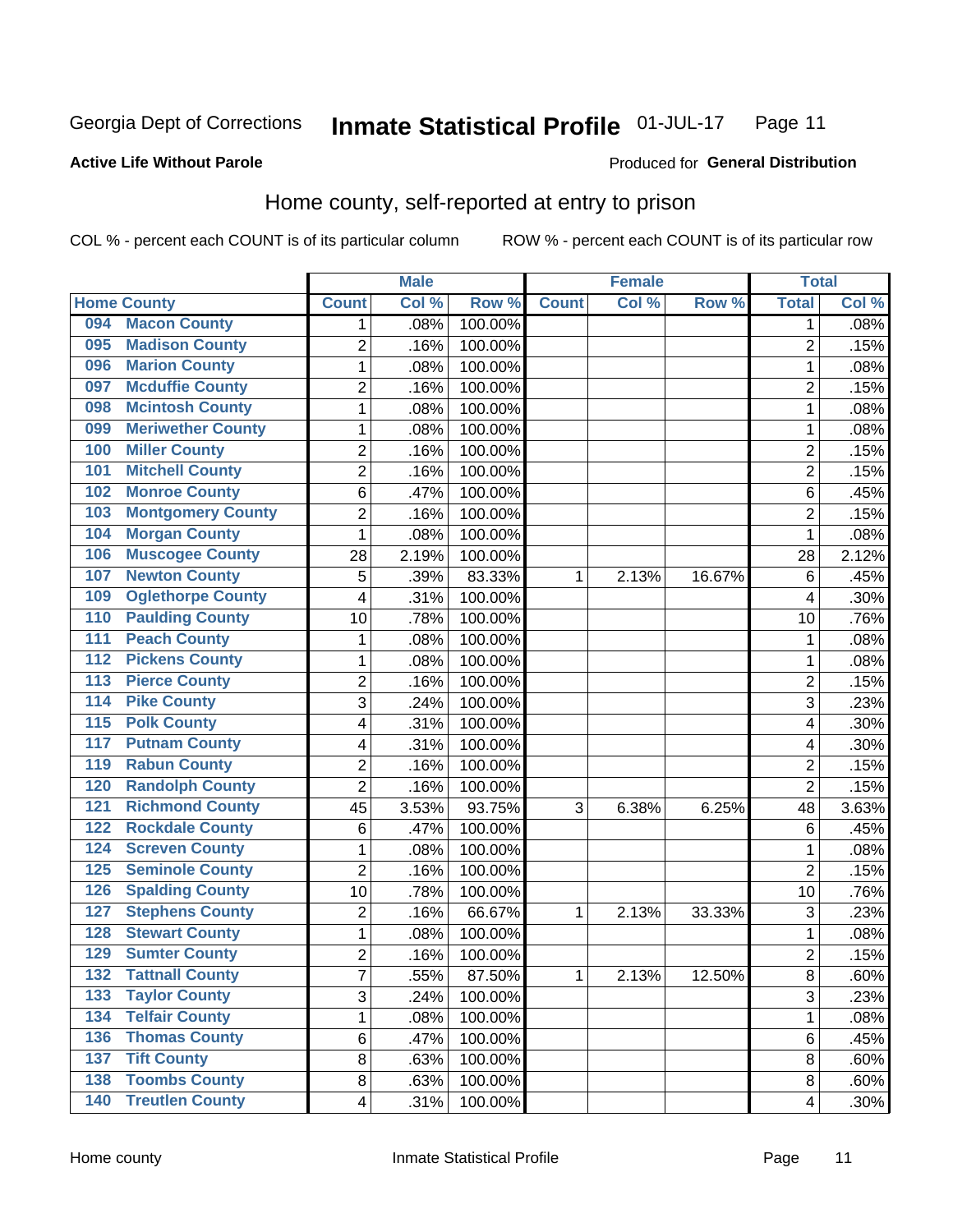#### Inmate Statistical Profile 01-JUL-17 Page 12

Produced for General Distribution

### **Active Life Without Parole**

## Home county, self-reported at entry to prison

COL % - percent each COUNT is of its particular column

|                                    |                | <b>Male</b> |         |              | <b>Female</b> |        | <b>Total</b> |         |
|------------------------------------|----------------|-------------|---------|--------------|---------------|--------|--------------|---------|
| <b>Home County</b>                 | <b>Count</b>   | Col %       | Row %   | <b>Count</b> | Col %         | Row %  | <b>Total</b> | Col %   |
| <b>Troup County</b><br>141         | 3              | .24%        | 100.00% |              |               |        | 3            | .23%    |
| <b>Twiggs County</b><br>143        |                | .08%        | 100.00% |              |               |        |              | .08%    |
| <b>Union County</b><br>144         |                | .08%        | 100.00% |              |               |        |              | .08%    |
| <b>Upson County</b><br>145         | 4              | .31%        | 100.00% |              |               |        | 4            | .30%    |
| <b>Walker County</b><br>146        | 3              | .24%        | 75.00%  |              | 2.13%         | 25.00% | 4            | $.30\%$ |
| <b>Walton County</b><br>147        | 13             | 1.02%       | 100.00% |              |               |        | 13           | .98%    |
| <b>Ware County</b><br>148          | 10             | .78%        | 100.00% |              |               |        | 10           | .76%    |
| <b>Warren County</b><br>149        | 1              | .08%        | 100.00% |              |               |        |              | .08%    |
| <b>Washington County</b><br>150    | 6              | .47%        | 100.00% |              |               |        | 6            | .45%    |
| <b>Wayne County</b><br>151         | 5              | .39%        | 100.00% |              |               |        | 5            | .38%    |
| <b>Webster County</b><br>152       | 1              | .08%        | 100.00% |              |               |        |              | .08%    |
| <b>White County</b><br>154         |                | .08%        | 100.00% |              |               |        |              | .08%    |
| <b>Whitfield County</b><br>155     | 6              | .47%        | 100.00% |              |               |        | 6            | .45%    |
| <b>Wilcox County</b><br>156        |                | .08%        | 100.00% |              |               |        |              | .08%    |
| <b>Wilkes County</b><br>157        | 2              | .16%        | 100.00% |              |               |        | 2            | .15%    |
| <b>Wilkinson County</b><br>158     | $\overline{c}$ | .16%        | 100.00% |              |               |        | 2            | .15%    |
| <b>Worth County</b><br>159         |                | .08%        | 100.00% |              |               |        |              | .08%    |
| <b>Other Custody/Out Of</b><br>999 | 3              | .24%        | 100.00% |              |               |        | 3            | .23%    |
| <b>State</b>                       |                |             |         |              |               |        |              |         |
| <b>Total Rported</b>               | 1,276          | 100%        | 96.45%  | 47           | 100%          | 3.55%  | 1,323        | 100%    |

| <b>Not Reported</b> |          |     |       |
|---------------------|----------|-----|-------|
| <b>Grand Total</b>  | 07C<br>. | . . | 1,323 |

| Mode | (most frequent) | Fulton County | <b>Gwinnett County</b> | <b>Fulton County</b> |
|------|-----------------|---------------|------------------------|----------------------|
|      |                 |               |                        |                      |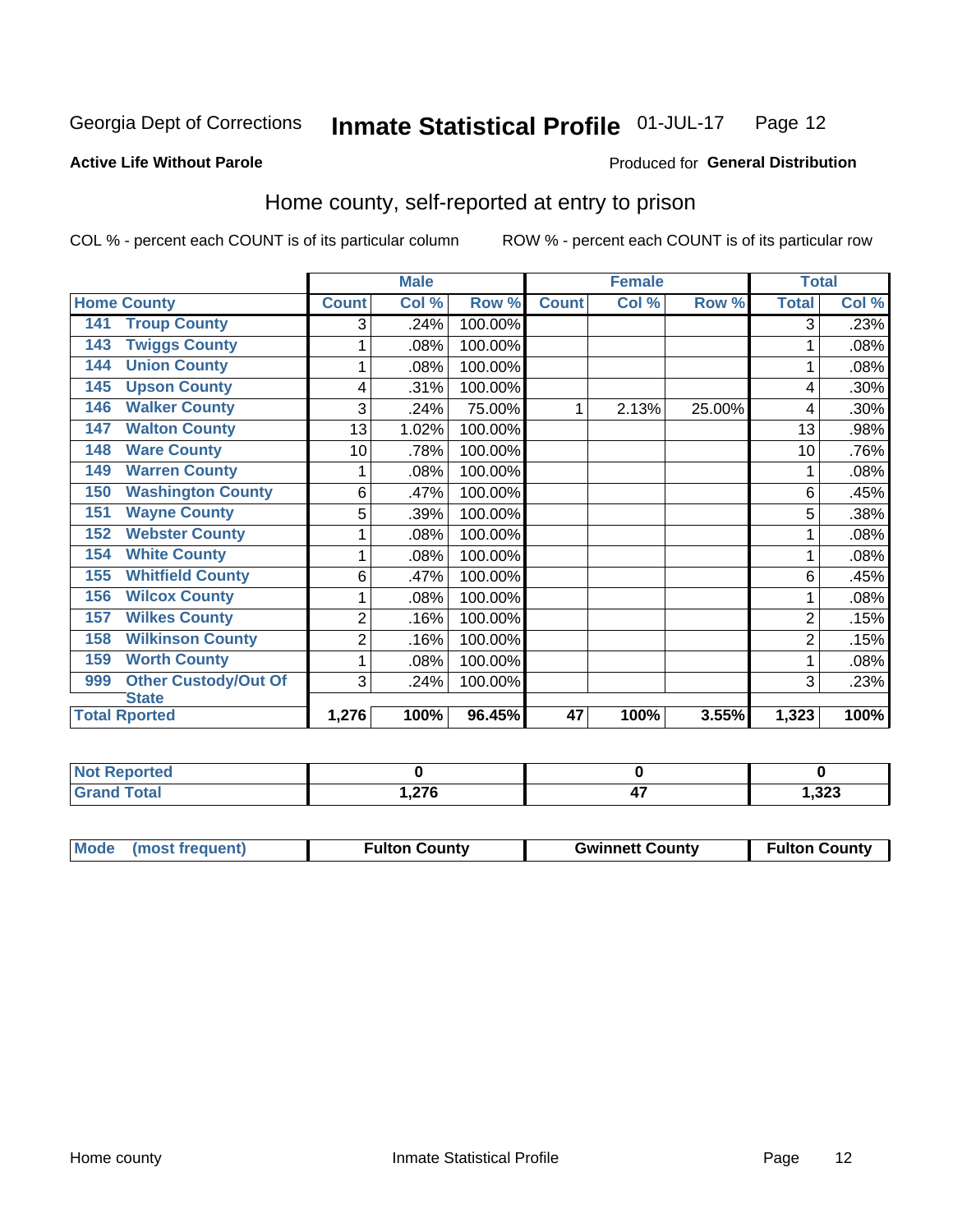#### Inmate Statistical Profile 01-JUL-17 Page 13

### **Active Life Without Parole**

### Produced for General Distribution

## Employment status before prison, self-reported at entry to prison

COL % - percent each COUNT is of its particular column

|                           | <b>Male</b>  |          |         | <b>Female</b> |        |        | <b>Total</b> |        |
|---------------------------|--------------|----------|---------|---------------|--------|--------|--------------|--------|
| <b>Employment Status</b>  | <b>Count</b> | Col %    | Row %   | <b>Count</b>  | Col %  | Row %  | Total        | Col %  |
| <b>Full Time</b><br>01    | 479          | 46.41%   | 96.38%  | 18            | 43.90% | 3.62%  | 497          | 46.32% |
| <b>Part Time</b><br>02    | 63           | 6.10%    | 100.00% |               |        |        | 63           | 5.87%  |
| Unempl $<$ 6M<br>03       | 72           | 6.98%    | 98.63%  |               | 2.44%  | 1.37%  | 73           | 6.80%  |
| Unempl > 6M<br>04         | 242          | 23.45%   | 93.80%  | 16            | 39.02% | 6.20%  | 258          | 24.04% |
| <b>Never Worked</b><br>05 | 94           | 9.11%    | 100.00% |               |        |        | 94           | 8.76%  |
| <b>Student</b><br>06      | 31           | $3.00\%$ | 100.00% |               |        |        | 31           | 2.89%  |
| <b>Incapable</b><br>07    | 51           | 4.94%    | 89.47%  | 6             | 14.63% | 10.53% | 57           | 5.31%  |
| <b>Total Reported</b>     | 1,032        | 100%     | 96.18%  | 41            | 100%   | 3.82%  | 1,073        | 100%   |

| 244                             |     | 250           |
|---------------------------------|-----|---------------|
| $\sim$<br>1,41 V<br>$\sim$ $ -$ | - 1 | 222<br>د∡د, ו |

| Mc | ----<br>me<br>ш | nc<br>. |
|----|-----------------|---------|
|    |                 |         |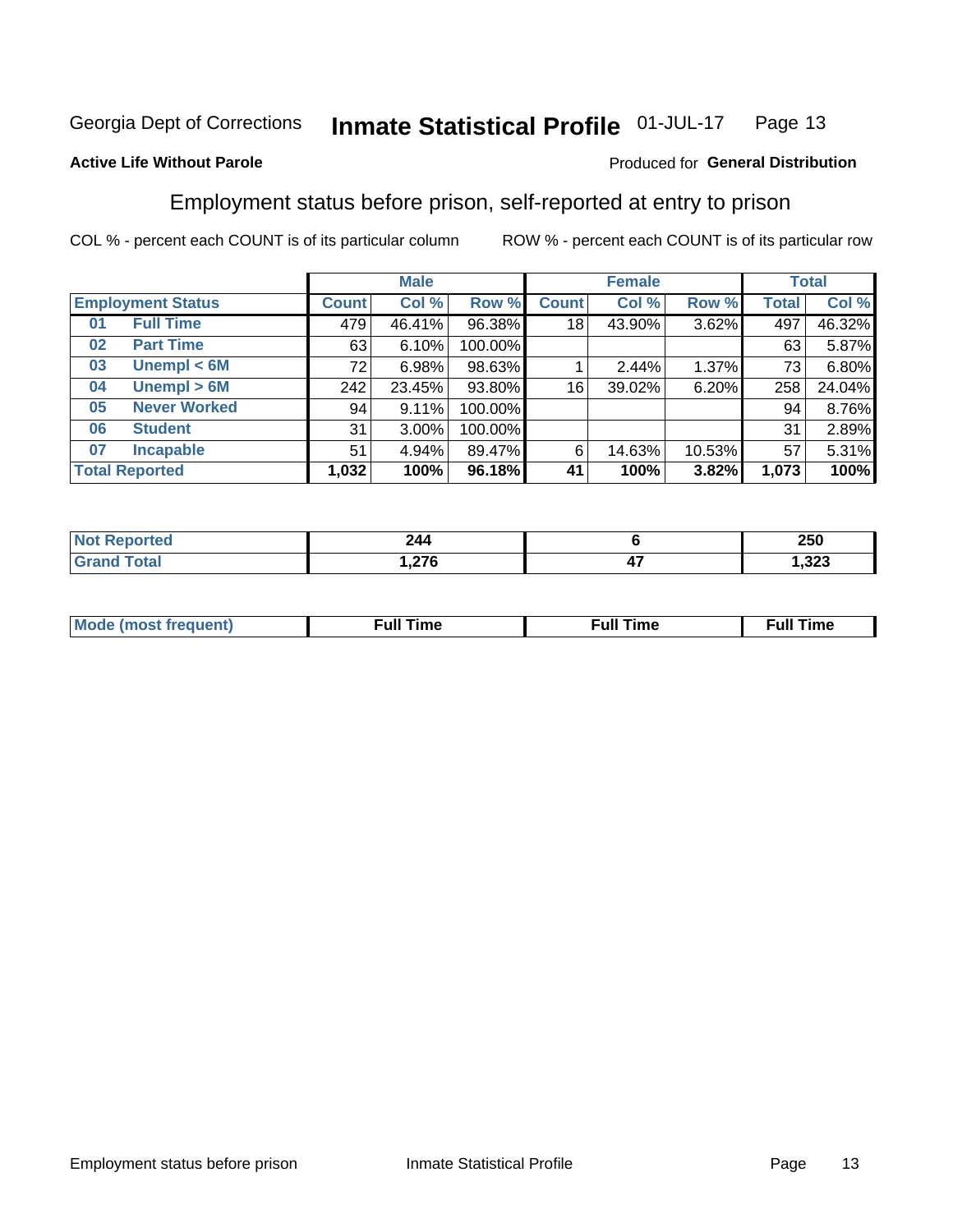### **Active Life Without Parole**

Produced for General Distribution

### Age at admission

COL % - percent each COUNT is of its particular column

|                         |                | <b>Male</b> |         |                | <b>Female</b> |        |                  | <b>Total</b> |
|-------------------------|----------------|-------------|---------|----------------|---------------|--------|------------------|--------------|
| <b>Age At Admission</b> | <b>Count</b>   | Col %       | Row %   | <b>Count</b>   | Col %         | Row %  | <b>Total</b>     | Col %        |
| 15                      | $\overline{2}$ | 0.16%       | 100.00% |                |               |        | $\overline{2}$   | 0.15%        |
| 16                      | 1              | 0.08%       | 100.00% |                |               |        | $\mathbf{1}$     | 0.08%        |
| $\overline{17}$         | 6              | 0.47%       | 100.00% |                |               |        | 6                | 0.45%        |
| 18                      | 10             | 0.78%       | 100.00% |                |               |        | 10               | 0.76%        |
| 19                      | 21             | 1.65%       | 100.00% |                |               |        | 21               | 1.59%        |
| $\overline{20}$         | 27             | 2.12%       | 96.43%  | 1              | 2.13%         | 3.57%  | 28               | 2.12%        |
| 21                      | 33             | 2.59%       | 97.06%  | 1              | 2.13%         | 2.94%  | 34               | 2.57%        |
| $\overline{22}$         | 60             | 4.70%       | 98.36%  | 1              | 2.13%         | 1.64%  | 61               | 4.61%        |
| $\overline{23}$         | 47             | 3.68%       | 97.92%  | 1              | 2.13%         | 2.08%  | 48               | 3.63%        |
| $\overline{24}$         | 48             | 3.76%       | 96.00%  | $\overline{2}$ | 4.26%         | 4.00%  | 50               | 3.78%        |
| $\overline{25}$         | 50             | 3.92%       | 94.34%  | $\overline{3}$ | 6.38%         | 5.66%  | 53               | 4.01%        |
| 26                      | 56             | 4.39%       | 98.25%  | 1              | 2.13%         | 1.75%  | 57               | 4.31%        |
| $\overline{27}$         | 45             | 3.53%       | 91.84%  | 4              | 8.51%         | 8.16%  | 49               | 3.70%        |
| 28                      | 51             | 4.00%       | 98.08%  | 1              | 2.13%         | 1.92%  | 52               | 3.93%        |
| 29                      | 54             | 4.23%       | 98.18%  | 1              | 2.13%         | 1.82%  | 55               | 4.16%        |
| 30                      | 42             | 3.29%       | 100.00% |                |               |        | 42               | 3.17%        |
| 31                      | 56             | 4.39%       | 98.25%  | 1              | 2.13%         | 1.75%  | 57               | 4.31%        |
| $\overline{32}$         | 51             | 4.00%       | 94.44%  | 3              | 6.38%         | 5.56%  | 54               | 4.08%        |
| 33                      | 45             | 3.53%       | 97.83%  | 1              | 2.13%         | 2.17%  | 46               | 3.48%        |
| $\overline{34}$         | 27             | 2.12%       | 93.10%  | $\overline{2}$ | 4.26%         | 6.90%  | 29               | 2.19%        |
| 35                      | 33             | 2.59%       | 97.06%  | 1              | 2.13%         | 2.94%  | 34               | 2.57%        |
| 36                      | 45             | 3.53%       | 95.74%  | $\overline{2}$ | 4.26%         | 4.26%  | 47               | 3.55%        |
| $\overline{37}$         | 33             | 2.59%       | 100.00% |                |               |        | 33               | 2.49%        |
| 38                      | 36             | 2.82%       | 100.00% |                |               |        | 36               | 2.72%        |
| 39                      | 31             | 2.43%       | 83.78%  | $\,6$          | 12.77%        | 16.22% | 37               | 2.80%        |
| 40                      | 24             | 1.88%       | 92.31%  | $\overline{c}$ | 4.26%         | 7.69%  | 26               | 1.97%        |
| 41                      | 34             | 2.66%       | 94.44%  | $\overline{2}$ | 4.26%         | 5.56%  | 36               | 2.72%        |
| 42                      | 32             | 2.51%       | 100.00% |                |               |        | 32               | 2.42%        |
| 43                      | 27             | 2.12%       | 93.10%  | $\overline{2}$ | 4.26%         | 6.90%  | 29               | 2.19%        |
| 44                      | 18             | 1.41%       | 90.00%  | $\overline{2}$ | 4.26%         | 10.00% | 20               | 1.51%        |
| 45                      | 29             | 2.27%       | 100.00% |                |               |        | 29               | 2.19%        |
| 46                      | 26             | 2.04%       | 89.66%  | 3              | 6.38%         | 10.34% | 29               | 2.19%        |
| 47                      | 21             | 1.65%       | 100.00% |                |               |        | 21               | 1.59%        |
| 48                      | 23             | 1.80%       | 88.46%  | 3              | 6.38%         | 11.54% | 26               | 1.97%        |
| 49                      | 22             | 1.72%       | 100.00% |                |               |        | 22               | 1.66%        |
| 50                      | 20             | 1.57%       | 100.00% |                |               |        | 20               | 1.51%        |
| $\overline{51}$         | 9              | 0.71%       | 100.00% |                |               |        | $\boldsymbol{9}$ | 0.68%        |
| 52                      | 10             | 0.78%       | 100.00% |                |               |        | 10               | 0.76%        |
| 53                      | 13             | 1.02%       | 100.00% |                |               |        | 13               | 0.98%        |
| 54                      | 9              | 0.71%       | 100.00% |                |               |        | 9                | 0.68%        |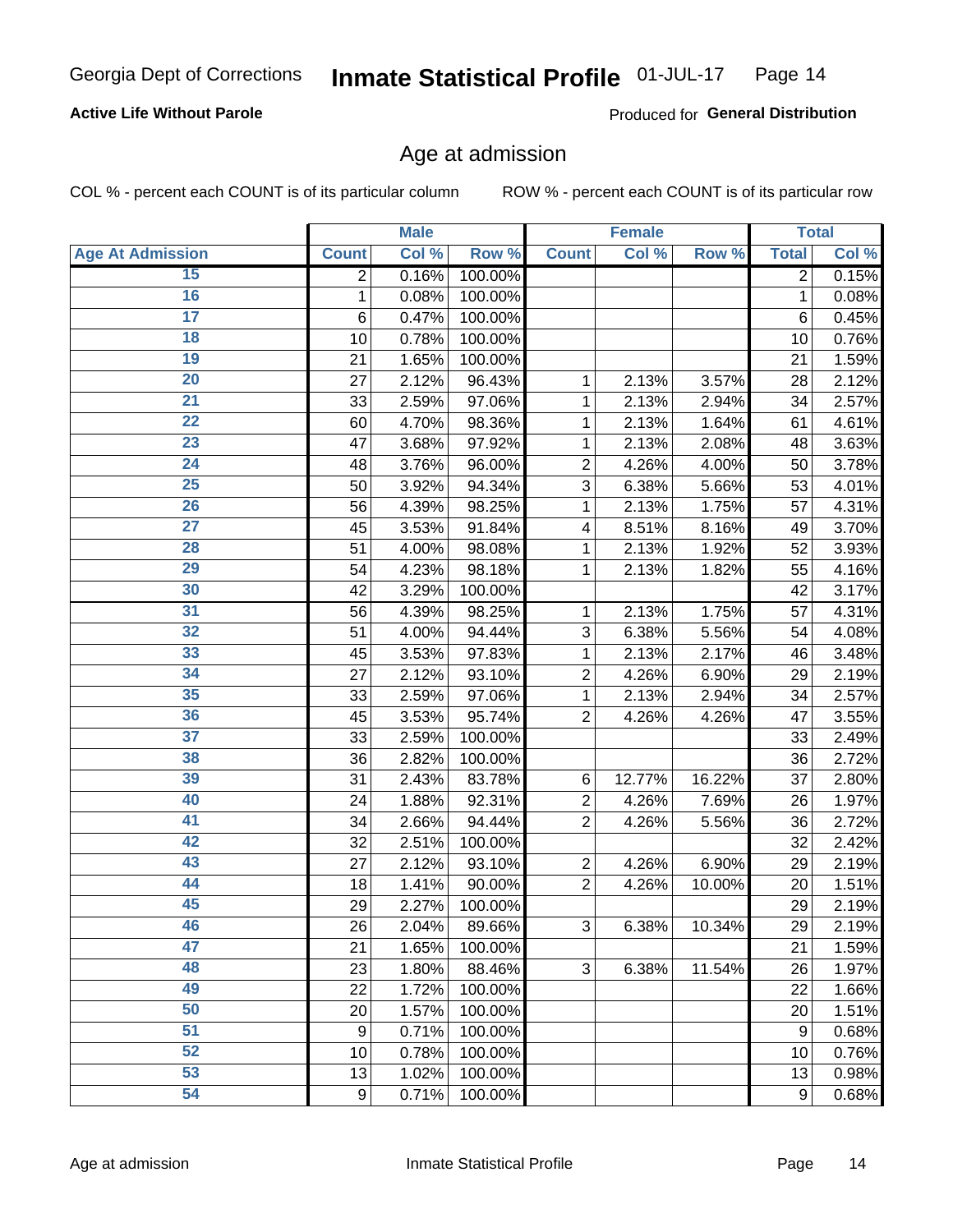#### Inmate Statistical Profile 01-JUL-17 Page 15

### **Active Life Without Parole**

Produced for General Distribution

### Age at admission

COL % - percent each COUNT is of its particular column

|                         |              | <b>Male</b> |         |              | <b>Female</b> |       |              | <b>Total</b> |
|-------------------------|--------------|-------------|---------|--------------|---------------|-------|--------------|--------------|
| <b>Age At Admission</b> | <b>Count</b> | Col %       | Row %   | <b>Count</b> | Col %         | Row % | <b>Total</b> | Col %        |
| 55                      | 10           | 0.78%       | 90.91%  |              | 2.13%         | 9.09% | 11           | 0.83%        |
| 56                      | 9            | 0.71%       | 100.00% |              |               |       | 9            | 0.68%        |
| 57                      |              | 0.55%       | 100.00% |              |               |       | 7            | 0.53%        |
| 58                      | 6            | 0.47%       | 100.00% |              |               |       | 6            | 0.45%        |
| 59                      |              | 0.08%       | 100.00% |              |               |       |              | 0.08%        |
| 60                      | 3            | 0.24%       | 100.00% |              |               |       | 3            | 0.23%        |
| 61                      |              | 0.08%       | 100.00% |              |               |       |              | 0.08%        |
| 62                      | 2            | 0.16%       | 100.00% |              |               |       | 2            | 0.15%        |
| 64                      | 4            | 0.31%       | 100.00% |              |               |       | 4            | 0.30%        |
| 65                      | 2            | 0.16%       | 100.00% |              |               |       | 2            | 0.15%        |
| 66                      |              | 0.08%       | 100.00% |              |               |       |              | 0.08%        |
| 67                      |              | 0.08%       | 100.00% |              |               |       |              | 0.08%        |
| 69                      | 2            | 0.16%       | 100.00% |              |               |       | 2            | 0.15%        |
| <b>Total Reported</b>   | 1,276        | 100%        | 96.45%  | 47           | 100%          | 3.55% | 1,323        | 100%         |

| <b>Not Reported</b> |        |            |       |
|---------------------|--------|------------|-------|
| <b>Grand Total</b>  | .276.، | . .<br>. . | 1,323 |

| Mean<br>(average)       | 34.00 | 34.94 | 34.04    |
|-------------------------|-------|-------|----------|
| <b>Median (middle)</b>  | JZ    | 35    | 32       |
| Mode<br>(most frequent) | --    | 39    | n.<br>LL |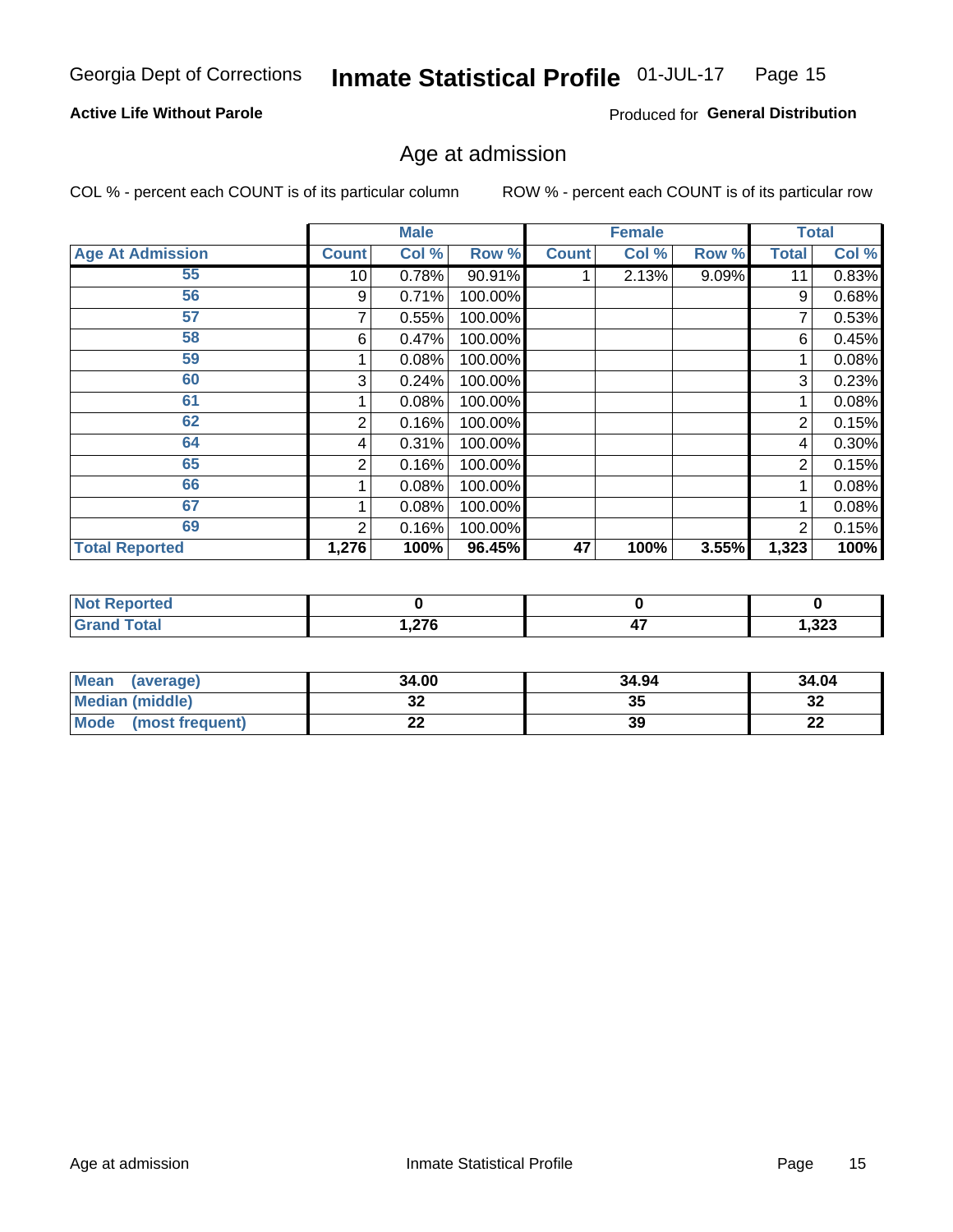### **Active Life Without Parole**

### Produced for General Distribution

### Height, measured at entry to prison

COL % - percent each COUNT is of its particular column

|                       |              | <b>Male</b> |         |                | <b>Female</b>             |         |                | <b>Total</b> |
|-----------------------|--------------|-------------|---------|----------------|---------------------------|---------|----------------|--------------|
| <b>Height</b>         | <b>Count</b> | Col %       | Row %   | <b>Count</b>   | $\overline{\text{Col}}$ % | Row %   | <b>Total</b>   | Col %        |
| $\bf{0}$              | 5            | 0.39%       | 100.00% |                |                           |         | 5              | 0.38%        |
| 4'10''                |              |             |         | $\mathbf 1$    | 2.13%                     | 100.00% | 1              | 0.08%        |
| 5'00''                | $\mathbf{1}$ | 0.08%       | 100.00% |                |                           |         | 1              | 0.08%        |
| 5'01"                 | 4            | 0.31%       | 66.67%  | $\overline{2}$ | 4.26%                     | 33.33%  | 6              | 0.45%        |
| 5'02"                 | 5            | 0.39%       | 83.33%  | 1              | 2.13%                     | 16.67%  | $6\phantom{1}$ | 0.45%        |
| 5'03''                | 11           | 0.86%       | 61.11%  | $\overline{7}$ | 14.89%                    | 38.89%  | 18             | 1.36%        |
| 5'04"                 | 14           | 1.10%       | 50.00%  | 14             | 29.79%                    | 50.00%  | 28             | 2.12%        |
| 5'05"                 | 35           | 2.74%       | 85.37%  | 6              | 12.77%                    | 14.63%  | 41             | 3.10%        |
| 5'06''                | 91           | 7.13%       | 93.81%  | 6              | 12.77%                    | 6.19%   | 97             | 7.33%        |
| 5'07''                | 87           | 6.82%       | 94.57%  | 5              | 10.64%                    | 5.43%   | 92             | 6.95%        |
| 5'08''                | 129          | 10.11%      | 99.23%  | 1              | 2.13%                     | 0.77%   | 130            | 9.83%        |
| 5'09''                | 165          | 12.93%      | 98.80%  | $\overline{2}$ | 4.26%                     | 1.20%   | 167            | 12.62%       |
| 5'10''                | 156          | 12.23%      | 100.00% |                |                           |         | 156            | 11.79%       |
| 5'11"                 | 160          | 12.54%      | 100.00% |                |                           |         | 160            | 12.09%       |
| 6'00''                | 137          | 10.74%      | 99.28%  | 1              | 2.13%                     | 0.72%   | 138            | 10.43%       |
| 6'01''                | 102          | 7.99%       | 100.00% |                |                           |         | 102            | 7.71%        |
| 6'02"                 | 87           | 6.82%       | 100.00% |                |                           |         | 87             | 6.58%        |
| 6'03''                | 41           | 3.21%       | 97.62%  | $\mathbf{1}$   | 2.13%                     | 2.38%   | 42             | 3.17%        |
| 6'04"                 | 33           | 2.59%       | 100.00% |                |                           |         | 33             | 2.49%        |
| 6'05"                 | 7            | 0.55%       | 100.00% |                |                           |         | $\overline{7}$ | 0.53%        |
| 6'06"                 | 4            | 0.31%       | 100.00% |                |                           |         | 4              | 0.30%        |
| 6'07''                | 1            | 0.08%       | 100.00% |                |                           |         | 1              | 0.08%        |
| 6'11''                | 1            | 0.08%       | 100.00% |                |                           |         |                | 0.08%        |
| <b>Total Reported</b> | 1,276        | 100%        | 96.45%  | 47             | 100%                      | 3.55%   | 1,323          | 100%         |

| <b>Not Reported</b> |      |           |       |
|---------------------|------|-----------|-------|
| <b>Total</b>        | .276 | --<br>. . | 1,323 |

| <b>Mean</b> | (average)       | 5'10" | 5'05" | 5'10'' |
|-------------|-----------------|-------|-------|--------|
|             |                 |       |       |        |
| <b>Mode</b> | (most frequent) | 5'09" | 5'04" | 5'09"  |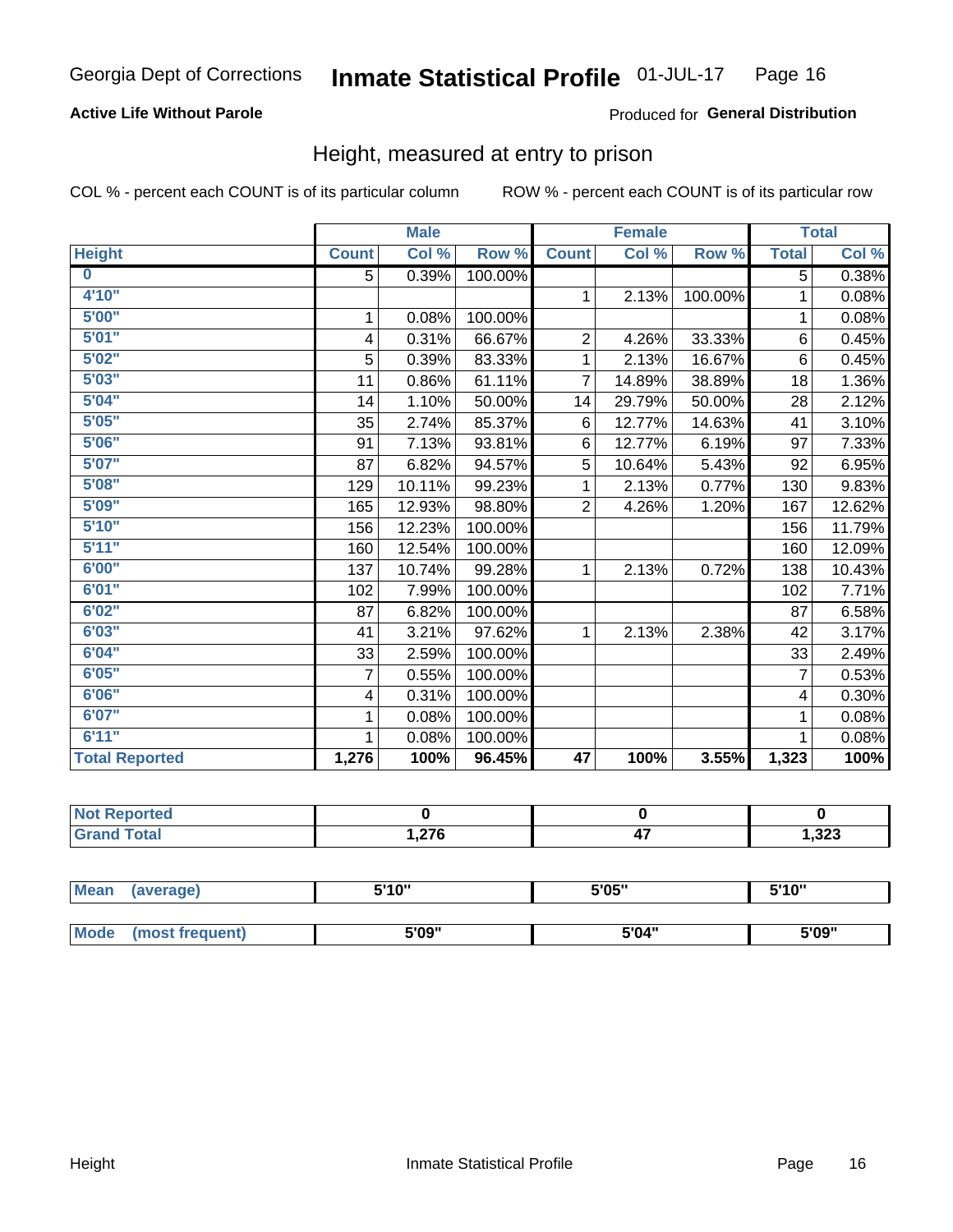**Active Life Without Parole** 

Produced for General Distribution

## Weight, measured at entry to prison

COL % - percent each COUNT is of its particular column

ROW % - percent each COUNT is of its particular row

|                          |                         | <b>Male</b> |         |                 | <b>Female</b>    |         |              | <b>Total</b> |  |
|--------------------------|-------------------------|-------------|---------|-----------------|------------------|---------|--------------|--------------|--|
| Weight                   | <b>Count</b>            | Col %       | Row %   | <b>Count</b>    | Col %            | Row %   | <b>Total</b> | Col %        |  |
| 100 - 109 pounds         |                         |             |         | 1               | 2.13%            | 100.00% | 1            | 0.08%        |  |
| 110 - 119 pounds         | $\overline{2}$          | 0.16%       | 40.00%  | 3               | 6.38%            | 60.00%  | 5            | 0.38%        |  |
| 120 - 129 pounds         | $6\phantom{1}$          | 0.47%       | 75.00%  | $\overline{2}$  | 4.26%            | 25.00%  | 8            | 0.61%        |  |
| 130 - 139 pounds         | 40                      | 3.14%       | 95.24%  | $\overline{2}$  | 4.26%            | 4.76%   | 42           | 3.18%        |  |
| 140 - 149 pounds         | 79                      | 6.20%       | 94.05%  | 5               | 10.64%           | 5.95%   | 84           | 6.35%        |  |
| 150 - 159 pounds         | 120                     | 9.41%       | 98.36%  | $\overline{2}$  | 4.26%            | 1.64%   | 122          | 9.23%        |  |
| 160 - 169 pounds         | 144                     | 11.29%      | 97.96%  | 3               | 6.38%            | 2.04%   | 147          | 11.12%       |  |
| 170 - 179 pounds         | 173                     | 13.57%      | 96.11%  | $\overline{7}$  | 14.89%           | 3.89%   | 180          | 13.62%       |  |
| 180 - 189 pounds         | 170                     | 13.33%      | 98.84%  | $\overline{2}$  | 4.26%            | 1.16%   | 172          | 13.01%       |  |
| 190 - 199 pounds         | 106                     | 8.31%       | 95.50%  | 5               | 10.64%           | 4.50%   | 111          | 8.40%        |  |
| 200 - 209 pounds         | 114                     | 8.94%       | 98.28%  | $\overline{2}$  | 4.26%            | 1.72%   | 116          | 8.77%        |  |
| 210 - 219 pounds         | 75                      | 5.88%       | 91.46%  | $\overline{7}$  | 14.89%           | 8.54%   | 82           | 6.20%        |  |
| 220 - 229 pounds         | 76                      | 5.96%       | 98.70%  | 1               | 2.13%            | 1.30%   | 77           | 5.82%        |  |
| 230 - 239 pounds         | 50                      | 3.92%       | 98.04%  | $\mathbf{1}$    | 2.13%            | 1.96%   | 51           | 3.86%        |  |
| 240 - 249 pounds         | 36                      | 2.82%       | 100.00% |                 |                  |         | 36           | 2.72%        |  |
| 250 - 259 pounds         | 30                      | 2.35%       | 100.00% |                 |                  |         | 30           | 2.27%        |  |
| 260 - 269 pounds         | 12                      | 0.94%       | 100.00% |                 |                  |         | 12           | 0.91%        |  |
| 270 - 279 pounds         | 11                      | 0.86%       | 100.00% |                 |                  |         | 11           | 0.83%        |  |
| 280 - 289 pounds         | 10                      | 0.78%       | 90.91%  | $\mathbf{1}$    | 2.13%            | 9.09%   | 11           | 0.83%        |  |
| 290 - 299 pounds         | $\,6$                   | 0.47%       | 75.00%  | $\overline{2}$  | 4.26%            | 25.00%  | 8            | 0.61%        |  |
| 300 - 309 pounds         | 4                       | 0.31%       | 100.00% |                 |                  |         | 4            | 0.30%        |  |
| 310 - 319 pounds         | $\mathbf 1$             | 0.08%       | 100.00% |                 |                  |         | $\mathbf 1$  | 0.08%        |  |
| 320 - 329 pounds         | $\overline{\mathbf{4}}$ | 0.31%       | 100.00% |                 |                  |         | 4            | 0.30%        |  |
| 330 - 339 pounds         | 3                       | 0.24%       | 100.00% |                 |                  |         | 3            | 0.23%        |  |
| 350 - 359 pounds         | 1                       | 0.08%       | 100.00% |                 |                  |         | $\mathbf 1$  | 0.08%        |  |
| 360 - 369 pounds         | 1                       | 0.08%       | 100.00% |                 |                  |         | $\mathbf{1}$ | 0.08%        |  |
| 390 - 399 pounds         |                         |             |         | 1               | 2.13%            | 100.00% | $\mathbf{1}$ | 0.08%        |  |
| 400 pounds and over      | $\mathbf{1}$            | 0.08%       | 100.00% |                 |                  |         | $\mathbf{1}$ | 0.08%        |  |
| <b>Total Reported</b>    | 1,275                   | 100%        | 96.44%  | $\overline{47}$ | 100%             | 3.56%   | 1,322        | 100.0%       |  |
|                          |                         |             |         |                 |                  |         |              |              |  |
| <b>Not Reported</b>      |                         | 1           |         |                 | $\pmb{0}$        |         |              | 1            |  |
| <b>Grand Total</b>       |                         | 1,276       |         |                 | $\overline{47}$  |         |              | 1,323        |  |
|                          |                         |             |         |                 |                  |         |              |              |  |
| <b>Mean</b><br>(average) |                         | 189         |         |                 | $\overline{183}$ |         |              | 189          |  |
| <b>Median (middle)</b>   |                         | 180         |         | 175             |                  |         | 180          |              |  |

**Mode** 

(most frequent)

 $\overline{210}$ 

 $\overline{180}$ 

 $180$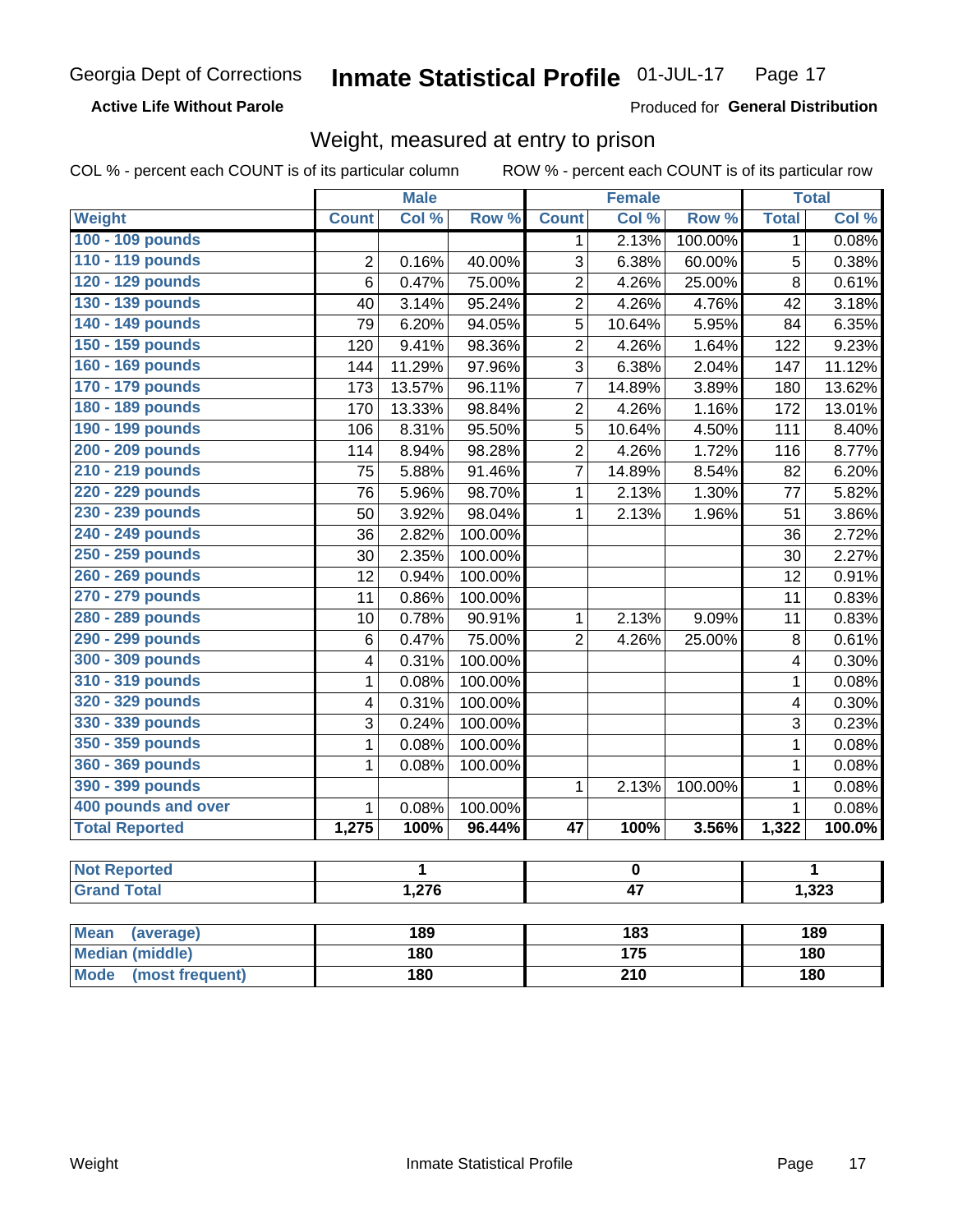#### Inmate Statistical Profile 01-JUL-17 Page 18

**Active Life Without Parole** 

### Produced for General Distribution

## Veterans validated by Veteran's Administration

COL % - percent each COUNT is of its particular column

|                          |              | <b>Male</b> |             | <b>Female</b> |       |              | <b>Total</b> |
|--------------------------|--------------|-------------|-------------|---------------|-------|--------------|--------------|
| <b>Military service</b>  | <b>Count</b> | Col %       | Row % Count | Col %         | Row % | <b>Total</b> | Col %        |
| <b>Others</b><br>0       | 51           | 44.74%      | 100.00%     |               |       | 51           | 44.35%       |
| <b>Air Force</b>         | 45           | 39.47%      | 97.83%      | 100.00%       | 2.17% | 46           | 40.00%       |
| Army                     | 6            | $5.26\%$    | 100.00%     |               |       | 6            | 5.22%        |
| <b>Navy</b><br>3         |              | 3.51%       | 100.00%     |               |       | 4            | 3.48%        |
| <b>Coast Guard</b><br>5. |              | 7.02%       | 100.00%     |               |       |              | 6.96%        |
| <b>Total Reported</b>    | 114          | 100%        | 99.13%      | 100%          | .87%  | 115          | 100%         |

| rtea :       | 100<br>- אי<br>___ | 46  | .208 |
|--------------|--------------------|-----|------|
| <b>Total</b> | 070                | . . | າາາ  |
|              | . 21 U             | T 1 | 535, |

| Mo<br>m | ∖‡h∧rc<br>_____ | $-0.002$<br>28 F T<br>UI CE | <b>Others</b><br>____ |
|---------|-----------------|-----------------------------|-----------------------|
|         |                 |                             |                       |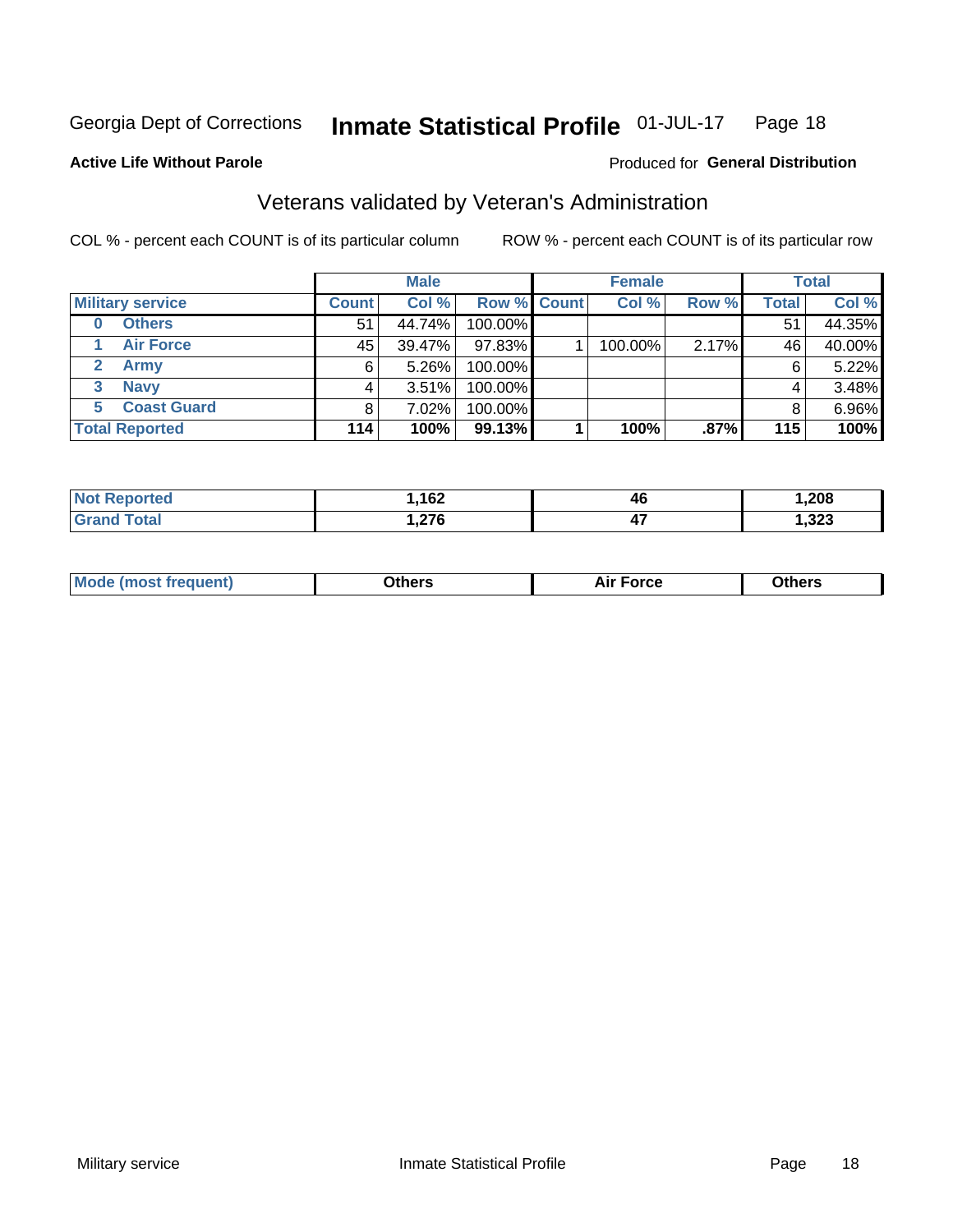#### Inmate Statistical Profile 01-JUL-17 Page 19

**Active Life Without Parole** 

Produced for General Distribution

## Type of admission to prison

COL % - percent each COUNT is of its particular column

|                                      |              | <b>Male</b> |                    |    | <b>Female</b> |       |              | <b>Total</b> |
|--------------------------------------|--------------|-------------|--------------------|----|---------------|-------|--------------|--------------|
| <b>Type of Admission</b>             | <b>Count</b> | Col %       | <b>Row % Count</b> |    | Col %         | Row % | <b>Total</b> | Col %        |
| <b>New Sentence</b><br>52            | 1,211        | 94.91%      | 96.26%             | 47 | 100.00%       | 3.74% | 1,258        | 95.09%       |
| <b>Probation Rev Partial</b><br>53   | 5            | .39%        | 100.00%            |    |               |       | 5            | .38%         |
| <b>Probation Rev Remainder</b><br>54 | 10           | .78%        | 100.00%            |    |               |       | 10           | .76%         |
| <b>Parole Rev New Sentence</b><br>55 | 19           | 1.49%       | 100.00%            |    |               |       | 19           | 1.44%        |
| <b>Parole Rev No New</b><br>56       | 17           | 1.33%       | 100.00%            |    |               |       | 17           | 1.28%        |
| <b>Sentence</b>                      |              |             |                    |    |               |       |              |              |
| <b>Life W/O Parole</b><br>70         | 13           | 1.02%       | 100.00%            |    |               |       | 13           | .98%         |
| <b>Unknown</b><br>82                 |              | $.08\%$     | 100.00%            |    |               |       |              | .08%         |
| <b>Total Reported</b>                | 1,276        | 100%        | 96.45%             | 47 | 100%          | 3.55% | 1,323        | 100%         |

| <b>Not Reported</b> |        |    |       |
|---------------------|--------|----|-------|
| <b>Grand Total</b>  | 276, ا | т. | 1,323 |

| Mode (most frequent) | <b>New Sentence</b> | <b>New Sentence</b> | <b>New Sentence</b> |
|----------------------|---------------------|---------------------|---------------------|
|                      |                     |                     |                     |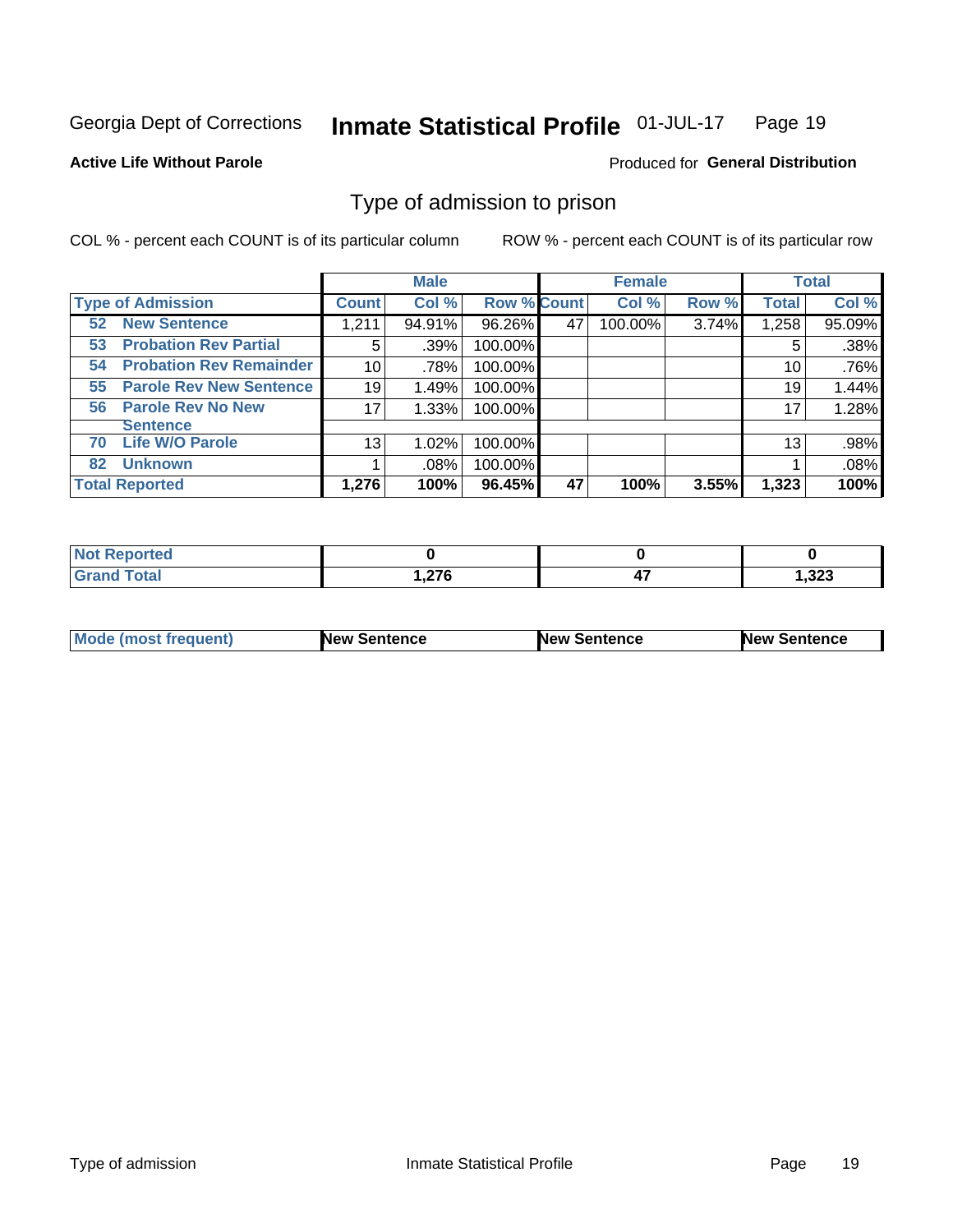#### Inmate Statistical Profile 01-JUL-17 Page 20

**Active Life Without Parole** 

### Produced for General Distribution

## Current / last supervision level

COL % - percent each COUNT is of its particular column

|                        |              | <b>Male</b> |                    |    | <b>Female</b> |          |       | <b>Total</b> |
|------------------------|--------------|-------------|--------------------|----|---------------|----------|-------|--------------|
| <b>Security Status</b> | <b>Count</b> | Col%        | <b>Row % Count</b> |    | Col %         | Row %    | Total | Col %        |
| 4 Medium               |              | .24%        | 100.00%            |    | .00%          |          | ົ     | .23%         |
| 5 Close                | 1.273        | 99.76%      | 96.44%             | 47 | 100.00%       | $3.56\%$ | 1,320 | 99.77%       |
| <b>Total Reported</b>  | 1.276        | 100%        | 96.45%             | 47 | 100%          | 3.55%    | 1,323 | 100%         |

| <b>Still being diagnosed</b> |      |       |
|------------------------------|------|-------|
| <b>Not Reported</b>          |      |       |
| <b>Grand Total</b>           | ,276 | 1,323 |

| <b>AhoM</b><br>rreauent) | Close | Close | Close |
|--------------------------|-------|-------|-------|
|                          |       |       |       |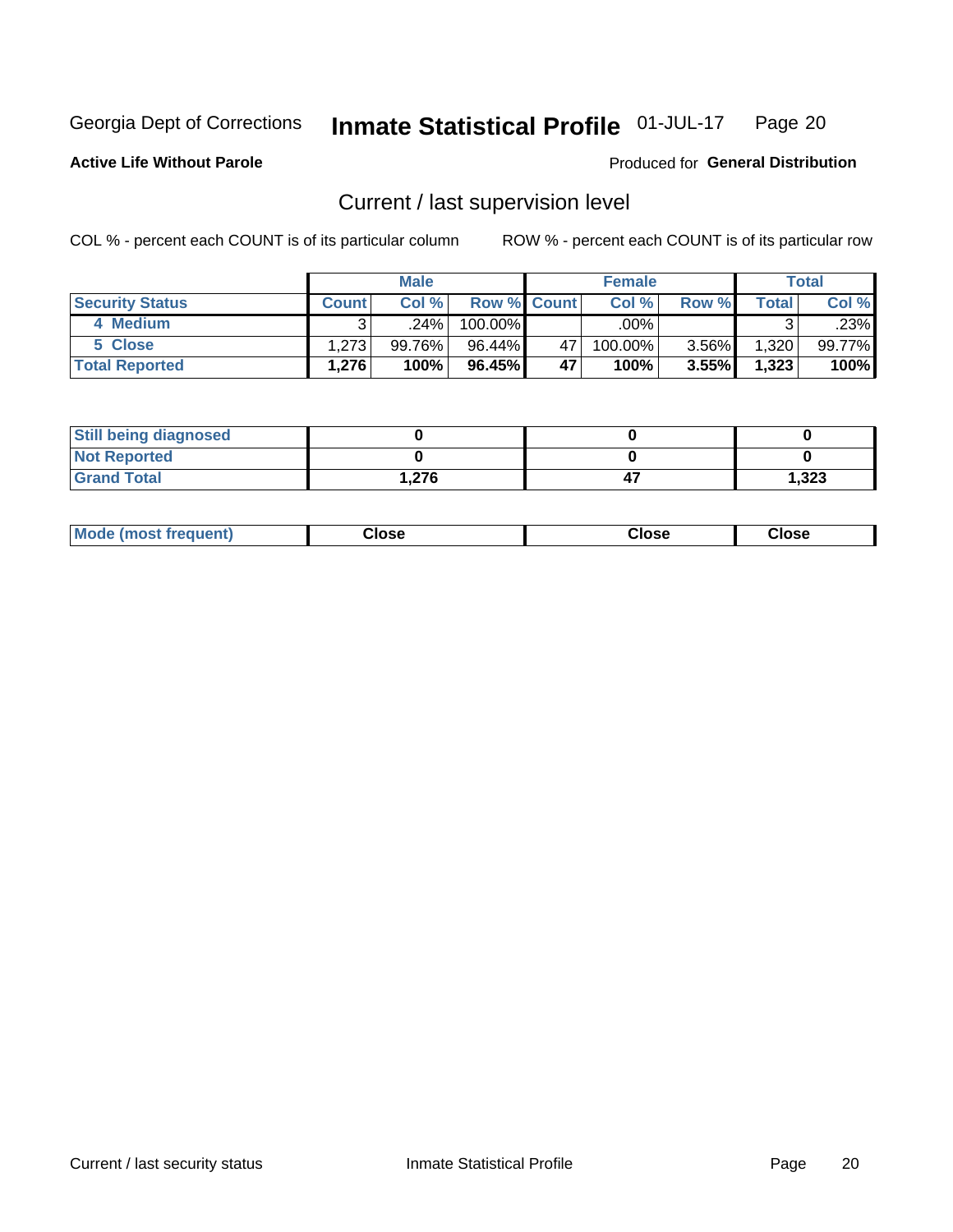#### Inmate Statistical Profile 01-JUL-17 Page 21

**Active Life Without Parole** 

Produced for General Distribution

## Current / last type of institution

COL % - percent each COUNT is of its particular column

|                            |              | <b>Male</b> |                    |    | <b>Female</b> |          |              | <b>Total</b> |
|----------------------------|--------------|-------------|--------------------|----|---------------|----------|--------------|--------------|
| <b>Type of Institution</b> | <b>Count</b> | Col%        | <b>Row % Count</b> |    | Col %         | Row %    | <b>Total</b> | Col %        |
| <b>State Prison</b>        | 1.276        | $100.00\%$  | 96.45%             | 47 | 100.00%       | $3.55\%$ | 1,323        | 100.00%      |
| <b>Total Reported</b>      | 1,276        | 100%        | 96.45%             | 47 | $100\%$ .     | $3.55\%$ | 1,323        | 100%         |

| <b>rted</b><br>. |        |     |        |
|------------------|--------|-----|--------|
|                  | $\sim$ | . . | 323, ا |

|  | <b>Mode (most frequent)</b> | State Prison | <b>State Prison</b> | <b>State Prison</b> |
|--|-----------------------------|--------------|---------------------|---------------------|
|--|-----------------------------|--------------|---------------------|---------------------|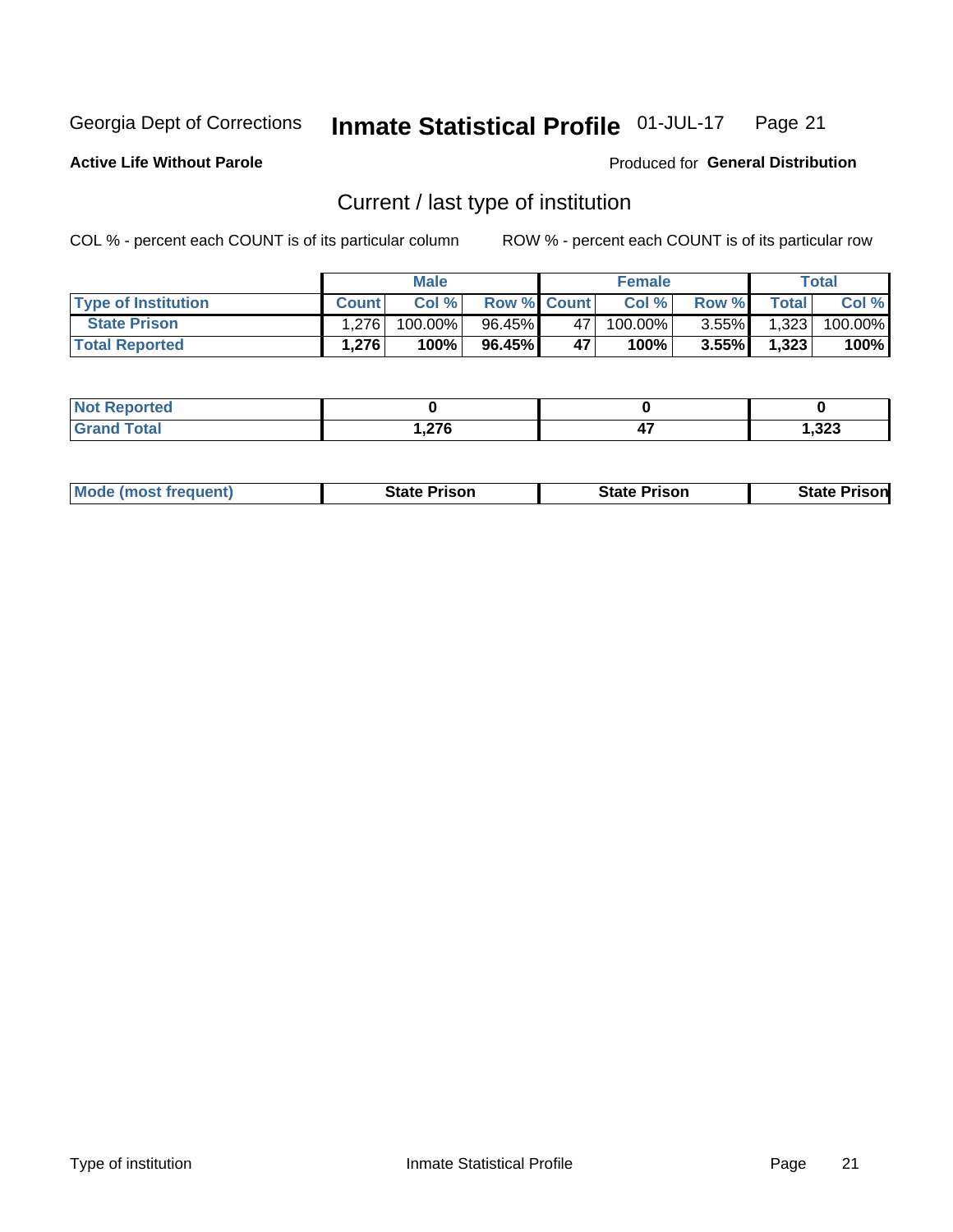#### Inmate Statistical Profile 01-JUL-17 Page 22

### **Active Life Without Parole**

### Produced for General Distribution

## Institution type - transitional centers

COL % - percent each COUNT is of its particular column

|                                                | Male  |                    | <b>Female</b> |                   | Total |
|------------------------------------------------|-------|--------------------|---------------|-------------------|-------|
| <b>Institution Type - Trans. Centers Count</b> | Col % | <b>Row % Count</b> |               | Col % Row % Total | Col % |
| <b>Total Reported</b>                          |       |                    |               |                   |       |

| <b>Reported</b><br><b>NOT</b><br>$\sim$            |  |  |
|----------------------------------------------------|--|--|
| $f$ $f \circ f \circ f$<br>$C = 1$<br><b>TULAI</b> |  |  |

| Mode (most frequent) | <b>Null</b> | <b>Null</b> | <b>Null</b> |
|----------------------|-------------|-------------|-------------|
|                      |             |             |             |
|                      |             |             |             |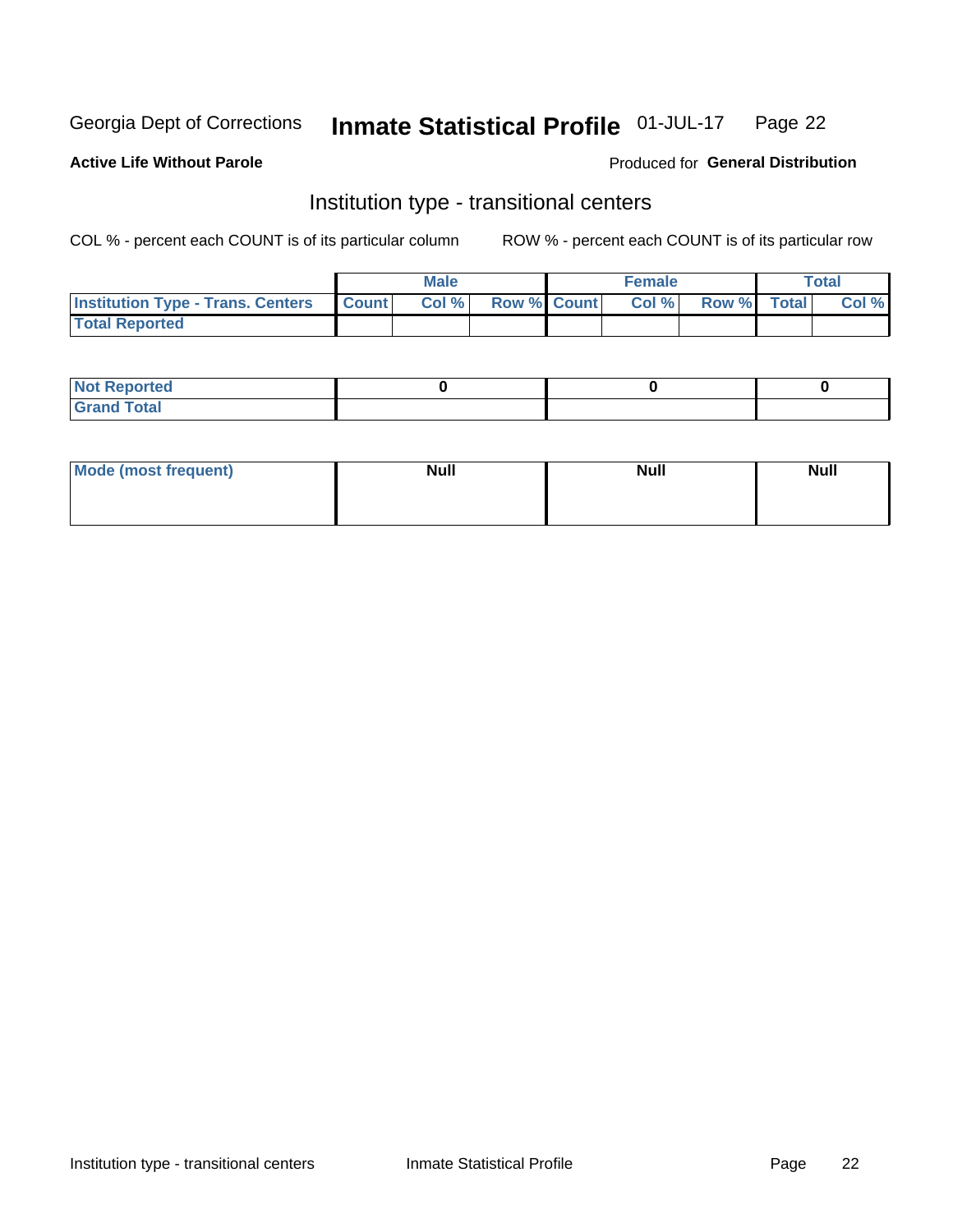#### Inmate Statistical Profile 01-JUL-17 Page 23

**Active Life Without Parole** 

Produced for General Distribution

### Institution type - county prisons

COL % - percent each COUNT is of its particular column

|                                                    | <b>Male</b> |       |  | <b>Female</b> |                          |             | <b>Total</b> |       |
|----------------------------------------------------|-------------|-------|--|---------------|--------------------------|-------------|--------------|-------|
| <b>Institution Type - County Prisons   Count  </b> |             | Col % |  |               | <b>Row % Count Col %</b> | Row % Total |              | Col % |
| <b>Total Reported</b>                              |             |       |  |               |                          |             |              |       |

| <b>Not</b><br>: Reported<br> |  |  |
|------------------------------|--|--|
| <b>Total</b><br>---          |  |  |

| Mode (most frequent) | <b>Null</b> | <b>Null</b><br><b>Null</b> |
|----------------------|-------------|----------------------------|
|                      |             |                            |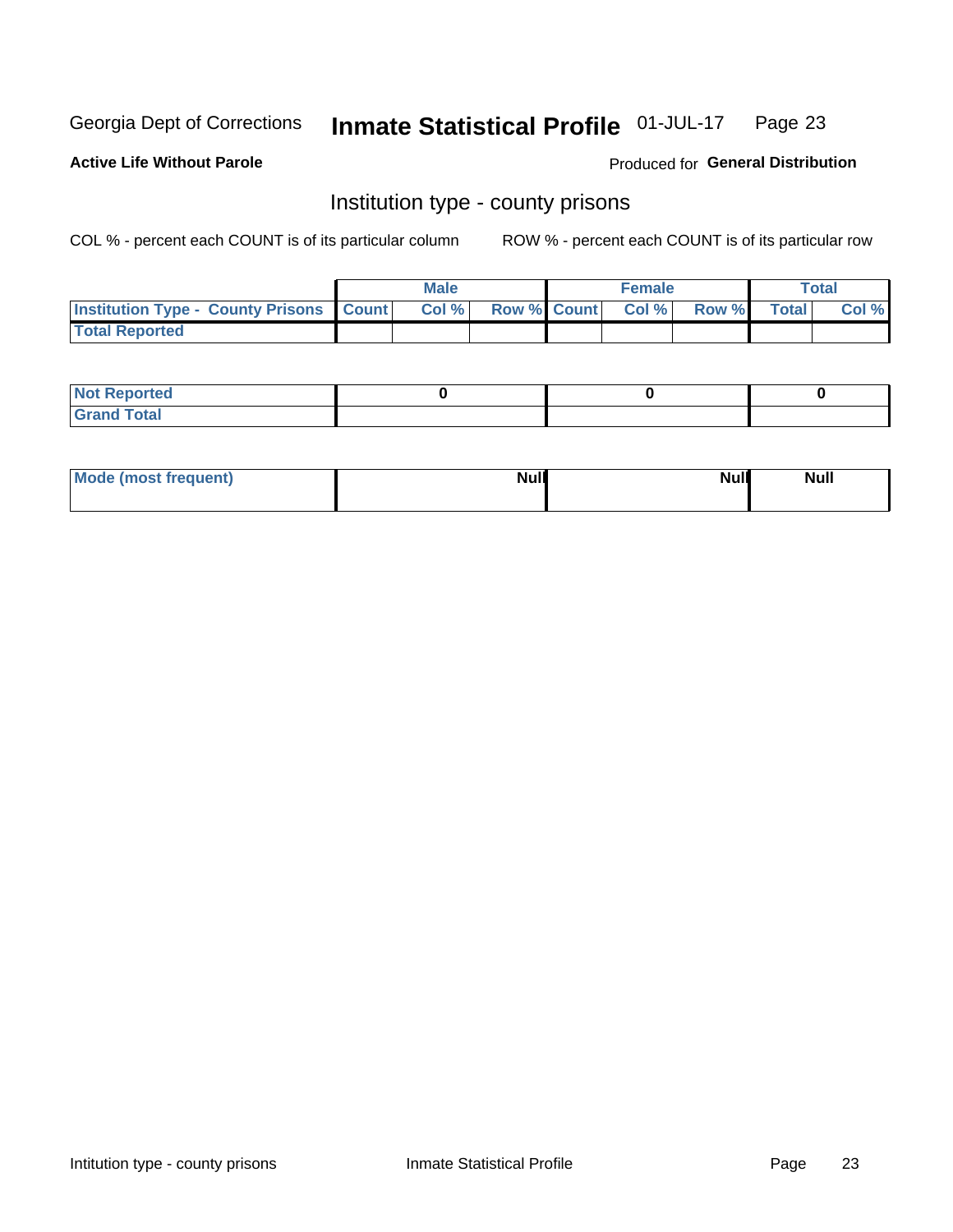#### Inmate Statistical Profile 01-JUL-17 Page 24

### **Active Life Without Parole**

### Produced for General Distribution

### Institution type - state prisons

COL % - percent each COUNT is of its particular column

ROW % - percent each COUNT is of its particular row

|                                         | <b>Male</b>  |                           |             | <b>Female</b>        |        |         | <b>Total</b>       |                    |  |
|-----------------------------------------|--------------|---------------------------|-------------|----------------------|--------|---------|--------------------|--------------------|--|
| <b>Institution Type - State Prisons</b> | <b>Count</b> | Col %                     | Row %       | <b>Count</b>         | Col %  | Row %   | <b>Total</b>       | Col %              |  |
| <b>Arrendale State Prison</b>           |              |                           |             | 23                   | 48.94% | 100.00% | 23                 | 1.74%              |  |
| <b>Augusta State Med. Prison</b>        | 60           | 4.70%                     | 100.00%     |                      |        |         | 60                 | 4.54%              |  |
| <b>Baldwin State Prison</b>             | 33           | 2.59%                     | 100.00%     |                      |        |         | 33                 | 2.49%              |  |
| <b>Central State Prison</b>             | 4            | .31%                      | 100.00%     |                      |        |         | 4                  | $.30\%$            |  |
| <b>Coastal State Prison</b>             | 7            | .55%                      | 100.00%     |                      |        |         |                    | .53%               |  |
| <b>Dooly State Prison</b>               |              | .08%                      | 100.00%     |                      |        |         |                    | .08%               |  |
| <b>Ga Diag Class Prison</b>             | 46           | 3.61%                     | 100.00%     |                      |        |         | 46                 | 3.48%              |  |
| <b>Ga State Prison</b>                  | 29           | 2.27%                     | 100.00%     |                      |        |         | 29                 | 2.19%              |  |
| <b>Hancock State Prison</b>             | 147          | 11.52%                    | 100.00%     |                      |        |         | 147                | 11.11%             |  |
| <b>Hays State Prison</b>                | 130          | 10.19%                    | 100.00%     |                      |        |         | 130                | 9.83%              |  |
| <b>Macon State Prison</b>               | 230          | 18.03%                    | 100.00%     |                      |        |         | 230                | 17.38%             |  |
| <b>Phillips State Prison</b>            | 19           | 1.49%                     | 100.00%     |                      |        |         | 19                 | 1.44%              |  |
| <b>Pulaski State Prison</b>             |              |                           |             | 24                   | 51.06% | 100.00% | 24                 | 1.81%              |  |
| <b>Smith State Prison</b>               | 169          | 13.24%                    | 100.00%     |                      |        |         | 169                | 12.77%             |  |
| <b>Telfair State Prison</b>             | 164          | 12.85%                    | 100.00%     |                      |        |         | 164                | 12.40%             |  |
| <b>Valdosta State Prison</b>            | 117          | 9.17%                     | 100.00%     |                      |        |         | 117                | 8.84%              |  |
| <b>Ware State Prison</b>                | 120          | 9.40%                     | 100.00%     |                      |        |         | 120                | 9.07%              |  |
| <b>Total Reported</b>                   | 1,276        | 100%                      | 96.45%      | 47                   | 100%   | 3.55%   | 1,323              | $\overline{100\%}$ |  |
| <b>Not Reported</b>                     | $\bf{0}$     |                           | $\mathbf 0$ |                      |        |         | $\bf{0}$           |                    |  |
| <b>Grand Total</b>                      |              | 1,276                     |             | 47                   |        |         | 1,323              |                    |  |
| <b>Mode (most frequent)</b>             |              | <b>Macon State Prison</b> |             | Pulaski State Prison |        |         | <b>Macon State</b> |                    |  |

Prison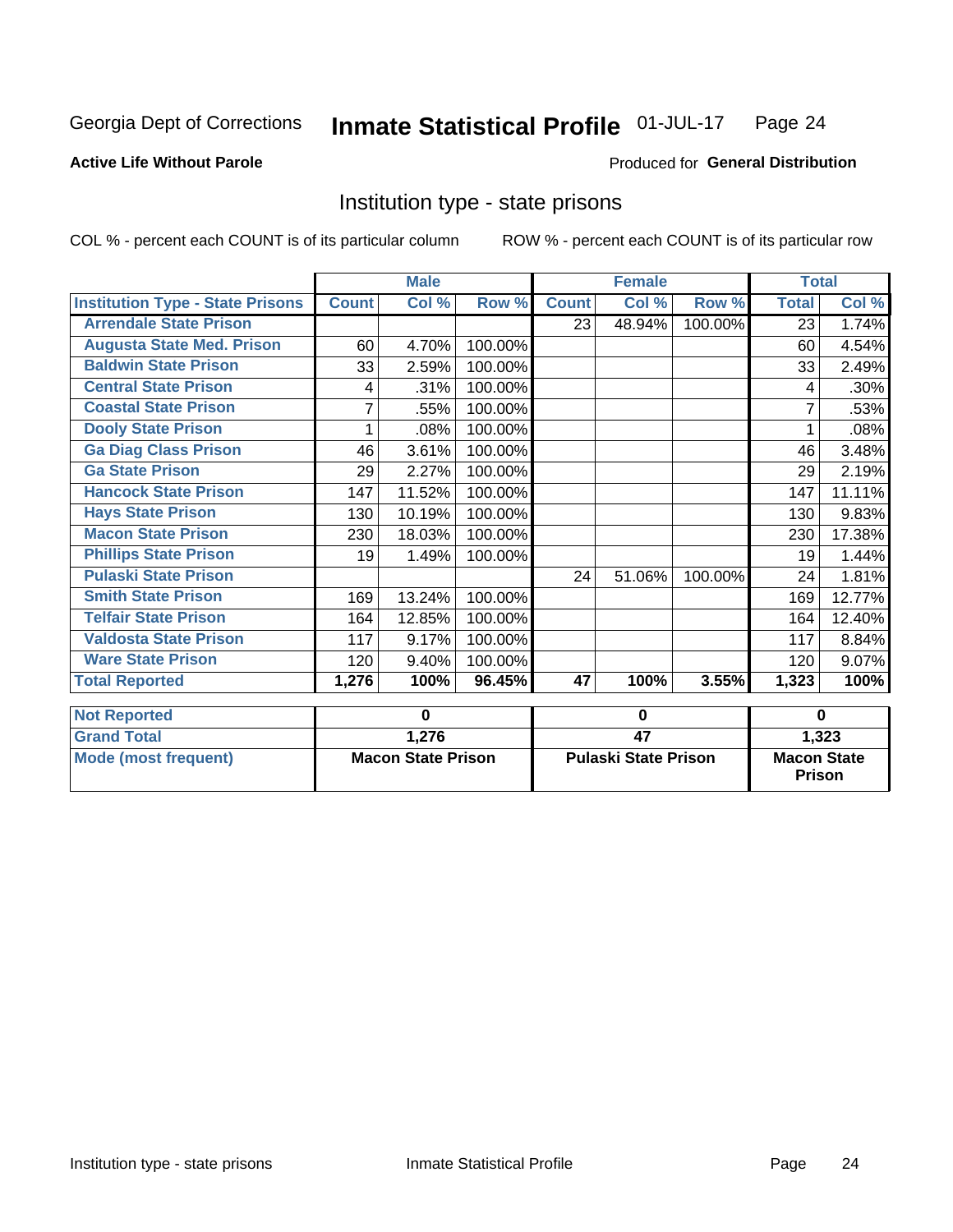#### Inmate Statistical Profile 01-JUL-17 Page 25

**Active Life Without Parole** 

Produced for General Distribution

## Institution type - private prisons

COL % - percent each COUNT is of its particular column

|                                                 | <b>Male</b> |      |                    | <b>Female</b> |       |             | Total |       |
|-------------------------------------------------|-------------|------|--------------------|---------------|-------|-------------|-------|-------|
| <b>Institution Type - Private Prisons Count</b> |             | Col% | <b>Row % Count</b> |               | Col % | Row % Total |       | Col % |
| <b>Total Reported</b>                           |             |      |                    |               |       |             |       |       |

| <b>Reported</b><br><b>NOT</b><br>$\sim$            |  |  |
|----------------------------------------------------|--|--|
| $f$ $f \circ f \circ f$<br>$C = 1$<br><b>TULAI</b> |  |  |

| <b>Mo</b><br>frequent) | <b>Null</b> | <b>Null</b> | . . I *<br><b>IVUII</b> |
|------------------------|-------------|-------------|-------------------------|
|                        |             |             |                         |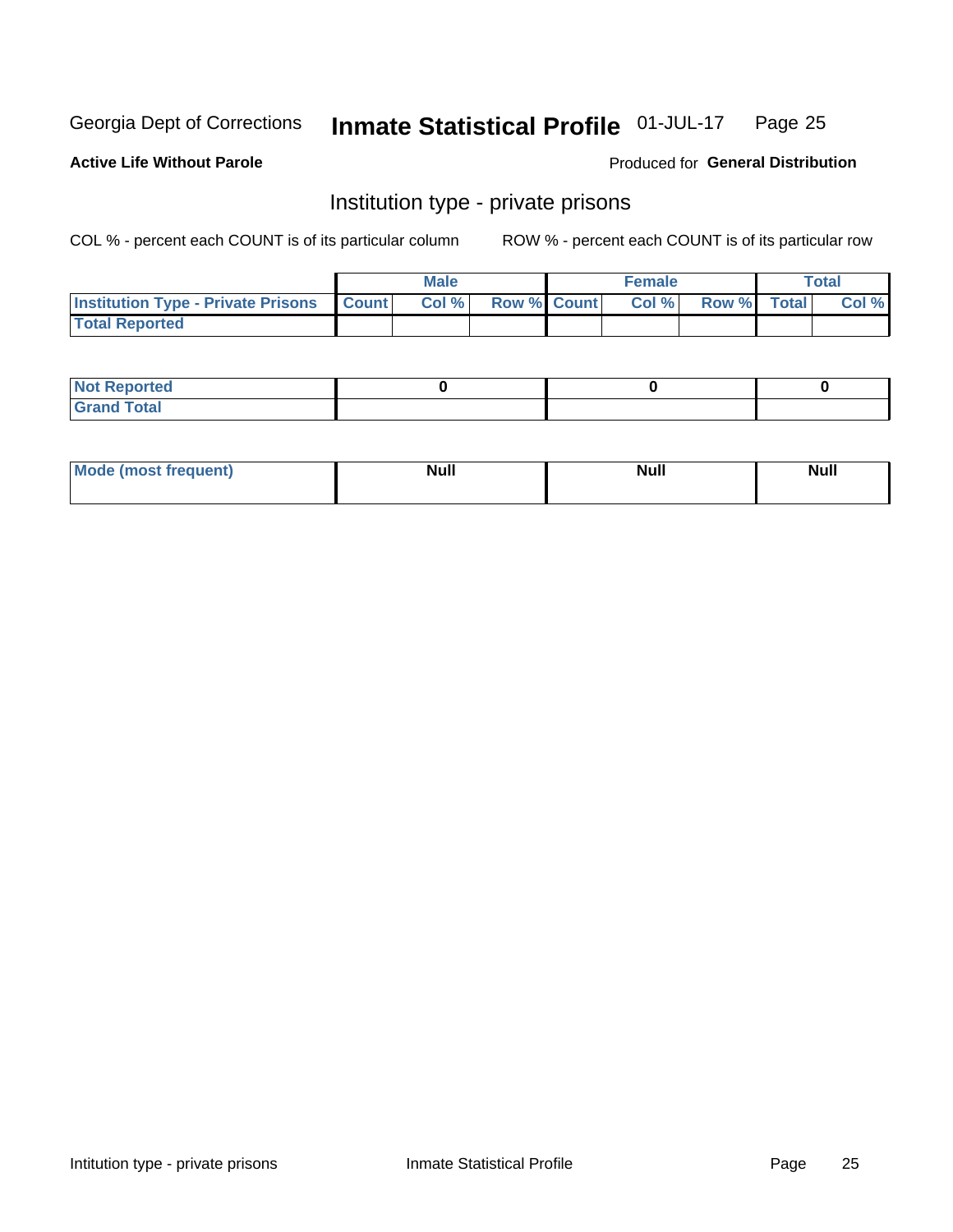#### Inmate Statistical Profile 01-JUL-17 Page 26

### **Active Life Without Parole**

### Produced for General Distribution

## Institution type - inmate boot camp

COL % - percent each COUNT is of its particular column

|                                            | <b>Male</b> |       |  |             | <b>Female</b> | <b>Total</b> |  |       |
|--------------------------------------------|-------------|-------|--|-------------|---------------|--------------|--|-------|
| <b>Institution Type - Boot Camps Count</b> |             | Col % |  | Row % Count | Col %         | Row % Total  |  | Col % |
| <b>Total Rported</b>                       |             |       |  |             |               |              |  |       |

| <b>Not Reported</b>            |  |  |
|--------------------------------|--|--|
| <b>Total</b><br>C <sub>r</sub> |  |  |

| Mod<br>uamo | Nul.<br>$- - - - - -$ | <b>Null</b> | <br>uu.<br>------ |
|-------------|-----------------------|-------------|-------------------|
|             |                       |             |                   |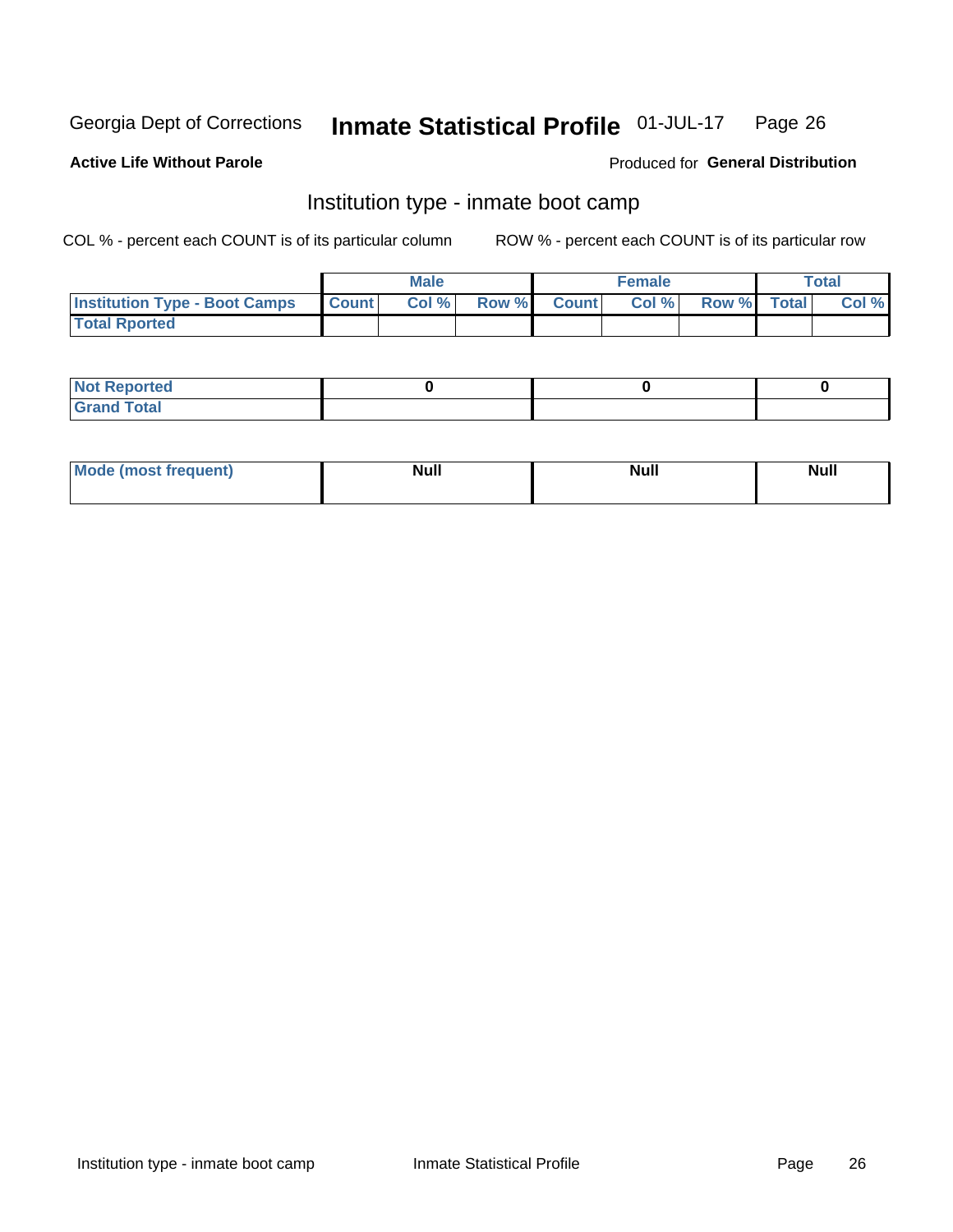#### Inmate Statistical Profile 01-JUL-17 Page 27

**Active Life Without Parole** 

Produced for General Distribution

## Number of disciplinary reports

COL % - percent each COUNT is of its particular column

|                                       | <b>Male</b>  |        |        | <b>Female</b> |        |       | <b>Total</b> |        |
|---------------------------------------|--------------|--------|--------|---------------|--------|-------|--------------|--------|
| <b>Number of Disciplinary Reports</b> | <b>Count</b> | Col %  | Row %  | <b>Count</b>  | Col %  | Row % | <b>Total</b> | Col %  |
|                                       | 319          | 25.00% | 93.55% | 22            | 46.81% | 6.45% | 341          | 25.77% |
|                                       | 184          | 14.42% | 96.84% | 6             | 12.77% | 3.16% | 190          | 14.36% |
| $\mathbf{2}$                          | 121          | 9.48%  | 95.28% | 6             | 12.77% | 4.72% | 127          | 9.60%  |
| 3                                     | 99           | 7.76%  | 97.06% | 3             | 6.38%  | 2.94% | 102          | 7.71%  |
|                                       | 63           | 4.94%  | 96.92% | 2             | 4.26%  | 3.08% | 65           | 4.91%  |
| 5                                     | 60           | 4.70%  | 98.36% |               | 2.13%  | 1.64% | 61           | 4.61%  |
| <b>More Than 5</b>                    | 430          | 33.70% | 98.40% | 7             | 14.89% | 1.60% | 437          | 33.03% |
| <b>Total Reported</b>                 | 1,276        | 100%   | 96.45% | 47            | 100.0% | 3.55% | 1,323        | 100%   |

| тео<br>NO |      |       |
|-----------|------|-------|
| Total     | ,276 | 1,323 |

| Mean (average)         | 7. 94<br>$\sim$ | 3.96 | 7.10 |
|------------------------|-----------------|------|------|
| <b>Median (middle)</b> |                 |      |      |
| Mode (most frequent)   |                 |      |      |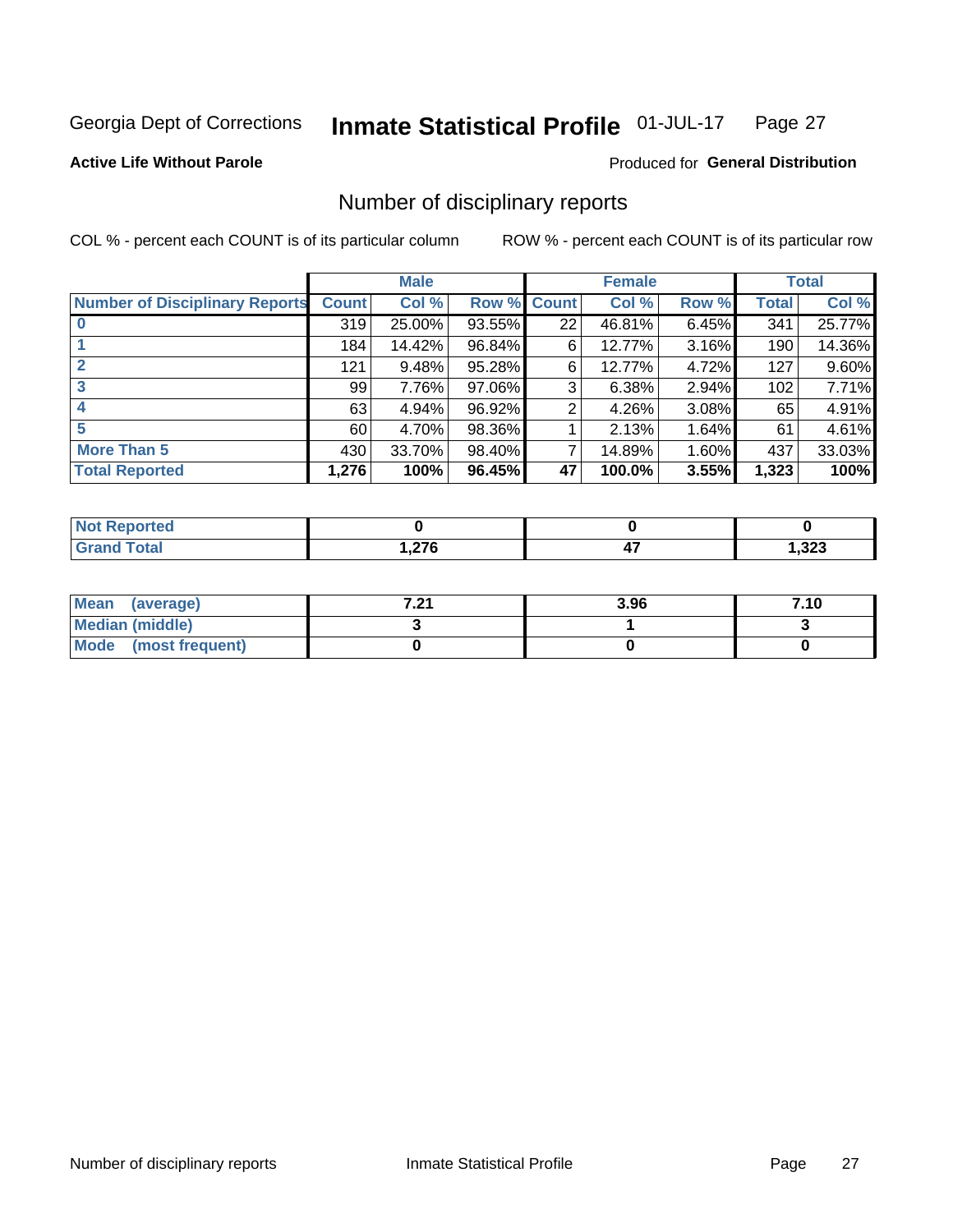#### Inmate Statistical Profile 01-JUL-17 Page 28

### **Active Life Without Parole**

### Produced for General Distribution

## Number of transfers

COL % - percent each COUNT is of its particular column

|                            |              | <b>Male</b> |        |              | <b>Female</b> |          |              | <b>Total</b> |
|----------------------------|--------------|-------------|--------|--------------|---------------|----------|--------------|--------------|
| <b>Number of Transfers</b> | <b>Count</b> | Col %       | Row %  | <b>Count</b> | Col %         | Row %    | <b>Total</b> | Col %        |
|                            | 27           | 2.12%       | 77.14% | 8            | 17.02%        | 22.86%   | 35           | 2.65%        |
|                            | 353          | 27.66%      | 94.39% | 21           | 44.68%        | $5.61\%$ | 374          | 28.27%       |
| $\mathbf{2}$               | 185          | 14.50%      | 95.36% | 9            | 19.15%        | 4.64%    | 194          | 14.66%       |
| 3                          | 119          | 9.33%       | 97.54% | 3            | 6.38%         | 2.46%    | 122          | 9.22%        |
|                            | 84           | 6.58%       | 98.82% |              | 2.13%         | 1.18%    | 85           | 6.42%        |
| 5                          | 52           | 4.08%       | 98.11% |              | 2.13%         | 1.89%    | 53           | 4.01%        |
| <b>More Than 5</b>         | 456          | 35.74%      | 99.13% | 4            | 8.51%         | 0.87%    | 460          | 34.77%       |
| <b>Total Reported</b>      | 1,276        | 100%        | 96.45% | 47           | 100%          | 3.55%    | 1,323        | 100%         |

| тео<br>NO |      |       |
|-----------|------|-------|
| Total     | ,276 | 1,323 |

| Mean (average)         | 5.87 | l.83 | E 70<br>J.IŁ |
|------------------------|------|------|--------------|
| <b>Median (middle)</b> |      |      |              |
| Mode (most frequent)   |      |      |              |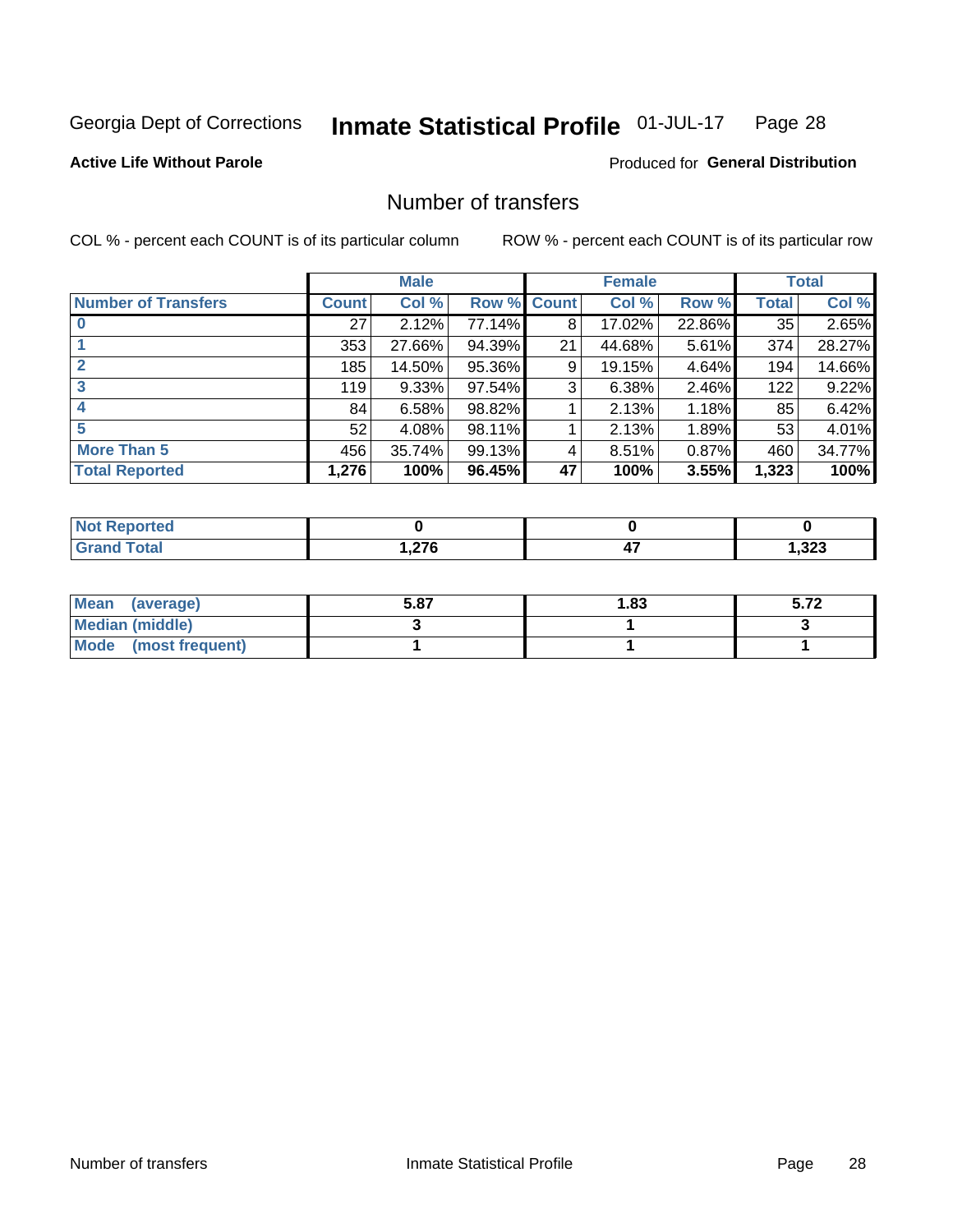#### Inmate Statistical Profile 01-JUL-17 Page 29

**Active Life Without Parole** 

Produced for General Distribution

## Number of escapes

COL % - percent each COUNT is of its particular column

|                          |              | <b>Male</b> |                    |    | <b>Female</b> |          |       | Total  |
|--------------------------|--------------|-------------|--------------------|----|---------------|----------|-------|--------|
| <b>Number of Escapes</b> | <b>Count</b> | Col %       | <b>Row % Count</b> |    | Col %         | Row %    | Total | Col %  |
|                          | 1,272        | $99.69\%$   | $96.44\%$          | 47 | $100.00\%$    | $3.56\%$ | 1,319 | 99.70% |
|                          |              | 0.16%       | 100.00%            |    |               |          |       | 0.15%  |
|                          |              | 0.16%       | 100.00%            |    |               |          |       | 0.15%  |
| <b>Total Reported</b>    | 1,276        | 100%        | $96.45\%$          | 47 | 100%          | $3.55\%$ | 1,323 | 100%   |

| <b>Not Reported</b> |       |           |       |
|---------------------|-------|-----------|-------|
| Total<br>Gr'        | 276,، | . .<br>−. | 1,323 |

| Mean (average)       |  |  |
|----------------------|--|--|
| Median (middle)      |  |  |
| Mode (most frequent) |  |  |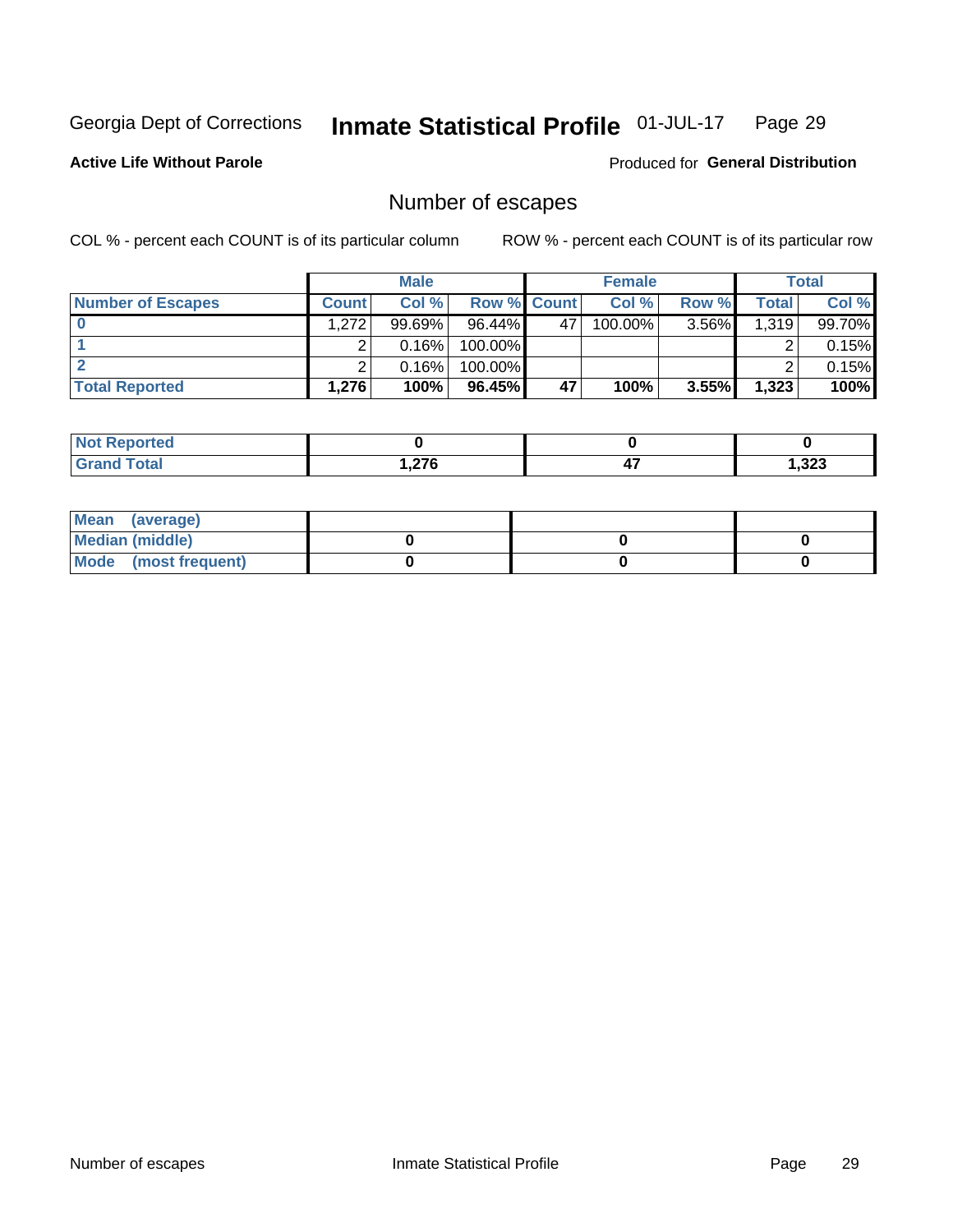### **Active Life Without Parole**

### Produced for General Distribution

### Time served in current (or last) institution

COL % - percent each COUNT is of its particular column

|                            |              | <b>Male</b> |         | <b>Female</b> |        |        | <b>Total</b> |        |
|----------------------------|--------------|-------------|---------|---------------|--------|--------|--------------|--------|
| <b>Time In Institution</b> | <b>Count</b> | Col %       | Row %   | <b>Count</b>  | Col %  | Row %  | <b>Total</b> | Col %  |
| 0 to 3 months              | 144          | 11.29%      | 97.30%  | 4             | 8.51%  | 2.70%  | 148          | 11.19% |
| <b>3.01 to 6 months</b>    | 109          | 8.54%       | 99.09%  | 1             | 2.13%  | 0.91%  | 110          | 8.31%  |
| 6.01 to 9 months           | 96           | 7.52%       | 100.00% |               |        |        | 96           | 7.26%  |
| 9.01 to 12 months          | 84           | 6.58%       | 94.38%  | 5             | 10.64% | 5.62%  | 89           | 6.73%  |
| <b>12.01 to 18 months</b>  | 132          | 10.34%      | 92.96%  | 10            | 21.28% | 7.04%  | 142          | 10.73% |
| 18.01 to 24 months         | 119          | 9.33%       | 95.20%  | 6             | 12.77% | 4.80%  | 125          | 9.45%  |
| $2.01$ to 3 years          | 143          | 11.21%      | 95.97%  | 6             | 12.77% | 4.03%  | 149          | 11.26% |
| 3.01 to 4 years            | 115          | 9.01%       | 95.83%  | 5             | 10.64% | 4.17%  | 120          | 9.07%  |
| 4.01 to 5 years            | 96           | 7.52%       | 97.96%  | 2             | 4.26%  | 2.04%  | 98           | 7.41%  |
| 5.01 to 6 years            | 62           | 4.86%       | 100.00% |               |        |        | 62           | 4.69%  |
| 6.01 to 7 years            | 47           | 3.68%       | 87.04%  | 7             | 14.89% | 12.96% | 54           | 4.08%  |
| 7.01 to 8 years            | 29           | 2.27%       | 100.00% |               |        |        | 29           | 2.19%  |
| 8.01 to 9 years            | 29           | 2.27%       | 100.00% |               |        |        | 29           | 2.19%  |
| 9.01 to 10 years           | 13           | 1.02%       | 100.00% |               |        |        | 13           | 0.98%  |
| Over 10 years              | 58           | 4.55%       | 98.31%  | 1             | 2.13%  | 1.69%  | 59           | 4.46%  |
| <b>Total Reported</b>      | 1,276        | 100%        | 96.45%  | 47            | 100%   | 3.55%  | 1,323        | 100%   |

| <b>Not Reported</b> |            |      |
|---------------------|------------|------|
| <b>Total</b>        | - מדה<br>. | ,323 |

| <b>Mean</b><br>(average) | 35 months | 32 months | 35 months |
|--------------------------|-----------|-----------|-----------|
| Median (middle)          | 21 months | 22 months | 21 months |
| Mode (most frequent)     | 0 months  | 3 months  | 1 months  |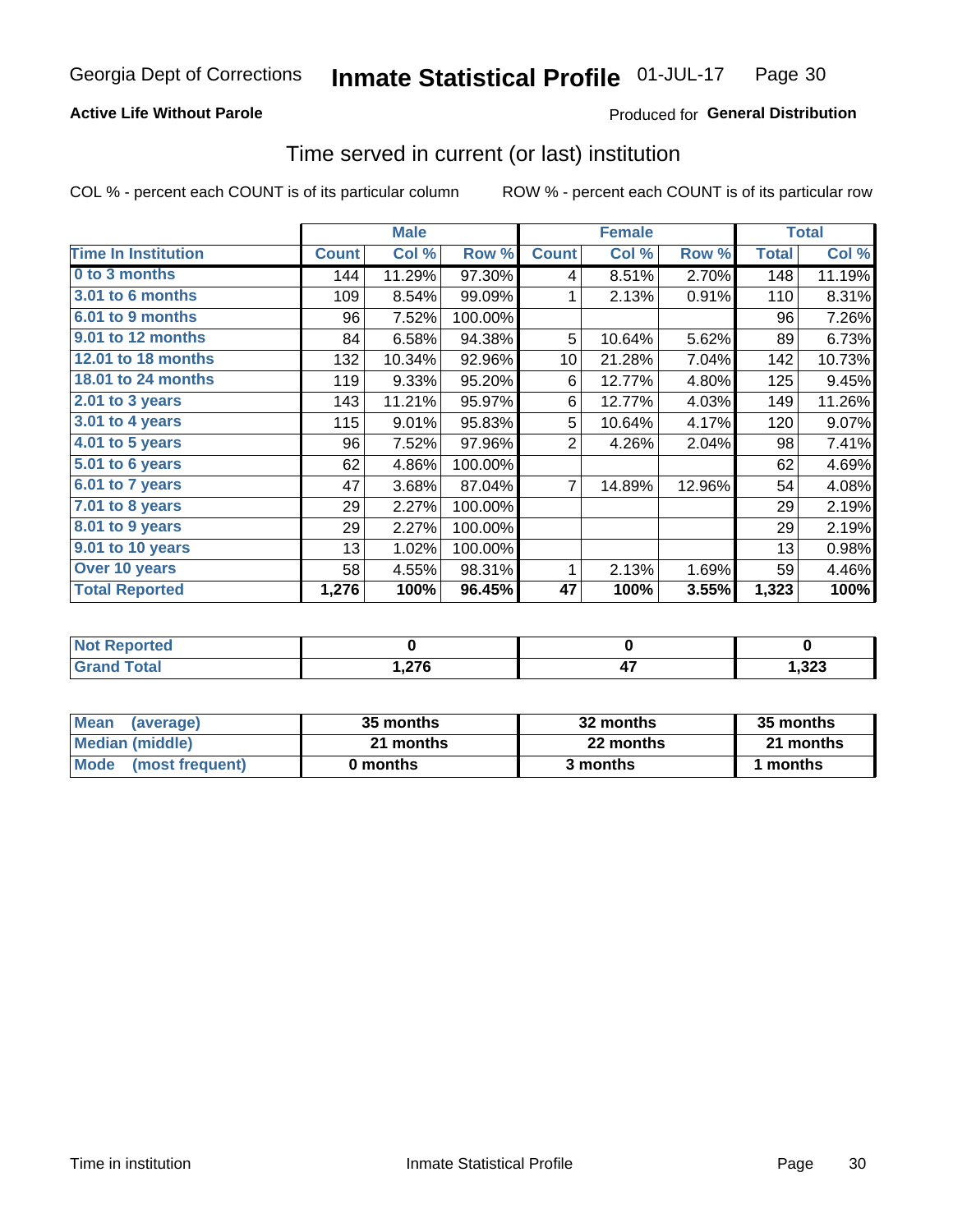### **Active Life Without Parole**

### Produced for General Distribution

## Highest grade level attained

COL % - percent each COUNT is of its particular column

|                              |                | <b>Male</b> |         |              | <b>Female</b>             |        |                         | <b>Total</b> |
|------------------------------|----------------|-------------|---------|--------------|---------------------------|--------|-------------------------|--------------|
| <b>Grade Level</b>           | <b>Count</b>   | Col %       | Row %   | <b>Count</b> | $\overline{\text{Col}}$ % | Row %  | <b>Total</b>            | Col %        |
| No school at all             | 2              | 0.20%       | 100.00% |              |                           |        | 2                       | 0.19%        |
| <b>Grade 1</b>               |                | 0.10%       | 100.00% |              |                           |        | 1                       | 0.10%        |
| Grade 2                      | 1              | 0.10%       | 100.00% |              |                           |        | 1                       | 0.10%        |
| Grade 3                      | $\overline{2}$ | 0.20%       | 100.00% |              |                           |        | $\overline{2}$          | 0.19%        |
| <b>Grade 4</b>               | 3              | 0.30%       | 100.00% |              |                           |        | 3                       | 0.29%        |
| Grade 5                      | 1              | 0.10%       | 100.00% |              |                           |        | 1                       | 0.10%        |
| Grade 6                      | 9              | 0.90%       | 100.00% |              |                           |        | 9                       | 0.88%        |
| Grade 7                      | 36             | 3.60%       | 100.00% |              |                           |        | 36                      | 3.51%        |
| Grade 8                      | 74             | 7.39%       | 98.67%  | 1            | 4.00%                     | 1.33%  | 75                      | 7.31%        |
| Grade 9                      | 130            | 12.99%      | 97.74%  | 3            | 12.00%                    | 2.26%  | 133                     | 12.96%       |
| Grade 10                     | 194            | 19.38%      | 97.00%  | 6            | 24.00%                    | 3.00%  | 200                     | 19.49%       |
| Grade 11                     | 169            | 16.88%      | 98.26%  | 3            | 12.00%                    | 1.74%  | 172                     | 16.76%       |
| <b>Grade 12 or GED</b>       | 240            | 23.98%      | 96.77%  | 8            | 32.00%                    | 3.23%  | 248                     | 24.17%       |
| Some tech school             | 12             | 1.20%       | 92.31%  | 1            | 4.00%                     | 7.69%  | 13                      | 1.27%        |
| <b>Completed tech school</b> | 15             | 1.50%       | 100.00% |              |                           |        | 15                      | 1.46%        |
| College, 1 year              | 35             | 3.50%       | 97.22%  | 1            | 4.00%                     | 2.78%  | 36                      | 3.51%        |
| College, 2 year              | 38             | 3.80%       | 97.44%  | 1            | 4.00%                     | 2.56%  | 39                      | 3.80%        |
| College, 3 year              | 14             | 1.40%       | 100.00% |              |                           |        | 14                      | 1.36%        |
| <b>Bachelor's degree</b>     | 17             | 1.70%       | 100.00% |              |                           |        | 17                      | 1.66%        |
| <b>Master's degree</b>       | 4              | 0.40%       | 100.00% |              |                           |        | $\overline{\mathbf{4}}$ | 0.39%        |
| Ph.D. degree                 | 1              | 0.10%       | 50.00%  | 1            | 4.00%                     | 50.00% | $\overline{2}$          | 0.19%        |
| Law degree                   | $\overline{2}$ | 0.20%       | 100.00% |              |                           |        | $\overline{2}$          | 0.19%        |
| <b>Medical degree</b>        |                | 0.10%       | 100.00% |              |                           |        | 1                       | 0.10%        |
| <b>Total Reported</b>        | 1,001          | 100%        | 97.56%  | 25           | 100%                      | 2.44%  | 1,026                   | 100%         |

|            | $- - -$<br>- 1 V<br>$\sim$ | nr<br>" | 207<br>2J I |
|------------|----------------------------|---------|-------------|
| <u>vuu</u> | 27c                        | . .     | .323        |
| $-$        | — 1 V —                    |         |             |

| <b>Mean</b><br>(average) | 10.75           | 11.36           | 10.76             |
|--------------------------|-----------------|-----------------|-------------------|
| <b>Median (middle)</b>   | Grade 11        | Grade 11        | Grade 11          |
| Mode<br>(most frequent)  | Grade 12 or GED | Grade 12 or GED | I Grade 12 or GED |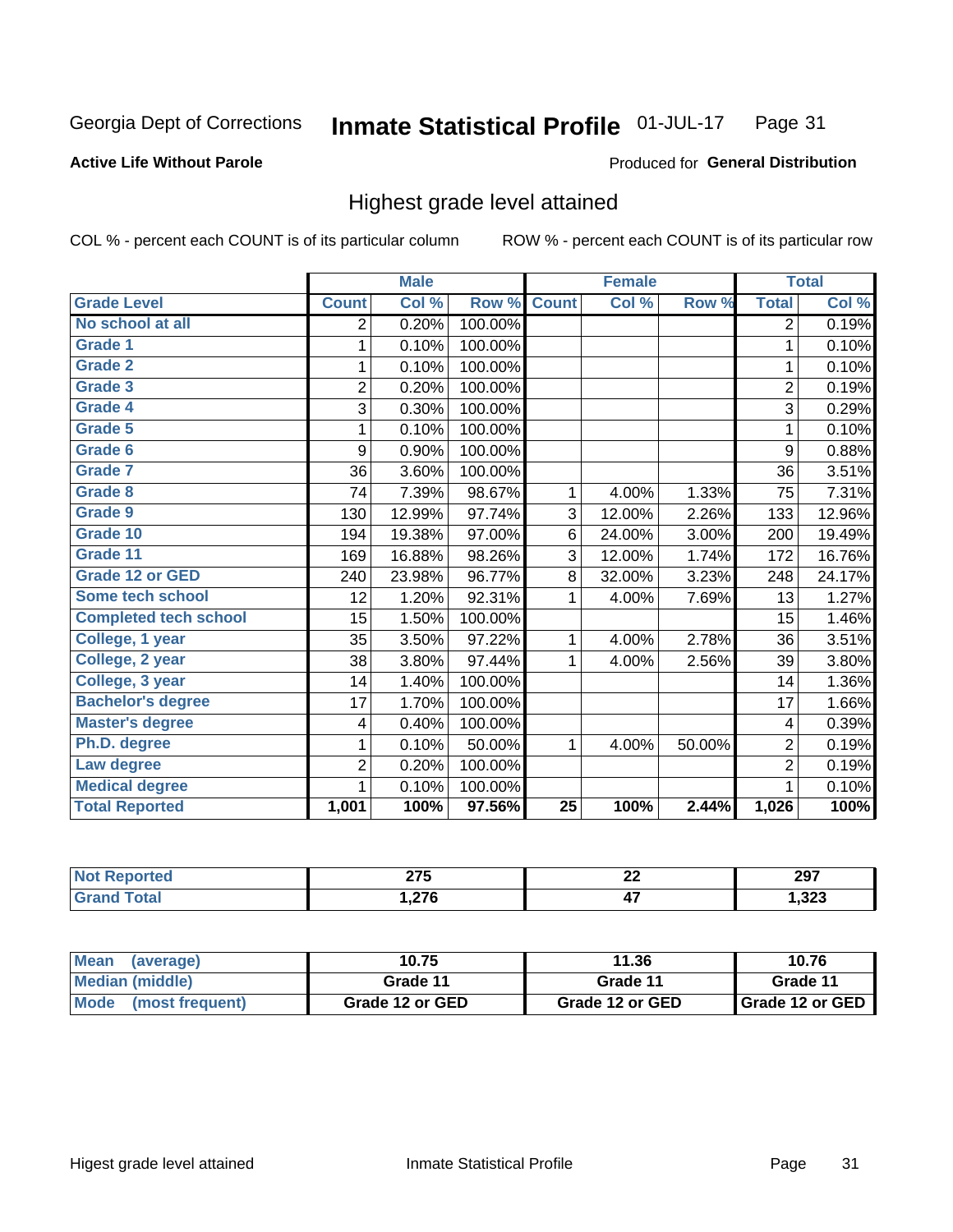#### Inmate Statistical Profile 01-JUL-17 Page 32

### **Active Life Without Parole**

### Produced for General Distribution

## Culture fair IQ scores

COL % - percent each COUNT is of its particular column

|                       |                 | <b>Male</b> |                    |                | <b>Female</b> |          |              | <b>Total</b> |
|-----------------------|-----------------|-------------|--------------------|----------------|---------------|----------|--------------|--------------|
| <b>IQ Scores</b>      | <b>Count</b>    | Col %       | <b>Row % Count</b> |                | Col %         | Row %    | <b>Total</b> | Col %        |
| $60 - 69$             | 39 <sub>1</sub> | 3.47%       | 97.50%             |                | 2.78%         | 2.50%    | 40           | 3.45%        |
| $70 - 79$             | 88              | 7.82%       | 97.78%             | $\overline{2}$ | 5.56%         | 2.22%    | 90           | 7.75%        |
| $80 - 89$             | 155             | 13.78%      | 96.27%             | 6              | 16.67%        | 3.73%    | 161          | 13.87%       |
| $90 - 99$             | 280             | 24.89%      | 95.24%             | 14             | 38.89%        | 4.76%    | 294          | 25.32%       |
| $100 - 109$           | 317             | 28.18%      | 98.14%             | 6              | 16.67%        | 1.86%    | 323          | 27.82%       |
| $110 - 119$           | 204             | 18.13%      | 98.55%             | 3              | 8.33%         | 1.45%    | 207          | 17.83%       |
| $120 - 129$           | 40              | 3.56%       | 93.02%             | 3              | 8.33%         | $6.98\%$ | 43           | 3.70%        |
| $130 - 139$           | 2               | 0.18%       | 66.67%             | 1              | 2.78%         | 33.33%   | 3            | 0.26%        |
| <b>Total Reported</b> | 1,125           | 100%        | 96.90%             | 36             | 100.0%        | 3.10%    | 1,161        | 100%         |

| <b>Not Reported</b>  | 138      | 145   |
|----------------------|----------|-------|
| Not Valid (under 60) | 49<br>יי |       |
| <b>Grand Total</b>   | .276     | 1,323 |

| <b>Mean</b><br>(average) | 98  | 98 | 98 |
|--------------------------|-----|----|----|
| Median (middle)          | 100 | 95 | 99 |
| Mode (most frequent)     | 99  |    | 99 |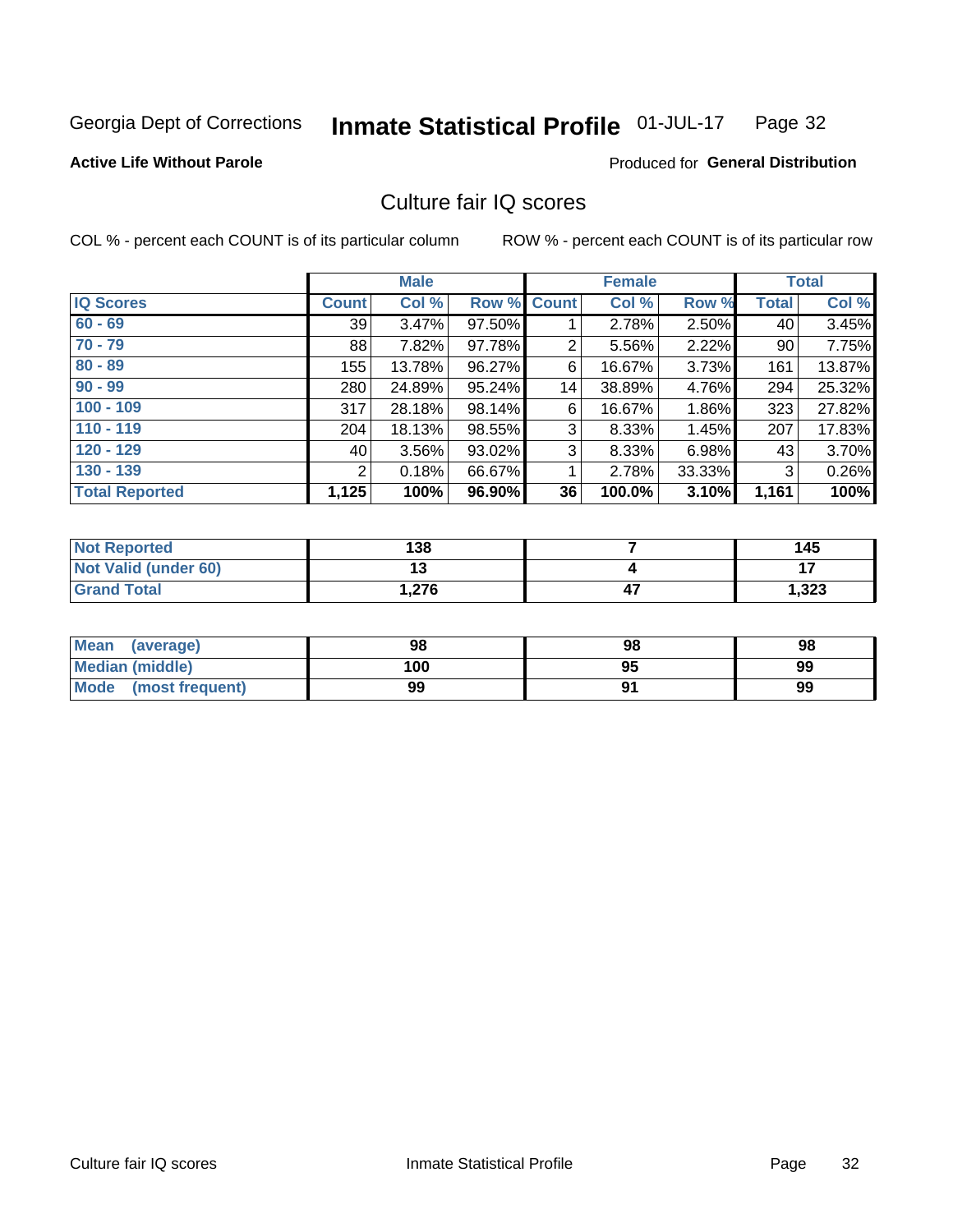#### Inmate Statistical Profile 01-JUL-17 Page 33

#### **Active Life Without Parole**

### Produced for General Distribution

## Wide Range Achievement Test (WRAT) reading score

COL % - percent each COUNT is of its particular column

|                           |                 | <b>Male</b> |         |                | <b>Female</b> |       |              | <b>Total</b> |
|---------------------------|-----------------|-------------|---------|----------------|---------------|-------|--------------|--------------|
| <b>WRAT Reading Score</b> | <b>Count</b>    | Col %       | Row %   | <b>Count</b>   | Col %         | Row % | <b>Total</b> | Col %        |
| 0.1 to 0.9                | 26              | 2.23%       | 100.00% |                |               |       | 26           | 2.15%        |
| 1.0 to 1.9                | 16              | 1.37%       | 100.00% |                |               |       | 16           | 1.33%        |
| 2.0 to 2.9                | 43              | 3.68%       | 95.56%  | $\overline{2}$ | 5.00%         | 4.44% | 45           | 3.73%        |
| 3.0 to 3.9                | 72              | 6.17%       | 96.00%  | 3              | 7.50%         | 4.00% | 75           | 6.21%        |
| 4.0 to 4.9                | 90 <sup>°</sup> | 7.71%       | 95.74%  | 4              | 10.00%        | 4.26% | 94           | 7.79%        |
| 5.0 to 5.9                | 113             | 9.68%       | 98.26%  | $\overline{2}$ | 5.00%         | 1.74% | 115          | 9.53%        |
| 6.0 to 6.9                | 102             | 8.74%       | 98.08%  | $\overline{2}$ | 5.00%         | 1.92% | 104          | 8.62%        |
| 7.0 to 7.9                | 33              | 2.83%       | 100.00% |                |               |       | 33           | 2.73%        |
| 8.0 to 8.9                | 89              | 7.63%       | 97.80%  | $\overline{2}$ | 5.00%         | 2.20% | 91           | 7.54%        |
| 9.0 to 9.9                | 68              | 5.83%       | 97.14%  | $\overline{2}$ | 5.00%         | 2.86% | 70           | 5.80%        |
| 10.0 to 10.9              | 63              | 5.40%       | 98.44%  | 1              | 2.50%         | 1.56% | 64           | 5.30%        |
| 11.0 to 11.9              | 119             | 10.20%      | 95.20%  | 6              | 15.00%        | 4.80% | 125          | 10.36%       |
| 12.0 to 12.9              | 279             | 23.91%      | 95.55%  | 13             | 32.50%        | 4.45% | 292          | 24.19%       |
| 13                        | 54              | 4.63%       | 94.74%  | 3              | 7.50%         | 5.26% | 57           | 4.72%        |
| <b>Total Reported</b>     | 1,167           | 100%        | 96.69%  | 40             | 100%          | 3.31% | 1,207        | 100%         |
|                           |                 |             |         |                |               |       |              |              |

| <b>Not Reported</b>    | 109   |    | 11C<br>. |
|------------------------|-------|----|----------|
| <b>Total</b><br>'Grand | 1,276 | 4. | 1,323    |

| <b>Mean</b><br>(average)       | 8.57 | 9.44                     | 8.60 |
|--------------------------------|------|--------------------------|------|
| <b>Median (middle)</b>         | 8.9  | 11 <sub>2</sub><br>. . Z | 9.2  |
| <b>Mode</b><br>(most frequent) | 12.9 | 12.9                     | 12.9 |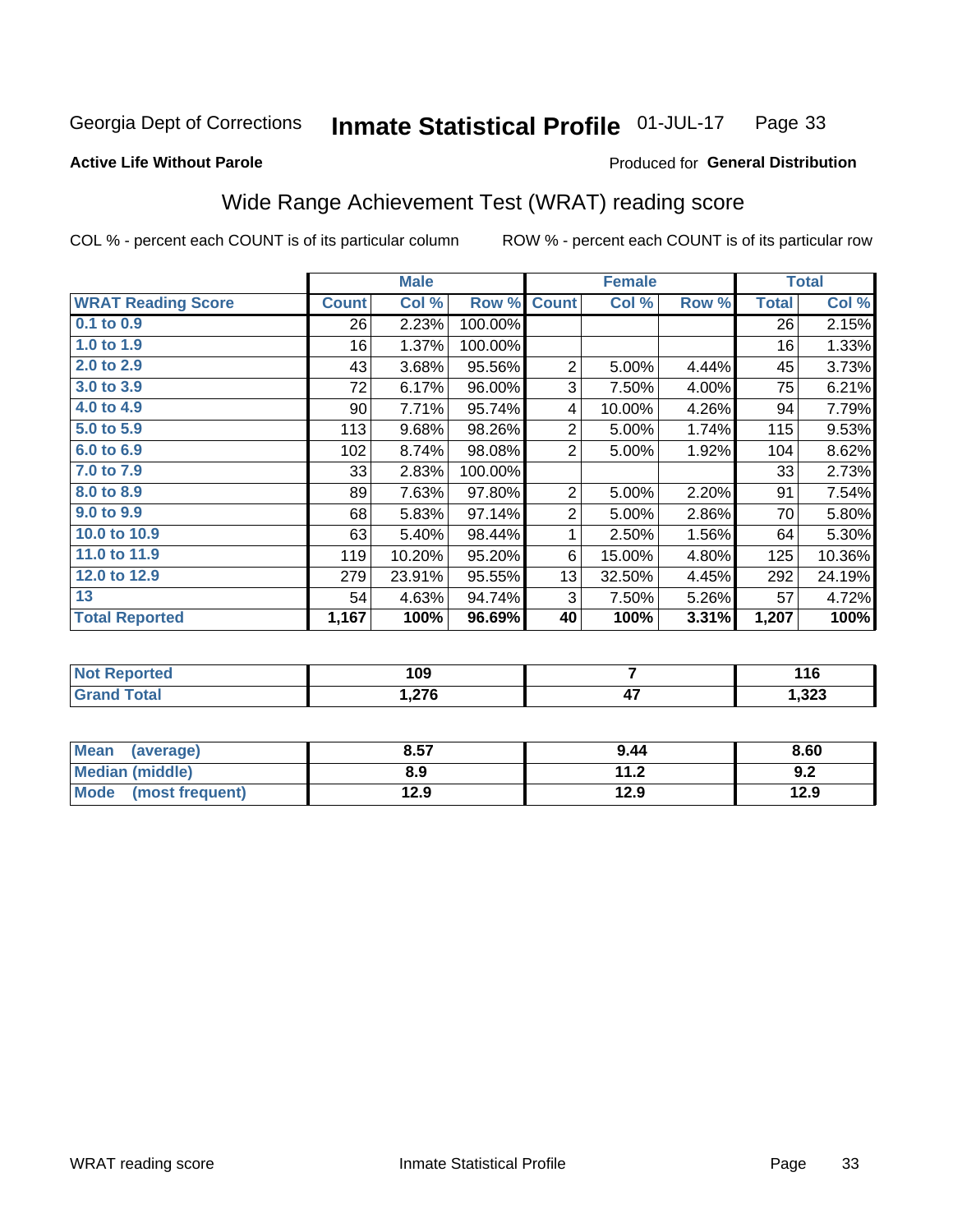#### Inmate Statistical Profile 01-JUL-17 Page 34

### **Active Life Without Parole**

### Produced for General Distribution

## Wide Range Achievement Test (WRAT) math score

COL % - percent each COUNT is of its particular column

|                              |              | <b>Male</b> |         |              | <b>Female</b> |        |              | <b>Total</b> |
|------------------------------|--------------|-------------|---------|--------------|---------------|--------|--------------|--------------|
| <b>WRAT Mathematic Score</b> | <b>Count</b> | Col %       | Row %   | <b>Count</b> | Col %         | Row %  | <b>Total</b> | Col %        |
| $0.1$ to $0.9$               | 3            | 0.26%       | 100.00% |              |               |        | 3            | 0.25%        |
| 1.0 to 1.9                   | 9            | 0.77%       | 100.00% |              |               |        | 9            | 0.75%        |
| 2.0 to 2.9                   | 26           | 2.23%       | 96.30%  | 1            | 2.50%         | 3.70%  | 27           | 2.24%        |
| 3.0 to 3.9                   | 63           | 5.40%       | 96.92%  | 2            | 5.00%         | 3.08%  | 65           | 5.39%        |
| 4.0 to 4.9                   | 132          | 11.31%      | 97.06%  | 4            | 10.00%        | 2.94%  | 136          | 11.27%       |
| 5.0 to 5.9                   | 159          | 13.62%      | 98.15%  | 3            | 7.50%         | 1.85%  | 162          | 13.42%       |
| 6.0 to 6.9                   | 257          | 22.02%      | 97.72%  | 6            | 15.00%        | 2.28%  | 263          | 21.79%       |
| 7.0 to 7.9                   | 115          | 9.85%       | 96.64%  | 4            | 10.00%        | 3.36%  | 119          | $9.86\%$     |
| 8.0 to 8.9                   | 112          | 9.60%       | 97.39%  | 3            | 7.50%         | 2.61%  | 115          | 9.53%        |
| 9.0 to 9.9                   | 90           | 7.71%       | 95.74%  | 4            | 10.00%        | 4.26%  | 94           | 7.79%        |
| 10.0 to 10.9                 | 27           | 2.31%       | 100.00% |              |               |        | 27           | 2.24%        |
| 11.0 to 11.9                 | 42           | 3.60%       | 97.67%  | 1            | 2.50%         | 2.33%  | 43           | 3.56%        |
| 12.0 to 12.9                 | 125          | 10.71%      | 91.91%  | 11           | 27.50%        | 8.09%  | 136          | 11.27%       |
| 13                           |              | 0.60%       | 87.50%  | 1            | 2.50%         | 12.50% | 8            | 0.66%        |
| <b>Total Reported</b>        | 1,167        | 100%        | 96.69%  | 40           | 100%          | 3.31%  | 1,207        | 100.0%       |
|                              |              |             |         |              |               |        |              |              |

| <b>Not</b><br>: Reported | 109    |            | 14 C<br>. |
|--------------------------|--------|------------|-----------|
| <b>Total</b>             | .276.، | . .<br>. . | ,323      |

| Mean (average)         | 7.34 | 8.50 | 7.38 |
|------------------------|------|------|------|
| <b>Median (middle)</b> | 6.9  | 7.9  | 6.9  |
| Mode (most frequent)   | 12.9 | 12.9 | 12.9 |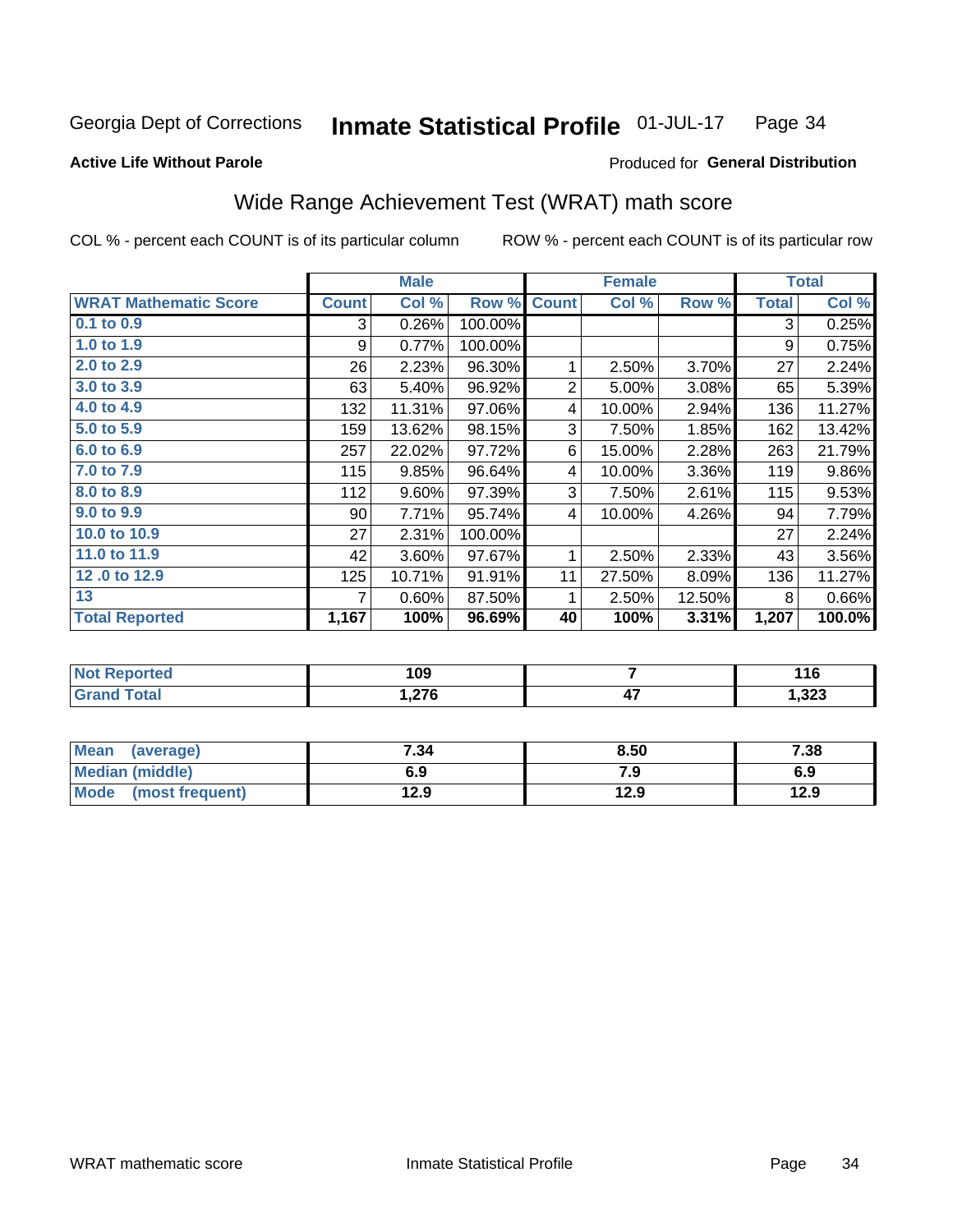#### Inmate Statistical Profile 01-JUL-17 Page 35

#### **Active Life Without Parole**

### Produced for General Distribution

## Wide Range Achievement Test (WRAT) spelling score

COL % - percent each COUNT is of its particular column

|                            |              | <b>Male</b> |                 |                | <b>Female</b>  |       |              | <b>Total</b> |
|----------------------------|--------------|-------------|-----------------|----------------|----------------|-------|--------------|--------------|
| <b>WRAT Spelling Score</b> | <b>Count</b> | Col %       | Row %           | <b>Count</b>   | Col %          | Row % | <b>Total</b> | Col %        |
| $0.1$ to $0.9$             | 19           | 1.63%       | 100.00%         |                |                |       | 19           | 1.58%        |
| 1.0 to 1.9                 | 33           | 2.83%       | 100.00%         |                |                |       | 33           | 2.74%        |
| 2.0 to 2.9                 | 53           | 4.55%       | 96.36%          | $\overline{2}$ | 5.00%          | 3.64% | 55           | 4.56%        |
| 3.0 to 3.9                 | 69           | 5.92%       | 97.18%          | $\mathbf{2}$   | 5.00%          | 2.82% | 71           | 5.89%        |
| 4.0 to 4.9                 | 73           | 6.27%       | 97.33%          | $\overline{2}$ | 5.00%          | 2.67% | 75           | 6.22%        |
| 5.0 to 5.9                 | 135          | 11.59%      | 99.26%          | 1              | 2.50%          | 0.74% | 136          | 11.29%       |
| 6.0 to 6.9                 | 109          | 9.36%       | 99.09%          | 1              | 2.50%          | 0.91% | 110          | 9.13%        |
| 7.0 to 7.9                 | 100          | 8.58%       | 97.09%          | 3              | 7.50%          | 2.91% | 103          | 8.55%        |
| 8.0 to 8.9                 | 102          | 8.76%       | 97.14%          | 3              | 7.50%          | 2.86% | 105          | 8.71%        |
| 9.0 to 9.9                 | 63           | 5.41%       | 100.00%         |                |                |       | 63           | 5.23%        |
| 10.0 to 10.9               | 57           | 4.89%       | 100.00%         |                |                |       | 57           | 4.73%        |
| 11.0 to $11.9$             | 81           | 6.95%       | 94.19%          | 5              | 12.50%         | 5.81% | 86           | 7.14%        |
| 12.0 to 12.9               | 242          | 20.77%      | 92.37%          | 20             | 50.00%         | 7.63% | 262          | 21.74%       |
| $\overline{13}$            | 29           | 2.49%       | 96.67%          | 1              | 2.50%          | 3.33% | 30           | 2.49%        |
| <b>Total Reported</b>      | 1,165        | 100%        | 96.68%          | 40             | 100%           | 3.32% | 1,205        | 100%         |
|                            |              |             |                 |                |                |       |              |              |
| <b>Not Reported</b>        |              | 111         |                 |                | $\overline{7}$ |       |              | 118          |
| <b>Grand Total</b>         | 1,276        |             | $\overline{47}$ |                |                | 1,323 |              |              |
|                            |              |             |                 |                |                |       |              |              |

| <b>Mean</b><br>(average)       | 8.07 | 10.14 | 8.14 |
|--------------------------------|------|-------|------|
| Median (middle)                | 7.a  | 12.3  |      |
| <b>Mode</b><br>(most frequent) | 12.9 | 12.9  | 12.9 |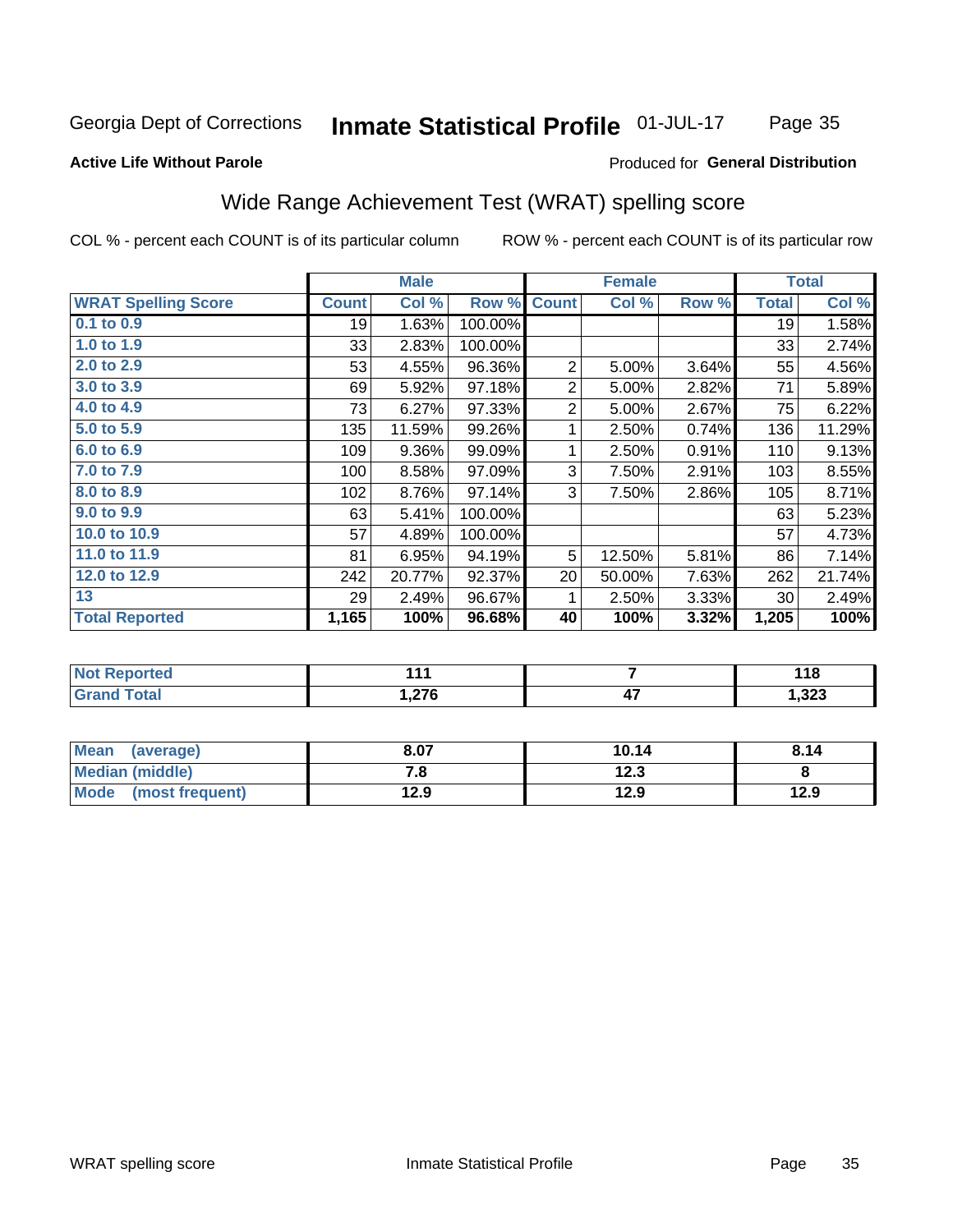#### Inmate Statistical Profile 01-JUL-17 Page 36

**Produced for General Distribution** 

## **Active Life Without Parole**

## Current / last mental health treatment level

COL % - percent each COUNT is of its particular column

|                                    |              | <b>Male</b> |         |              | <b>Female</b> |        |                 | <b>Total</b> |
|------------------------------------|--------------|-------------|---------|--------------|---------------|--------|-----------------|--------------|
| <b>Mental Health Treatment Lev</b> | <b>Count</b> | Col %       | Row %   | <b>Count</b> | Col %         | Row %  | <b>Total</b>    | Col %        |
| 1 No problem at current time       | 250          | 43.94%      | 96.53%  | 9            | 23.08%        | 3.47%  | 259             | 42.60%       |
| 2 Receiving outpatient             | 241          | 42.36%      | 89.59%  | 28           | 71.79%        | 10.41% | 269             | 44.24%       |
| <b>Treatment</b>                   |              |             |         |              |               |        |                 |              |
| 3 Inpatient, moderate              | 64           | 11.25%      | 96.97%  | 2            | 5.13%         | 3.03%  | 66              | 10.86%       |
| <b>Treatment</b>                   |              |             |         |              |               |        |                 |              |
| 4 Inpatient, intensive             | 14           | 2.46%       | 100.00% |              |               |        | 14 <sub>1</sub> | 2.30%        |
| Treatment                          |              |             |         |              |               |        |                 |              |
| <b>Total Evaluated</b>             | 569          | 100%        | 93.59%  | 39           | 100%          | 6.41%  | 608             | 100%         |

| Never had MH evaluation | 707                    | 741  |
|-------------------------|------------------------|------|
| Total                   | 07C<br>. . <i>l</i> IV | ,323 |

| <b>Median (middle)</b>         | <b>Receiving outpatient</b><br>treatment | <b>Receiving outpatient</b><br>treatment | <b>Receiving</b><br>outpatient<br>treatment |  |
|--------------------------------|------------------------------------------|------------------------------------------|---------------------------------------------|--|
| <b>Mode</b><br>(most frequent) | No problem at current time               | <b>Receiving outpatient</b><br>treatment | Receiving<br>outpatient<br>treatment        |  |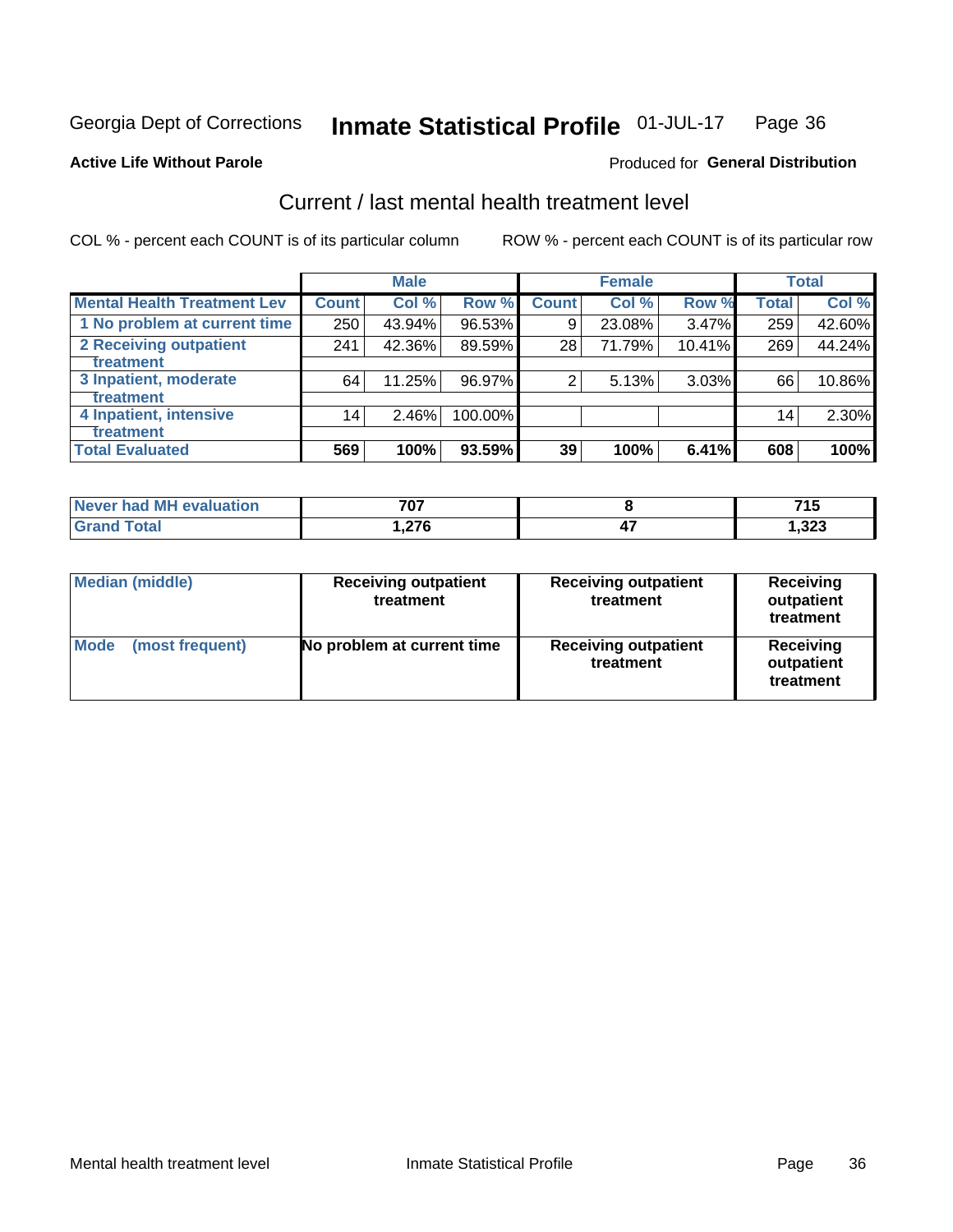#### Inmate Statistical Profile 01-JUL-17 Page 37

### **Active Life Without Parole**

### Produced for General Distribution

## PULHESDWIT medical scale - 'P' overall condition ('P'hysical)

COL % - percent each COUNT is of its particular column

|                                  |                 | <b>Male</b> |             |    | <b>Female</b> |       |              | <b>Total</b> |
|----------------------------------|-----------------|-------------|-------------|----|---------------|-------|--------------|--------------|
| 'P' Overall Condition            | Count l         | Col %       | Row % Count |    | Col %         | Row % | <b>Total</b> | Col %        |
| 1 No medical illness             | 868             | 74.32%      | 97.31%      | 24 | 52.17%        | 2.69% | 892          | 73.48%       |
| 2 Well-controlled chronic        | 279             | 23.89%      | 93.00%      | 21 | 45.65%        | 7.00% | 300          | 24.71%       |
| <b>illness</b>                   |                 |             |             |    |               |       |              |              |
| 3 Poorly-controlled chronic      | 20 <sub>1</sub> | 1.71%       | 95.24%      |    | 2.17%         | 4.76% | 21           | 1.73%        |
| <b>illness</b>                   |                 |             |             |    |               |       |              |              |
| 4 Significant problems requiring |                 | 0.09%       | 100.00%     |    |               |       |              | 0.08%        |
| special housing                  |                 |             |             |    |               |       |              |              |
| <b>Total Reported</b>            | 1,168           | 100%        | 96.21%      | 46 | 100%          | 3.79% | 1,214        | 100%         |

| нею    | 00<br>, uo | 109          |
|--------|------------|--------------|
| ______ | $\sim$     | ົາງາ<br>د∡د, |

| <b>Mode</b> | (most frequent) | 1 No medical illness | 1 No medical illness | 1 No medical<br>illness |
|-------------|-----------------|----------------------|----------------------|-------------------------|
|-------------|-----------------|----------------------|----------------------|-------------------------|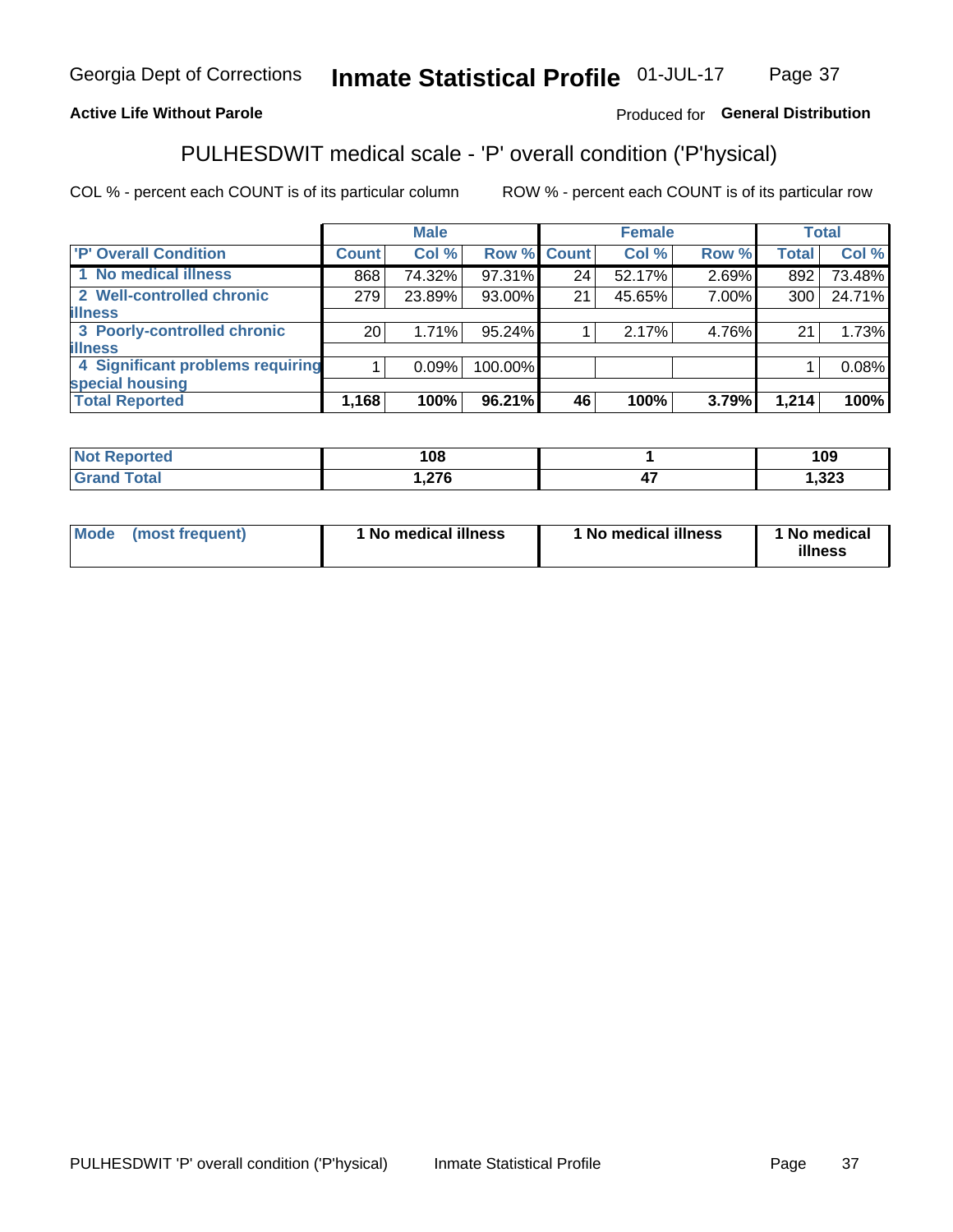### **Active Life Without Parole**

### Produced for General Distribution

## PULHESDWIT medical scale - 'U' upper body

COL % - percent each COUNT is of its particular column

|                              |               | <b>Male</b> |         |              | <b>Female</b> |       |              | <b>Total</b> |
|------------------------------|---------------|-------------|---------|--------------|---------------|-------|--------------|--------------|
| <b>U' Upper Body</b>         | <b>Count!</b> | Col %       | Row %   | <b>Count</b> | Col %         | Row % | <b>Total</b> | Col %        |
| 1 Upper bones, joints,       | 1,102         | 94.43%      | 96.41%  | 41           | 89.13%        | 3.59% | 1,143        | 94.23%       |
| muscles all OK               |               |             |         |              |               |       |              |              |
| 2 One or both arms minimally | 57            | 4.88%       | 91.94%  | 5            | 10.87%        | 8.06% | 62           | 5.11%        |
| limited                      |               |             |         |              |               |       |              |              |
| 3 One or both arms           | 5             | 0.43%       | 100.00% |              |               |       | 5            | 0.41%        |
| <b>moderately limited</b>    |               |             |         |              |               |       |              |              |
| 4 One arm disabled,          | 2             | 0.17%       | 100.00% |              |               |       | 2            | 0.16%        |
| paralyzed, or amputated      |               |             |         |              |               |       |              |              |
| 5 Both arms disabled,        |               | 0.09%       | 100.00% |              |               |       |              | 0.08%        |
| paralyzed, or amputated      |               |             |         |              |               |       |              |              |
| <b>Total Reported</b>        | 1,167         | 100%        | 96.21%  | 46           | 100%          | 3.79% | 1,213        | 100%         |

| <b>Not Reported</b> | 109            | 110   |
|---------------------|----------------|-------|
| <b>Grand Total</b>  | 27c<br>1.Z / 0 | .,323 |

|  | Mode (most frequent) | 1 Upper bones, joints,<br>muscles all OK | 1 Upper bones, joints,<br>muscles all OK | 1 Upper bones,<br>ljoints, muscles all<br>ΟK |
|--|----------------------|------------------------------------------|------------------------------------------|----------------------------------------------|
|--|----------------------|------------------------------------------|------------------------------------------|----------------------------------------------|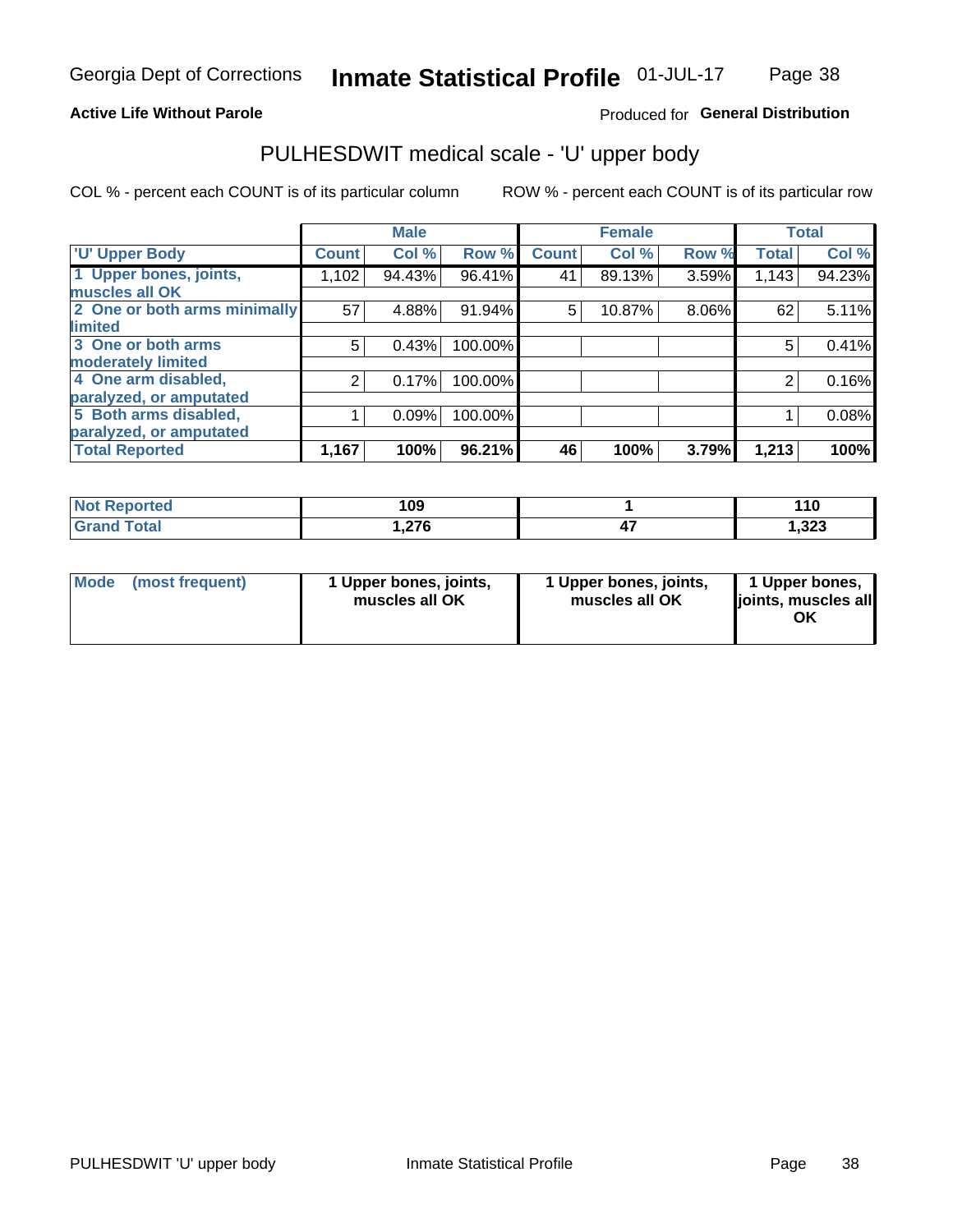### **Active Life Without Parole**

### Produced for General Distribution

## PULHESDWIT medical scale - 'L' lower body

COL % - percent each COUNT is of its particular column

|                                |                 | <b>Male</b> |         |              | <b>Female</b> |       |                 | <b>Total</b> |
|--------------------------------|-----------------|-------------|---------|--------------|---------------|-------|-----------------|--------------|
| 'L' Lower Body                 | <b>Count</b>    | Col %       | Row %   | <b>Count</b> | Col %         | Row % | <b>Total</b>    | Col %        |
| 1 Lower bones, joints,         | 1,020           | 87.40%      | 96.41%  | 38           | 82.61%        | 3.59% | 1,058           | 87.22%       |
| muscles all OK                 |                 |             |         |              |               |       |                 |              |
| 2 One or both legs minimally   | 131             | 11.23%      | 94.93%  | 7            | 15.22%        | 5.07% | 138             | 11.38%       |
| limited                        |                 |             |         |              |               |       |                 |              |
| 3 One or both legs             | 12 <sub>2</sub> | 1.03%       | 92.31%  |              | 2.17%         | 7.69% | 13 <sub>1</sub> | 1.07%        |
| moderately limited             |                 |             |         |              |               |       |                 |              |
| 4 One leg disabled, paralyzed, | $\overline{4}$  | 0.34%       | 100.00% |              |               |       | 4               | 0.33%        |
| or amputated                   |                 |             |         |              |               |       |                 |              |
| <b>Total Reported</b>          | 1,167           | 100%        | 96.21%  | 46           | 100%          | 3.79% | 1,213           | 100%         |

| <b>Not Reported</b> | 109   | 110  |
|---------------------|-------|------|
| <b>Grand Total</b>  | 1,276 | ,323 |

| Mode | (most frequent) | 1 Lower bones, joints,<br>muscles all OK | 1 Lower bones, joints,<br>muscles all OK | 1 Lower bones,<br>ljoints, muscles all<br>OK |
|------|-----------------|------------------------------------------|------------------------------------------|----------------------------------------------|
|------|-----------------|------------------------------------------|------------------------------------------|----------------------------------------------|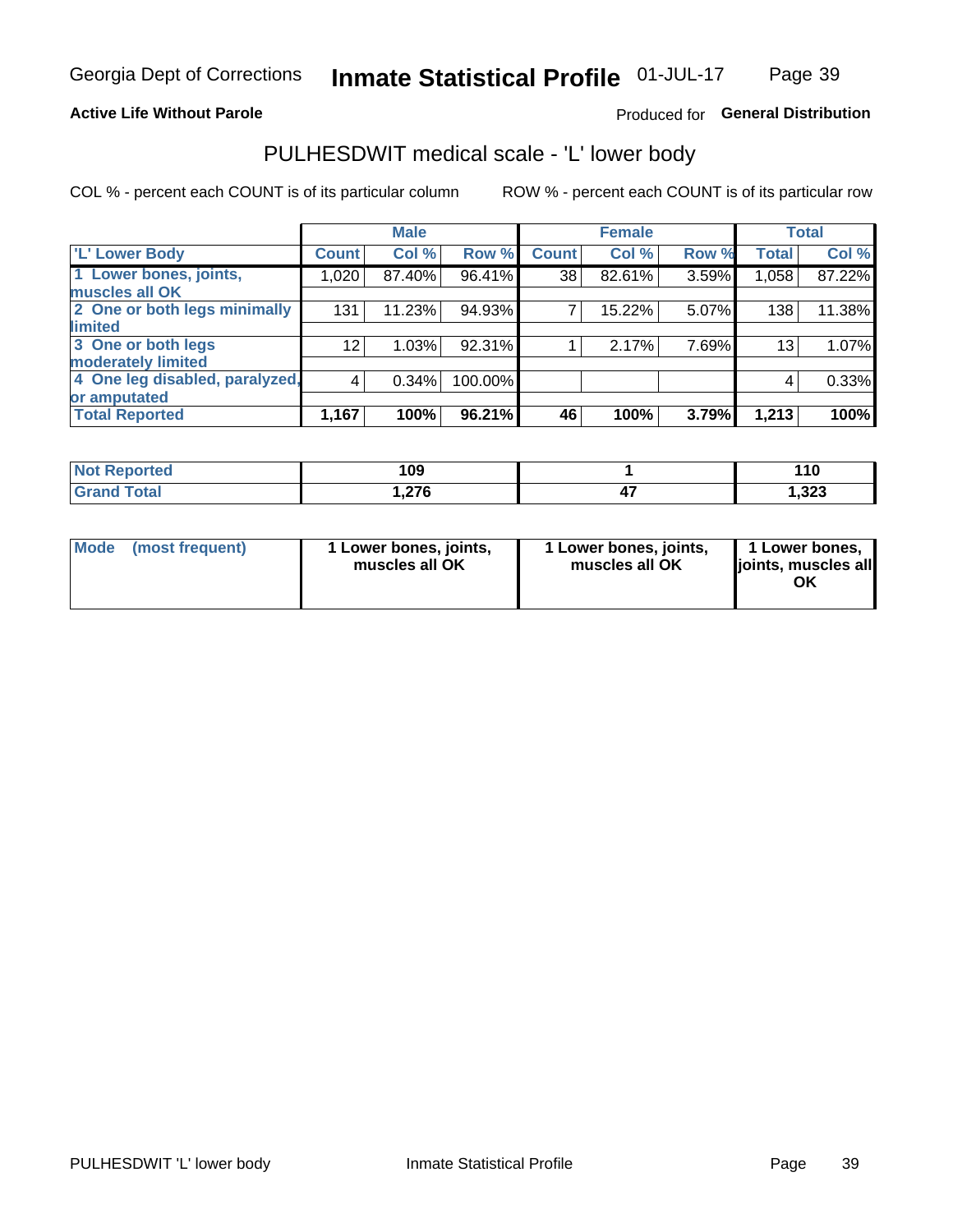### **Active Life Without Parole**

### Produced for General Distribution

## PULHESDWIT medical scale - 'H' hearing

COL % - percent each COUNT is of its particular column

|                                                               |              | <b>Male</b> |                    |     | <b>Female</b> |          | <b>Total</b>    |        |
|---------------------------------------------------------------|--------------|-------------|--------------------|-----|---------------|----------|-----------------|--------|
| <b>H' Hearing</b>                                             | <b>Count</b> | Col %       | <b>Row % Count</b> |     | Col %         | Row %    | <b>Total</b>    | Col %  |
| 1 Normal hearing both ears                                    | 1,147        | 98.62%      | 96.14%             | 46' | 100.00%       | 3.86%    | 1,193           | 98.68% |
| 2 Some loss in one ear with<br>other OK, or mild loss in both | 12           | 1.03%       | 100.00%            |     |               |          | 12 <sub>1</sub> | 0.99%  |
| 3 Total loss in one ear with                                  | 4            | $0.34\%$    | 100.00%            |     |               |          |                 | 0.33%  |
| mild loss in other<br><b>Total Reported</b>                   | 1,163        | 100%        | 96.20%             | 46  | 100%          | $3.80\%$ | 1,209           | 100%   |

| rted<br>NOI | $\overline{ }$<br>. .<br>. .<br>______ | - 14          |
|-------------|----------------------------------------|---------------|
| int         | $\sim$<br>. . <i>l</i> v               | າາາ<br>د∡د, ا |

| Mode (most frequent) | 1 Normal hearing both ears 1 Normal hearing both ears 1 Normal hearing | both ears |
|----------------------|------------------------------------------------------------------------|-----------|
|----------------------|------------------------------------------------------------------------|-----------|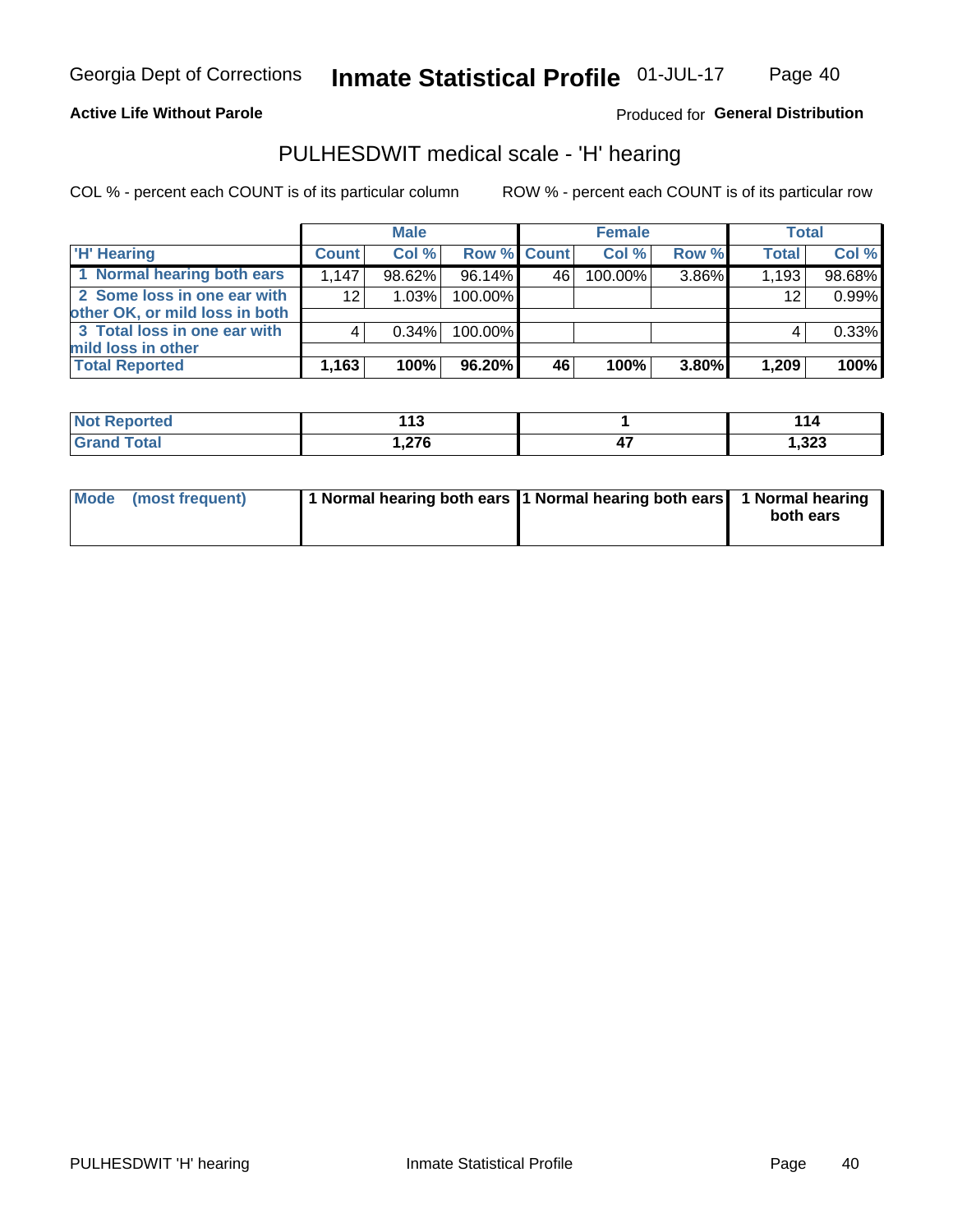**Active Life Without Parole** 

### Produced for General Distribution

## PULHESDWIT medical scale - 'E' vision

COL % - percent each COUNT is of its particular column

|                                |              | <b>Male</b> |         |             | <b>Female</b> |          |              | <b>Total</b> |
|--------------------------------|--------------|-------------|---------|-------------|---------------|----------|--------------|--------------|
| <b>E' Vision</b>               | <b>Count</b> | Col %       |         | Row % Count | Col%          | Row %    | <b>Total</b> | Col %        |
| 1 Correctable to 20/40 in both | 865          | 76.62%      | 97.63%  | 21          | 50.00%        | 2.37%    | 886          | 75.66%       |
| eyes                           |              |             |         |             |               |          |              |              |
| 2 Correctable to 20/70 in one  | 242          | 21.43%      | 92.72%  | 19          | 45.24%        | 7.28%l   | 261          | 22.29%       |
| eye, may be blind in other     |              |             |         |             |               |          |              |              |
| 3 Correctable to 20/200 in one | 20           | 1.77%       | 90.91%  |             | 4.76%         | $9.09\%$ | 22           | 1.88%        |
| eye, may be blind in other     |              |             |         |             |               |          |              |              |
| 4 One eye not correctable to   | 2            | 0.18%       | 100.00% |             |               |          | 2            | 0.17%        |
| 20/200, other may be blind     |              |             |         |             |               |          |              |              |
| <b>Total Reported</b>          | 1,129        | 100%        | 96.41%  | 42          | 100%          | 3.59%    | 1,171        | 100%         |

| <b>Not Reported</b> | $\overline{A7}$ |     | 1 E 2<br><b>_</b> |
|---------------------|-----------------|-----|-------------------|
| <b>Total</b>        | 27c             | . . | າາາ               |
| Grand               | 1.Z 7 0         | - 1 | د∡د,⊧             |

| Mode (most frequent) | <sup>1</sup> Correctable to 20/40 in both 1 Correctable to 20/40 in 1 Correctable to<br>eves | both eyes | 20/40 in both eyes |
|----------------------|----------------------------------------------------------------------------------------------|-----------|--------------------|
|                      |                                                                                              |           |                    |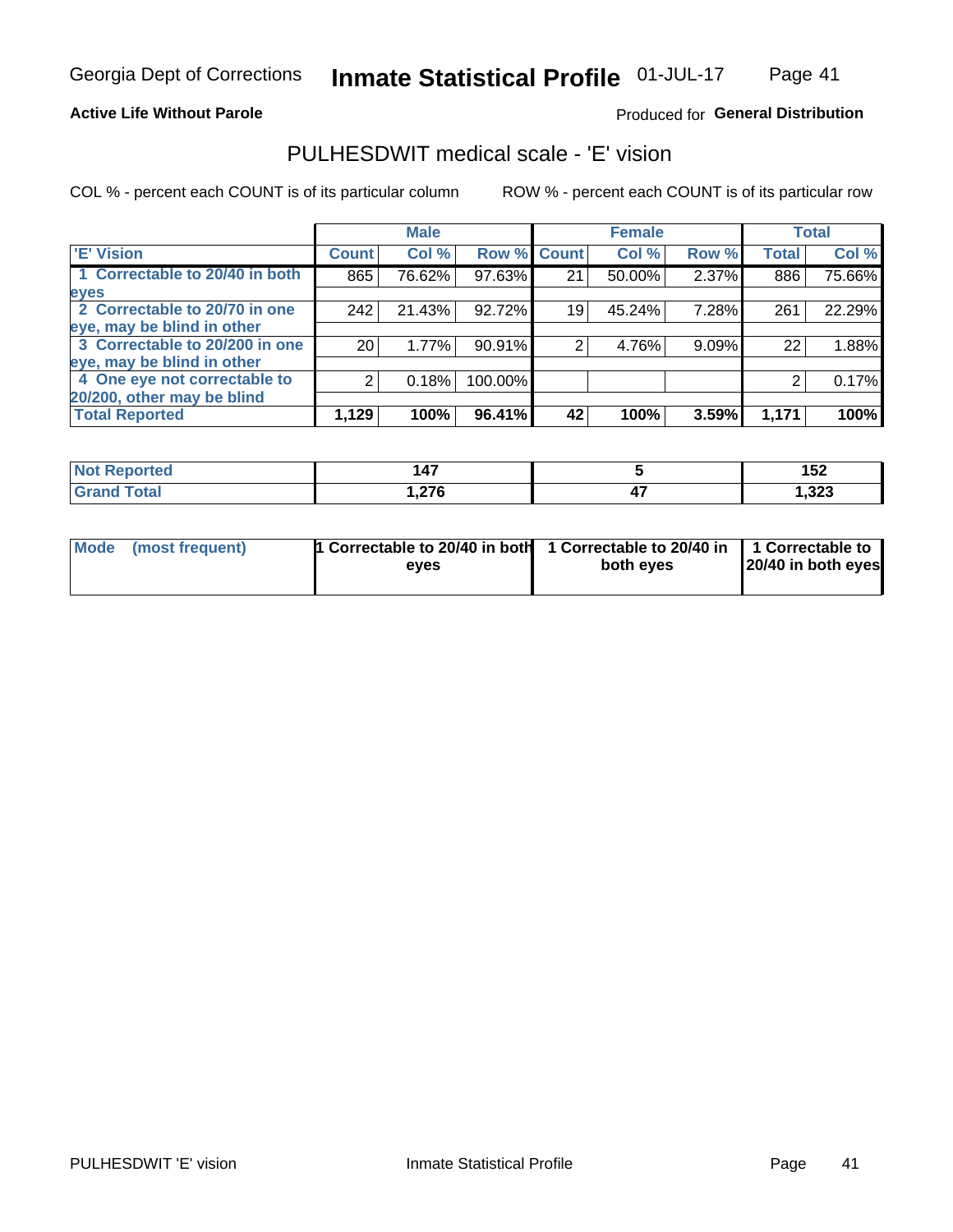### **Active Life Without Parole**

### Produced for General Distribution

## PULHESDWIT medical scale - 'S' pSychiatric

COL % - percent each COUNT is of its particular column

|                                        |                 | <b>Male</b> |         |              | <b>Female</b> |        |              | <b>Total</b> |
|----------------------------------------|-----------------|-------------|---------|--------------|---------------|--------|--------------|--------------|
| 'S' pSychiatric                        | <b>Count</b>    | Col %       | Row %   | <b>Count</b> | Col %         | Row %  | <b>Total</b> | Col %        |
| 1 No impairment or disorders           | 989             | 81.80%      | 98.90%  | 11           | 32.35%        | 1.10%  | 1,000        | 80.45%       |
| 2 Stable, or in remission, or          | 157             | 12.99%      | 87.71%  | 22           | 64.71%        | 12.29% | 179          | 14.40%       |
| mild impairment or retardation         |                 |             |         |              |               |        |              |              |
| 3 Requires moderate inpatient          | 51              | 4.22%       | 98.08%  |              | 2.94%         | 1.92%  | 52           | 4.18%        |
| treatment                              |                 |             |         |              |               |        |              |              |
| 4 Requires intensive inpatient         | 10 <sup>1</sup> | 0.83%       | 100.00% |              |               |        | 10           | 0.80%        |
| <b>treatment</b>                       |                 |             |         |              |               |        |              |              |
| <b>5 Requires Crisis Stabilization</b> | 2               | 0.17%       | 100.00% |              |               |        | 2            | 0.16%        |
| Unit (CSU) inpatient care              |                 |             |         |              |               |        |              |              |
| <b>Total Reported</b>                  | 1,209           | 100%        | 97.26%  | 34           | 100%          | 2.74%  | 1,243        | 100%         |

| Reported<br><b>NOT</b> | $\sim$          | 80    |
|------------------------|-----------------|-------|
| <b>Total</b>           | $\sim$<br>ט ובו | 1,323 |

| Mode (most frequent) | <b>1 No impairment or disorders</b> 2 Stable, or in remission, 11 No impairment or |                       |           |
|----------------------|------------------------------------------------------------------------------------|-----------------------|-----------|
|                      |                                                                                    | or mild impairment or | disorders |
|                      |                                                                                    | retardation           |           |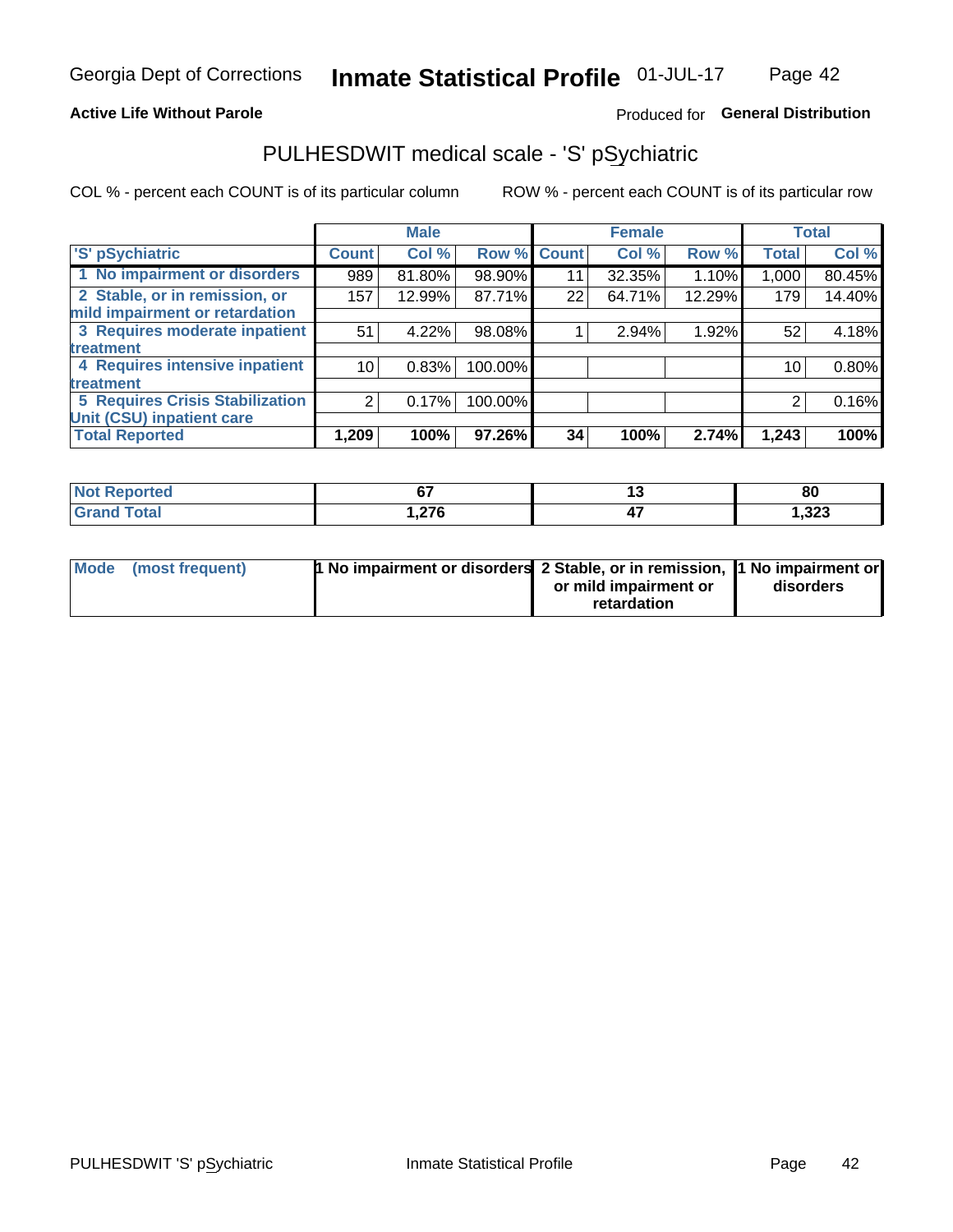### **Active Life Without Parole**

### Produced for General Distribution

## PULHESDWIT medical scale - 'D' dental

COL % - percent each COUNT is of its particular column

|                                 |              | <b>Male</b> |        |             | <b>Female</b> |       |              | Total  |
|---------------------------------|--------------|-------------|--------|-------------|---------------|-------|--------------|--------|
| D' Dental                       | <b>Count</b> | Col %       |        | Row % Count | Col %         | Row % | <b>Total</b> | Col %  |
| 1 Minimal routine dental health | 810          | 73.04%      | 95.74% | 36          | 85.71%        | 4.26% | 846          | 73.50% |
| <b>needs</b>                    |              |             |        |             |               |       |              |        |
| 2 Moderate cavities and/or gum  | 253          | 22.81%      | 98.44% |             | 9.52%         | 1.56% | 257          | 22.33% |
| disease                         |              |             |        |             |               |       |              |        |
| 3 Extensive gum disease         | 46           | 4.15%       | 95.83% |             | 4.76%         | 4.17% | 48           | 4.17%  |
| and/or widespread decay         |              |             |        |             |               |       |              |        |
| <b>Total Reported</b>           | 1,109        | 100%        | 96.35% | 42          | 100%          | 3.65% | 1,151        | 100%   |

| rtea          | <b>467</b><br>וטו      |                | $\overline{\phantom{a}}$ |
|---------------|------------------------|----------------|--------------------------|
| <b>c</b> otal | $\sim$<br>. . <i>4</i> | --<br>"<br>- 1 | .323                     |

| <b>Mode</b>     | Minimal routine dental | 1 Minimal routine dental 1 Minimal routine | dental health |
|-----------------|------------------------|--------------------------------------------|---------------|
| (most frequent) | health needs           | health needs                               | needs         |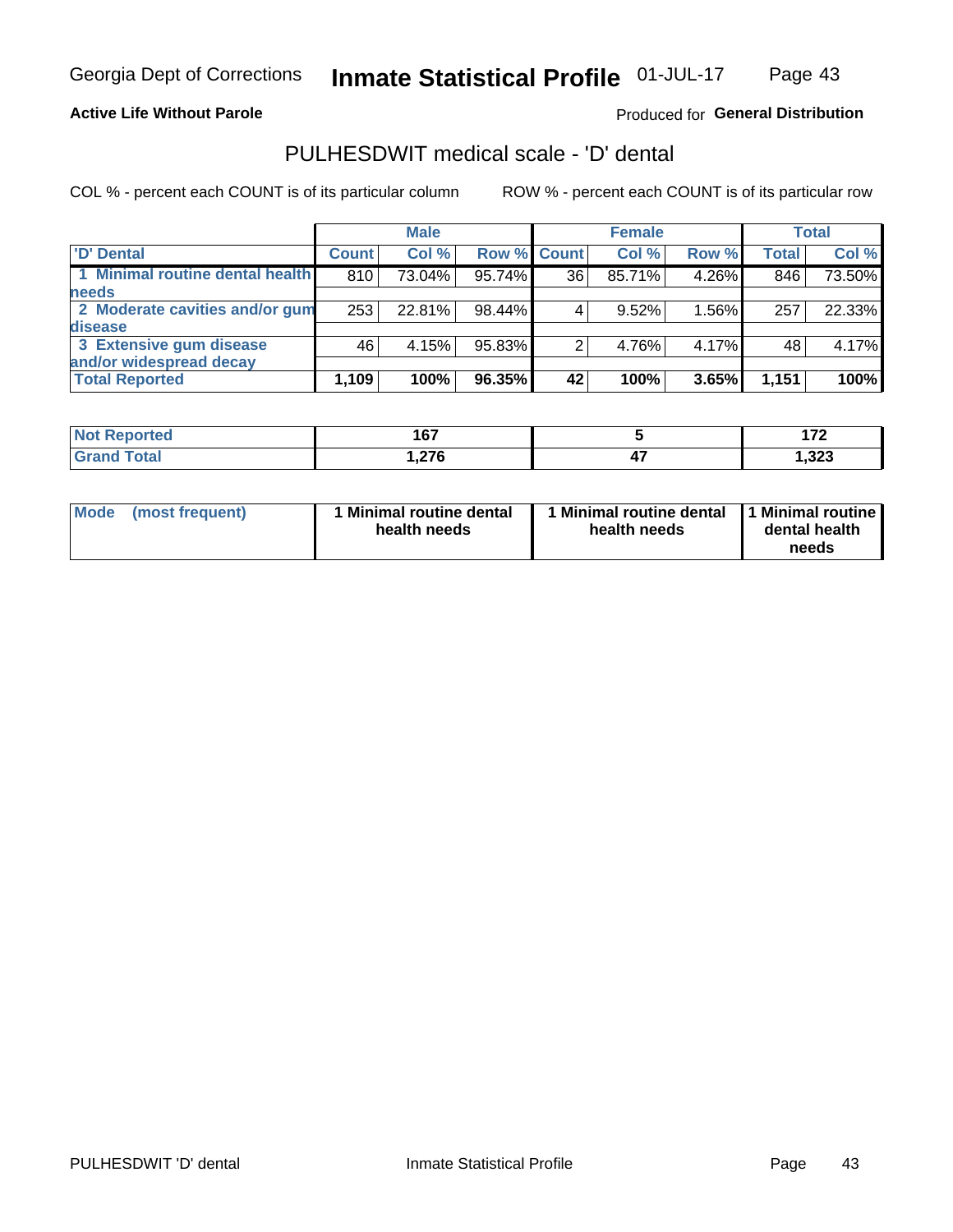### **Active Life Without Parole**

### Produced for General Distribution

### PULHESDWIT medical scale - 'W' work ability

COL % - percent each COUNT is of its particular column

|                                 |                 | <b>Male</b> |         |             | <b>Female</b> |       |              | <b>Total</b> |
|---------------------------------|-----------------|-------------|---------|-------------|---------------|-------|--------------|--------------|
| <b>W' work ability</b>          | <b>Count</b>    | Col %       |         | Row % Count | Col %         | Row % | <b>Total</b> | Col %        |
| 1 Unrestricted work or activity | 968             | 82.88%      | 96.80%  | 32          | 69.57%        | 3.20% | 1,000        | 82.37%       |
| 2 Minor restrictions on type of | 156             | 13.36%      | 91.76%  | 14          | 30.43%        | 8.24% | 170          | 14.00%       |
| <b>work</b>                     |                 |             |         |             |               |       |              |              |
| 3 Moderate restrictions on type | 28              | $2.40\%$    | 100.00% |             |               |       | 28           | 2.31%        |
| lof work                        |                 |             |         |             |               |       |              |              |
| 4 Major restrictions on type of | 12 <sub>1</sub> | 1.03%       | 100.00% |             |               |       | 12           | 0.99%        |
| <b>work</b>                     |                 |             |         |             |               |       |              |              |
| 5 Cannot work under any         | 4               | 0.34%       | 100.00% |             |               |       | 4            | 0.33%        |
| <b>circumstances</b>            |                 |             |         |             |               |       |              |              |
| <b>Total Reported</b>           | 1,168           | 100%        | 96.21%  | 46          | 100%          | 3.79% | 1,214        | 100%         |

| <b>Not Reported</b>     | 108                   | 109   |
|-------------------------|-----------------------|-------|
| <b>Total</b><br>' Grand | <b>276</b><br>1.Z I V | 1,323 |

| Mode (most frequent) | 1 Unrestricted work or | 1 Unrestricted work or | 1 Unrestricted   |
|----------------------|------------------------|------------------------|------------------|
|                      | activity               | activity               | work or activity |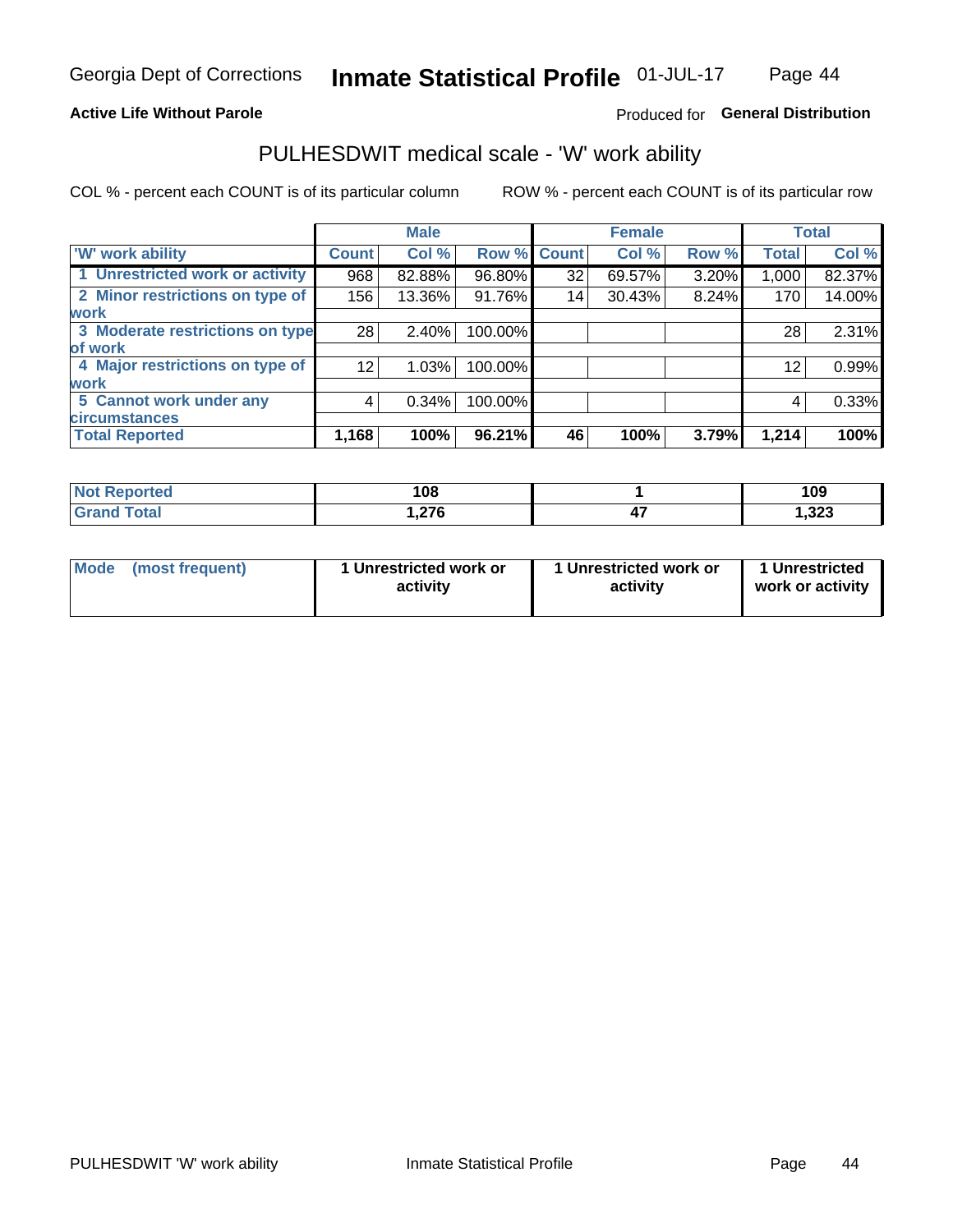### **Active Life Without Parole**

### Produced for General Distribution

## PULHESDWIT medical scale - 'I' impairment

COL % - percent each COUNT is of its particular column ROW % - percent each COUNT is of its particular row

|                                                              |              | <b>Male</b> |             |    | <b>Female</b> |       |              | <b>Total</b> |
|--------------------------------------------------------------|--------------|-------------|-------------|----|---------------|-------|--------------|--------------|
| <b>T' Impairment</b>                                         | <b>Count</b> | Col %       | Row % Count |    | Col %         | Row % | <b>Total</b> | Col %        |
| 1 No impairments or<br>disabilities                          | 1,154        | 98.89%      | 96.17%      | 46 | 100.00%       | 3.83% | 1,200        | 98.93%       |
| 2 Wheelchair-bound but                                       | 8            | 0.69%       | 100.00%     |    |               |       | 8            | 0.66%        |
| otherwise OK<br><b>3 Needs low-level Assisted</b>            |              | 0.17%       | 100.00%     |    |               |       |              | 0.16%        |
| Living (level I)<br>4 Needs moderate Assisted                |              | 0.09%       | 100.00%     |    |               |       |              | 0.08%        |
| Living (level II)                                            |              |             |             |    |               |       |              |              |
| <b>5 Needs maximal Assisted</b><br><b>Living (level III)</b> | 2            | 0.17%       | 100.00%     |    |               |       |              | 0.16%        |
| <b>Total Reported</b>                                        | 1,167        | 100%        | 96.21%      | 46 | 100%          | 3.79% | 1,213        | 100%         |

| eported      | 109 | 110   |
|--------------|-----|-------|
| <b>cotal</b> | 27c | 1,323 |

| Mode | (most frequent) | 1 No impairments or<br>disabilities | 1 No impairments or<br>disabilities | 1 No impairments<br>or disabilities |
|------|-----------------|-------------------------------------|-------------------------------------|-------------------------------------|
|------|-----------------|-------------------------------------|-------------------------------------|-------------------------------------|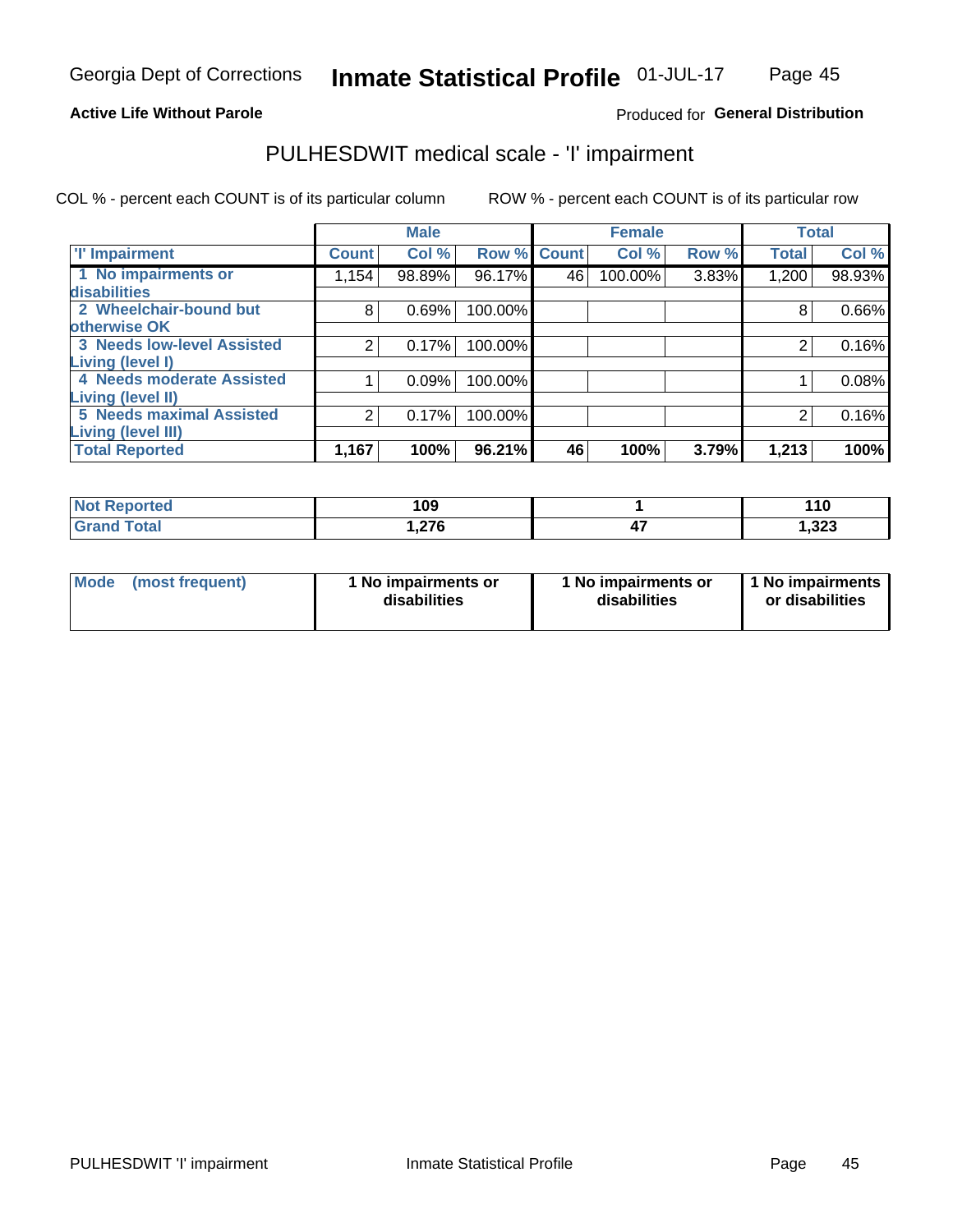### **Active Life Without Parole**

### Produced fo General Distribution

## PULHESDWIT medical scale - 'T' transportability

COL % - percent each COUNT is of its particular column

|                             |              | <b>Male</b> |             |    | <b>Female</b> |       |              | <b>Total</b> |
|-----------------------------|--------------|-------------|-------------|----|---------------|-------|--------------|--------------|
| <b>T' Transportability</b>  | <b>Count</b> | Col %       | Row % Count |    | Col %         | Row % | <b>Total</b> | Col %        |
| 1 Can be transported in any | 1,171        | 99.49%      | 96.22%      | 46 | 100.00%       | 3.78% | 1,217        | 99.51%       |
| ordinary approved vehicle   |              |             |             |    |               |       |              |              |
| 2 Wheelchair-bound, not     |              | 0.25%       | 100.00%     |    |               |       |              | 0.25%        |
| needing special vehicle     |              |             |             |    |               |       |              |              |
| 5 Requires ambulance        |              | 0.25%       | 100.00%     |    |               |       |              | 0.25%        |
| transport                   |              |             |             |    |               |       |              |              |
| <b>Total Reported</b>       | 1,177        | 100%        | 96.24%      | 46 | 100%          | 3.76% | 1,223        | 100.0%       |

| NI (<br>oortea | 99                 |     | 100   |
|----------------|--------------------|-----|-------|
|                | <b>270</b><br>.210 | . . | 1,323 |

| Mode (most frequent) | 1 Can be transported in any 1 Can be transported in any | ordinary approved vehicle   ordinary approved vehicle   transported in any | 1 Can be<br>ordinary approved<br>vehicle |
|----------------------|---------------------------------------------------------|----------------------------------------------------------------------------|------------------------------------------|
|                      |                                                         |                                                                            |                                          |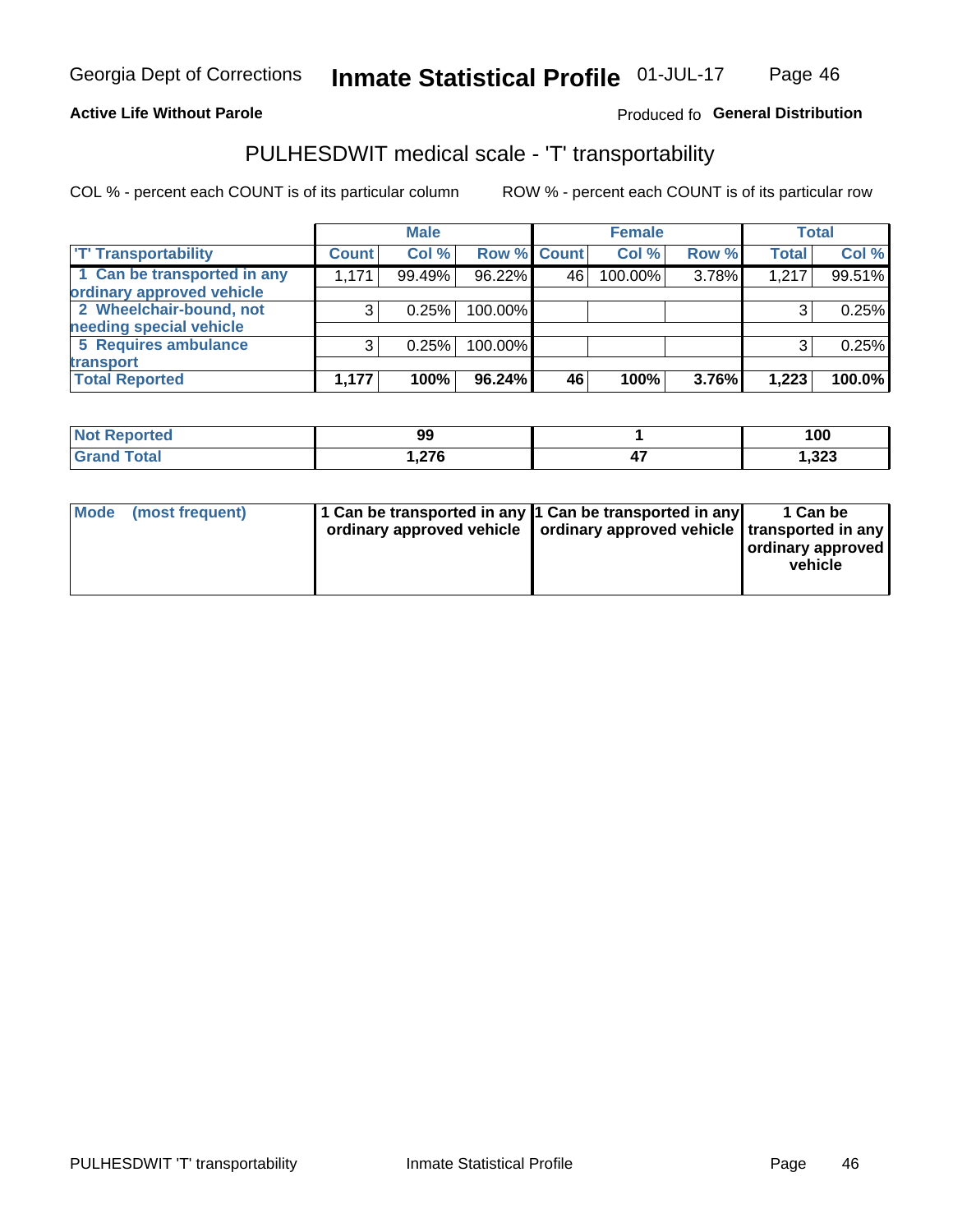#### Inmate Statistical Profile 01-JUL-17 Page 47

#### **Active Life Without Parole**

### Produced for General Distribution

## Number of prior Georgia incarcerations

COL % - percent each COUNT is of its particular column

|                                       |              | <b>Male</b> |                    |    | <b>Female</b> |          |       | <b>Total</b> |
|---------------------------------------|--------------|-------------|--------------------|----|---------------|----------|-------|--------------|
| <b>Num of Prior GA Incarcerations</b> | <b>Count</b> | Col %       | <b>Row % Count</b> |    | Col %         | Row %    | Total | Col %        |
|                                       | 640          | 50.16%      | 94.67%             | 36 | 76.60%        | 5.33%    | 676   | 51.10%       |
|                                       | 252          | 19.75%      | 98.05%             | 5  | 10.64%        | 1.95%    | 257   | 19.43%       |
|                                       | 161          | 12.62%      | 98.17%             | 3  | 6.38%         | 1.83%    | 164   | 12.40%       |
| 3                                     | 103          | 8.07%       | 98.10%             | 2  | 4.26%         | $1.90\%$ | 105   | 7.94%        |
| 4                                     | 60           | 4.70%       | 100.00%            |    |               |          | 60    | 4.54%        |
| 5                                     | 37           | 2.90%       | 100.00%            |    |               |          | 37    | 2.80%        |
| <b>More Than 5</b>                    | 23           | 1.80%       | 95.83%             |    | 2.13%         | 4.17%    | 24    | 1.81%        |
| <b>Total Reported</b>                 | 1,276        | 100%        | 96.45%             | 47 | 100.0%        | 3.55%    | 1,323 | 100.0%       |

| orted<br><b>NI</b>               |                 |       |
|----------------------------------|-----------------|-------|
| <b>Total</b><br>$\mathbf{v}$ and | 270<br>$\ldots$ | 1,323 |

| Mean (average)         | 1.14 | <br><b>1 1つ</b> |
|------------------------|------|-----------------|
| <b>Median (middle)</b> |      |                 |
| Mode (most frequent)   |      |                 |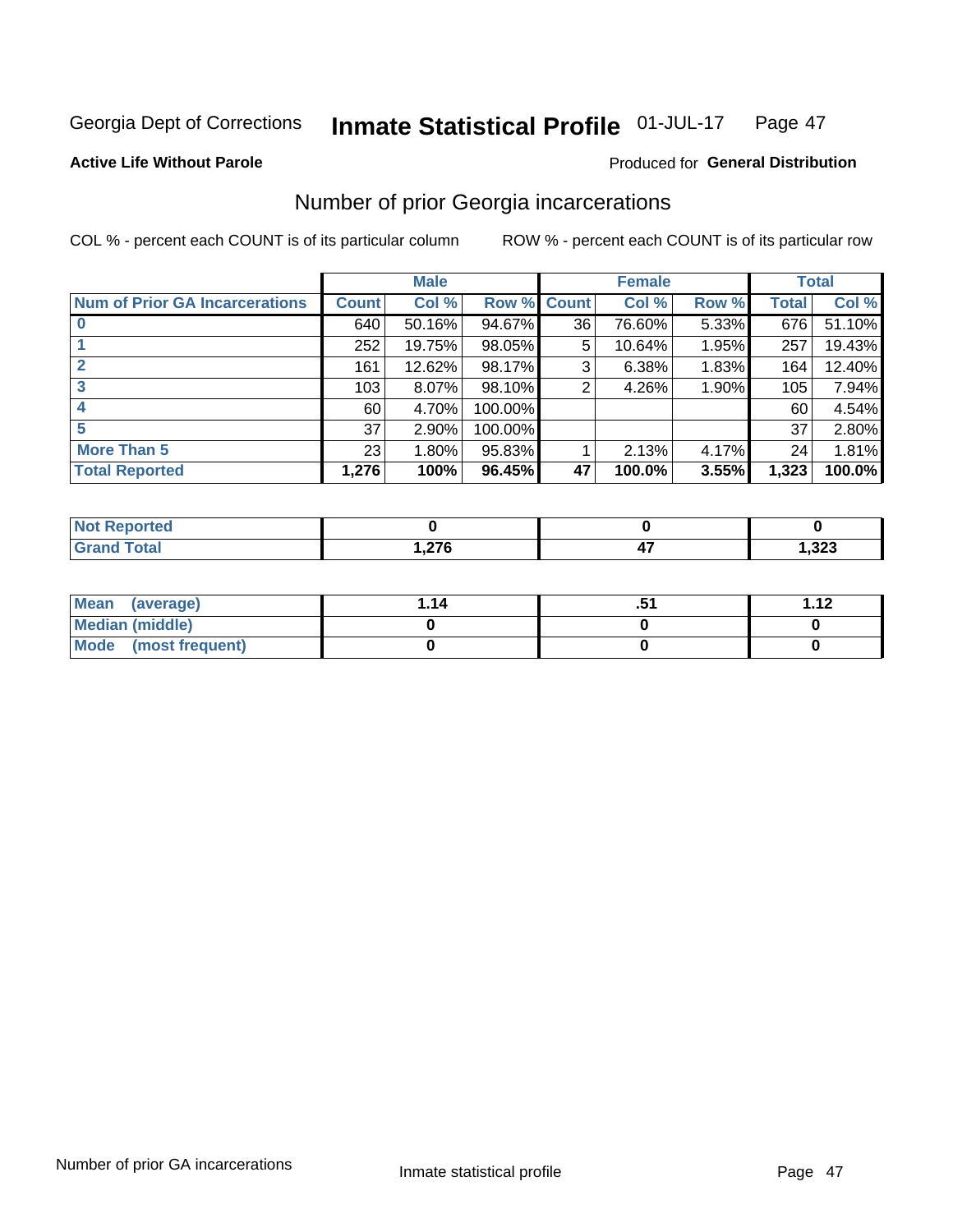#### Inmate Statistical Profile 01-JUL-17 Page 48

**Active Life Without Parole** 

Produced for General Distribution

### Prison sentence in years

COL % - percent each COUNT is of its particular column

ROW % - percent each COUNT is of its particular row

|                                 |              | <b>Male</b> |                    |    | <b>Female</b> | Total |       |           |
|---------------------------------|--------------|-------------|--------------------|----|---------------|-------|-------|-----------|
| <b>Prison Sentence In Years</b> | <b>Count</b> | Col %       | <b>Row % Count</b> |    | Col %         | Row % | Total | Col %     |
| <b>Life Without Parole</b>      | 1,273        | 99.76%      | 96.44%             | 47 | 100.00%       | 3.56% | 1.320 | $99.77\%$ |
| <b>Death</b>                    |              | 0.24%       | 100.00%            |    |               |       |       | $0.23\%$  |
| <b>Total Reported</b>           | 1,276        | 100%        | 96.45%             | 47 | 100%          | 3.55% | 1,323 | 100%      |

| ported<br><b>NOT</b> |                         |       |
|----------------------|-------------------------|-------|
| <b>Total</b>         | 07C<br>. . <i>4</i> 1 0 | 1,323 |

#### **Determinate (numeric) sentences only**

| ' Mea<br><b>Service</b> A<br>ЯМА. |  |  |  |
|-----------------------------------|--|--|--|
|                                   |  |  |  |

All sentences (including determinate), with life, life without parole, and death sentences figured at 45 years

| MС<br>a r -<br>-- |         |  |  |
|-------------------|---------|--|--|
|                   | ------- |  |  |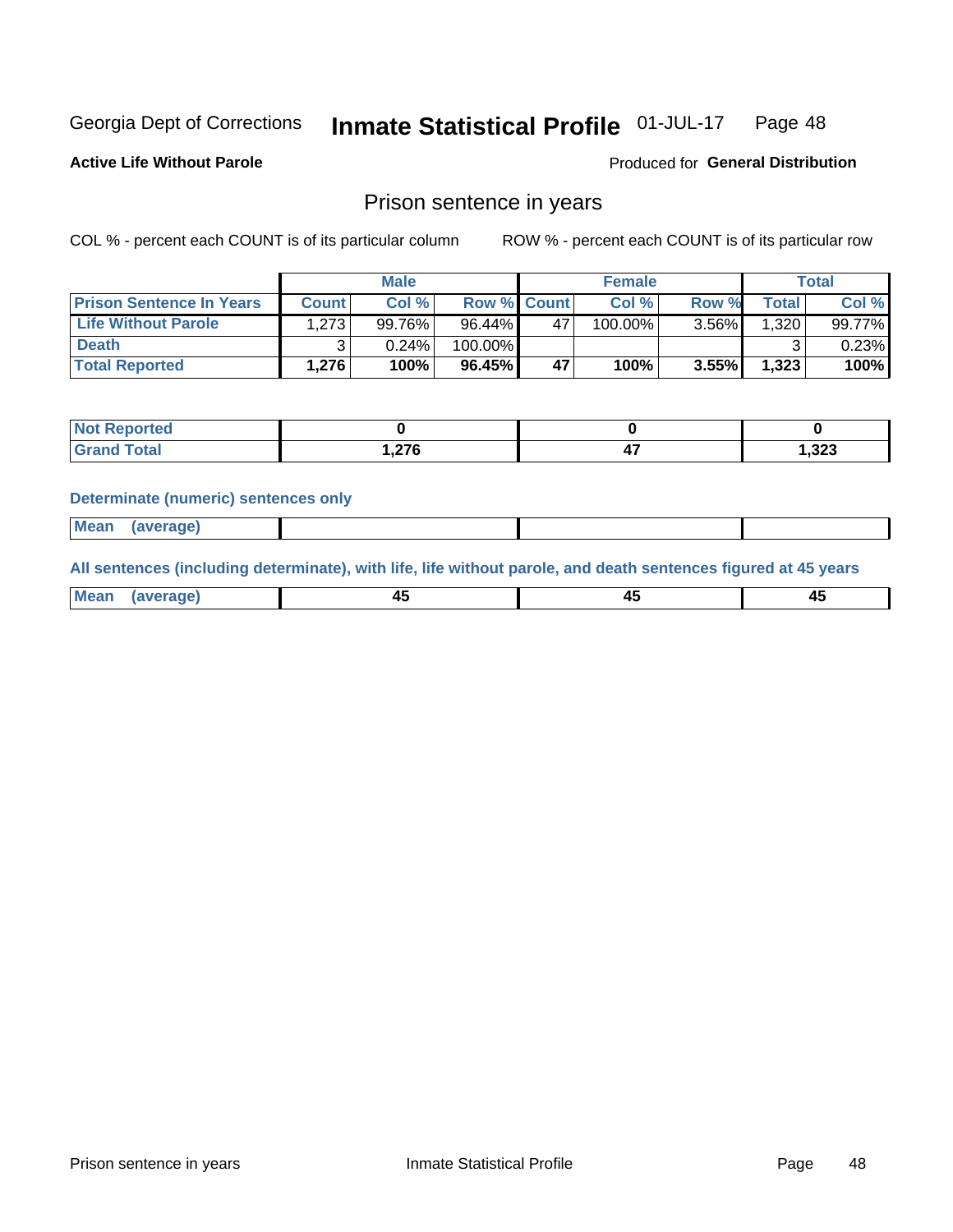#### Georgia Dept of Corrections Inmate Statistical Profile 01-JUL-17 Page 49

#### **Active Life Without Parole**

### Produced for General Distribution

## Primary offense, broken out into felonies vs misdemeanors

COL % - percent each COUNT is of its particular column

|                                  | <b>Male</b>  |         |                    | <b>Female</b> |         |          | Total              |         |
|----------------------------------|--------------|---------|--------------------|---------------|---------|----------|--------------------|---------|
| <b>Felonies and Misdemeanors</b> | <b>Count</b> | Col%    | <b>Row % Count</b> |               | Col%    | Row %    | Total <sub>1</sub> | Col %   |
| <b>Felonies</b>                  | 1.271        | 100.00% | $96.58\%$          | 45 l          | 100.00% | $3.42\%$ | 1,316              | 100.00% |
| <b>Total Reported</b>            | 1.271        | 100%    | 96.58%             | 45            | 100%    | 3.42%    | 1,316              | 100%    |

| <b>Not Reported</b>          |              |             |       |
|------------------------------|--------------|-------------|-------|
| <b>Total</b><br>Grand<br>uuu | 27c<br>1.ZIV | 072<br>54 J | 1,323 |

| <b>Mode</b><br>frequent)<br>nies<br>≧ (most tr.<br>. | onies<br>. | lonies<br>ею<br>____ |
|------------------------------------------------------|------------|----------------------|
|------------------------------------------------------|------------|----------------------|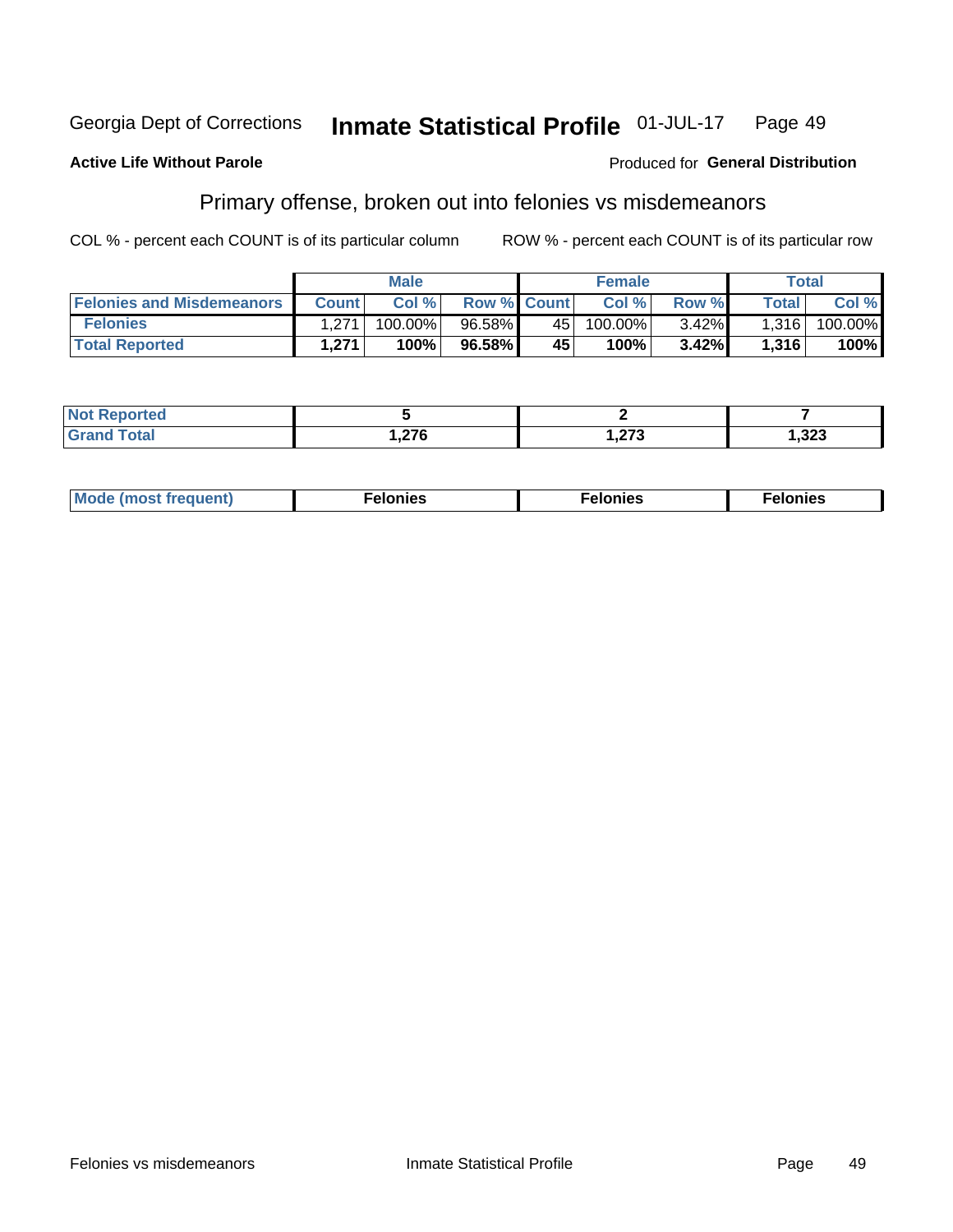#### Inmate Statistical Profile 01-JUL-17 Page 50

### **Active Life Without Parole**

### Produced for General Distribution

## Primary offense, broken out into six broad crime categories

COL % - percent each COUNT is of its particular column

|                         | <b>Male</b>  |        |         | <b>Female</b> |        |       | <b>Total</b> |        |
|-------------------------|--------------|--------|---------|---------------|--------|-------|--------------|--------|
| <b>Crime Categories</b> | <b>Count</b> | Col %  |         | Row % Count   | Col %  | Row % | <b>Total</b> | Col %  |
| <b>Violent</b>          | .096         | 85.89% | 95.97%  | 46            | 97.87% | 4.03% | 1,142        | 86.32% |
| <b>Sex Crime</b>        | 170          | 13.32% | 99.42%  |               | 2.13%  | .58%  | 171          | 12.93% |
| <b>Drug</b><br>4        | 8            | .63%   | 100.00% |               | .00%   |       |              | .60%   |
| <b>Other</b><br>6       | ົ            | .16%   | 100.00% |               | .00%   |       |              | .15%   |
| <b>Total Reported</b>   | 1,276        | 100%   | 96.45%  | 47            | 100%   | 3.55% | 1,323        | 100%   |

| <b>State Administration</b><br><b>NOT Reported</b><br>$\sim$ |        |                |
|--------------------------------------------------------------|--------|----------------|
| $T0+0'$                                                      | $\sim$ | ົດດດ<br>د∡د, ا |

| <b>Mode (most frequent)</b> |         |                | --             |
|-----------------------------|---------|----------------|----------------|
|                             | violent | <b>Violent</b> | <b>Violent</b> |
|                             |         |                |                |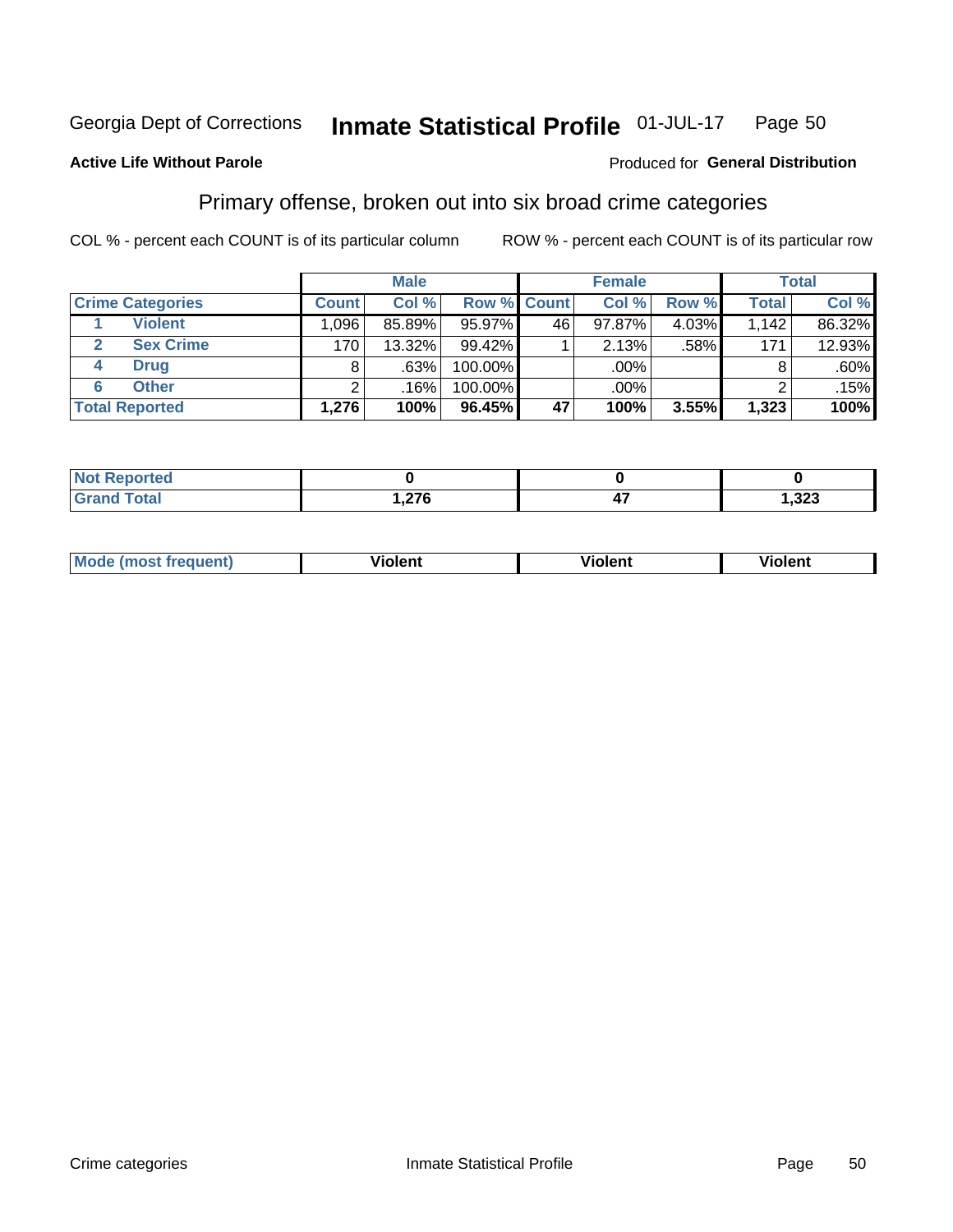#### Inmate Statistical Profile 01-JUL-17 Page 51

### **Active Life Without Parole**

### Produced for General Distribution

## Primary offense, detailed offense code

COL % - percent each COUNT is of its particular column

|                                            |                | <b>Male</b> |         |                | <b>Female</b> |       |                | <b>Total</b> |
|--------------------------------------------|----------------|-------------|---------|----------------|---------------|-------|----------------|--------------|
| <b>Primary Offense</b>                     | <b>Count</b>   | Col %       | Row %   | <b>Count</b>   | Col %         | Row % | <b>Total</b>   | Col %        |
| <b>Aggrav Child Molestation (2021)</b>     | 26             | 2.04%       | 100.00% |                |               |       | 26             | 1.97%        |
| <b>Aggrav Sexual Battery (2009)</b>        | 7              | .55%        | 100.00% |                |               |       | 7              | .53%         |
| <b>Aggrav Sodomy (2003)</b>                | 8              | .63%        | 100.00% |                |               |       | 8              | .60%         |
| <b>Armed Robbery (1902)</b>                | 151            | 11.83%      | 98.69%  | $\overline{2}$ | 4.26%         | 1.31% | 153            | 11.56%       |
| <b>Child Molestation (2019)</b>            |                | .55%        | 100.00% |                |               |       | 7              | .53%         |
| <b>False Imprisonment (1308)</b>           |                | .08%        | 100.00% |                |               |       | 1              | .08%         |
| <b>Hijacking Motor Vehicle (1911)</b>      |                | .08%        | 100.00% |                |               |       |                | .08%         |
| Kidnapping (1311)                          | 82             | 6.43%       | 100.00% |                |               |       | 82             | 6.20%        |
| <b>Murder (1101)</b>                       | 859            | 67.32%      | 95.13%  | 44             | 93.62%        | 4.87% | 903            | 68.25%       |
| <b>Poss Firearm Convct Felon</b>           | $\overline{2}$ | .16%        | 100.00% |                |               |       | 2              | .15%         |
| (2914)                                     |                |             |         |                |               |       |                |              |
| Poss Of Cocaine (4022)                     |                | .08%        | 100.00% |                |               |       | 1              | .08%         |
| <b>Poss Of Firearm Dur Crime</b><br>(2910) | 1              | .08%        | 100.00% |                |               |       | 1              | .08%         |
| Poss W Int Dist Cocaine (4050)             |                | .08%        | 100.00% |                |               |       |                | .08%         |
| Rape (2001)                                | 122            | 9.56%       | 99.19%  | 1              | 2.13%         | .81%  | 123            | 9.30%        |
| S/D Cocaine (4021)                         |                | .08%        | 100.00% |                |               |       |                | .08%         |
| S/D Cont Sub Public (4017)                 |                | .08%        | 100.00% |                |               |       | 1              | .08%         |
| S/D Cont Sub School (4018)                 |                | .08%        | 100.00% |                |               |       | 1              | .08%         |
| <b>Traf Cocaine 401+ Gm (4103)</b>         | 2              | .16%        | 100.00% |                |               |       | $\overline{2}$ | .15%         |
| <b>Traf Methamph 28-199 Gm</b>             | 1              | .08%        | 100.00% |                |               |       | 1              | .08%         |
| (4140)                                     |                |             |         |                |               |       |                |              |
| <b>Traffick Sexual Servitude (1331)</b>    |                | .08%        | 100.00% |                |               |       | 1              | .08%         |
| <b>Total Rported</b>                       | 1,276          | 100%        | 96.45%  | 47             | 100%          | 3.55% | 1,323          | 100%         |

| Reported<br><b>NOT</b> |                  |                       |       |
|------------------------|------------------|-----------------------|-------|
| <b>Total</b>           | $\sim$<br>1.ZI U | $\overline{a}$<br>- 1 | 1,323 |

| Mode (most frequent) | 1101 Murder | 1101 Murder | 1101 Murder |
|----------------------|-------------|-------------|-------------|
|                      |             |             |             |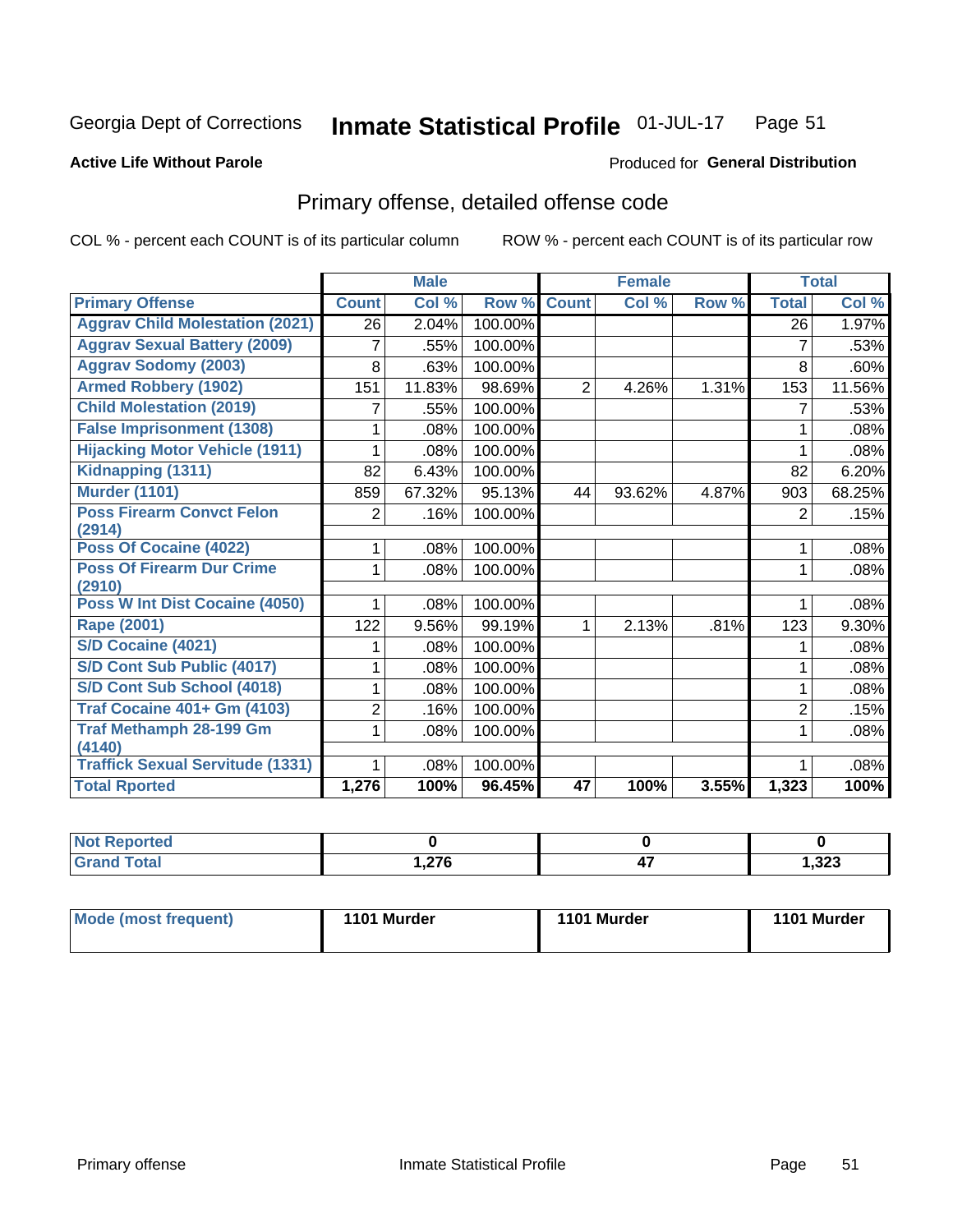#### Inmate Statistical Profile 01-JUL-17 Page 52

### **Active Life Without Parole**

### Produced for General Distribution

## County of conviction of primary offense

COL % - percent each COUNT is of its particular column

|                                |                | <b>Male</b> |         |                | <b>Female</b> |        |                | <b>Total</b> |
|--------------------------------|----------------|-------------|---------|----------------|---------------|--------|----------------|--------------|
| <b>County of Conviction</b>    | <b>Count</b>   | Col %       | Row %   | <b>Count</b>   | Col %         | Row %  | <b>Total</b>   | Col %        |
| 000<br><b>Unknown</b>          | 5              | .39%        | 71.43%  | $\overline{2}$ | 4.26%         | 28.57% | 7              | .53%         |
| <b>Appling County</b><br>001   | 3              | .24%        | 100.00% |                |               |        | 3              | .23%         |
| <b>Atkinson County</b><br>002  | 3              | .24%        | 100.00% |                |               |        | 3              | .23%         |
| <b>Bacon County</b><br>003     | 4              | .31%        | 100.00% |                |               |        | 4              | .30%         |
| <b>Baker County</b><br>004     | $\mathbf{1}$   | .08%        | 100.00% |                |               |        | $\mathbf{1}$   | .08%         |
| <b>Baldwin County</b><br>005   | 6              | .47%        | 100.00% |                |               |        | 6              | .45%         |
| <b>Banks County</b><br>006     | $\overline{2}$ | .16%        | 100.00% |                |               |        | $\overline{2}$ | .15%         |
| <b>Barrow County</b><br>007    | 6              | .47%        | 100.00% |                |               |        | 6              | .45%         |
| <b>Bartow County</b><br>008    | $\overline{7}$ | .55%        | 87.50%  | 1              | 2.13%         | 12.50% | 8              | .60%         |
| <b>Ben Hill County</b><br>009  | $\overline{7}$ | .55%        | 100.00% |                |               |        | 7              | .53%         |
| <b>Berrien County</b><br>010   | $\overline{2}$ | .16%        | 100.00% |                |               |        | $\overline{2}$ | .15%         |
| <b>Bibb County</b><br>011      | 41             | 3.21%       | 95.35%  | $\overline{2}$ | 4.26%         | 4.65%  | 43             | 3.25%        |
| <b>Bleckley County</b><br>012  | $\mathbf{1}$   | .08%        | 100.00% |                |               |        | $\mathbf{1}$   | .08%         |
| <b>Brantley County</b><br>013  | $\overline{2}$ | .16%        | 100.00% |                |               |        | $\overline{2}$ | .15%         |
| <b>Brooks County</b><br>014    | $\overline{2}$ | .16%        | 100.00% |                |               |        | $\overline{2}$ | .15%         |
| <b>Bulloch County</b><br>016   | $\overline{7}$ | .55%        | 87.50%  | 1              | 2.13%         | 12.50% | 8              | .60%         |
| <b>Burke County</b><br>017     | 11             | .86%        | 100.00% |                |               |        | 11             | .83%         |
| <b>Butts County</b><br>018     | 5              | .39%        | 100.00% |                |               |        | 5              | .38%         |
| <b>Camden County</b><br>020    | $\overline{7}$ | .55%        | 100.00% |                |               |        | $\overline{7}$ | .53%         |
| <b>Candler County</b><br>021   | $\overline{2}$ | .16%        | 100.00% |                |               |        | $\overline{2}$ | .15%         |
| <b>Carroll County</b><br>022   | 4              | .31%        | 100.00% |                |               |        | 4              | .30%         |
| <b>Catoosa County</b><br>023   | 4              | .31%        | 80.00%  | 1              | 2.13%         | 20.00% | 5              | .38%         |
| <b>Chatham County</b><br>025   | 45             | 3.53%       | 97.83%  | 1              | 2.13%         | 2.17%  | 46             | 3.48%        |
| <b>Chattooga County</b><br>027 | 1              | .08%        | 100.00% |                |               |        | 1              | .08%         |
| <b>Cherokee County</b><br>028  | 4              | .31%        | 100.00% |                |               |        | 4              | .30%         |
| <b>Clarke County</b><br>029    | 22             | 1.72%       | 95.65%  | 1              | 2.13%         | 4.35%  | 23             | 1.74%        |
| <b>Clay County</b><br>030      | $\overline{2}$ | .16%        | 100.00% |                |               |        | $\overline{2}$ | .15%         |
| <b>Clayton County</b><br>031   | 61             | 4.78%       | 92.42%  | 5              | 10.64%        | 7.58%  | 66             | 4.99%        |
| <b>Clinch County</b><br>032    | $\mathbf{1}$   | .08%        | 100.00% |                |               |        | $\mathbf{1}$   | .08%         |
| <b>Cobb County</b><br>033      | 61             | 4.78%       | 98.39%  | 1              | 2.13%         | 1.61%  | 62             | 4.69%        |
| <b>Coffee County</b><br>034    | 8              | .63%        | 100.00% |                |               |        | 8              | .60%         |
| 035<br><b>Colquitt County</b>  | 2              | .16%        | 100.00% |                |               |        | 2              | .15%         |
| <b>Columbia County</b><br>036  | 9              | .71%        | 81.82%  | $\overline{2}$ | 4.26%         | 18.18% | 11             | .83%         |
| <b>Cook County</b><br>037      | 5              | .39%        | 100.00% |                |               |        | 5              | .38%         |
| <b>Coweta County</b><br>038    | $\overline{7}$ | .55%        | 100.00% |                |               |        | $\overline{7}$ | .53%         |
| <b>Crisp County</b><br>040     | 6              | .47%        | 100.00% |                |               |        | 6              | .45%         |
| <b>Dade County</b><br>041      | $\mathbf 1$    | .08%        | 100.00% |                |               |        | 1              | .08%         |
| <b>Dawson County</b><br>042    | $\overline{2}$ | .16%        | 100.00% |                |               |        | $\overline{2}$ | .15%         |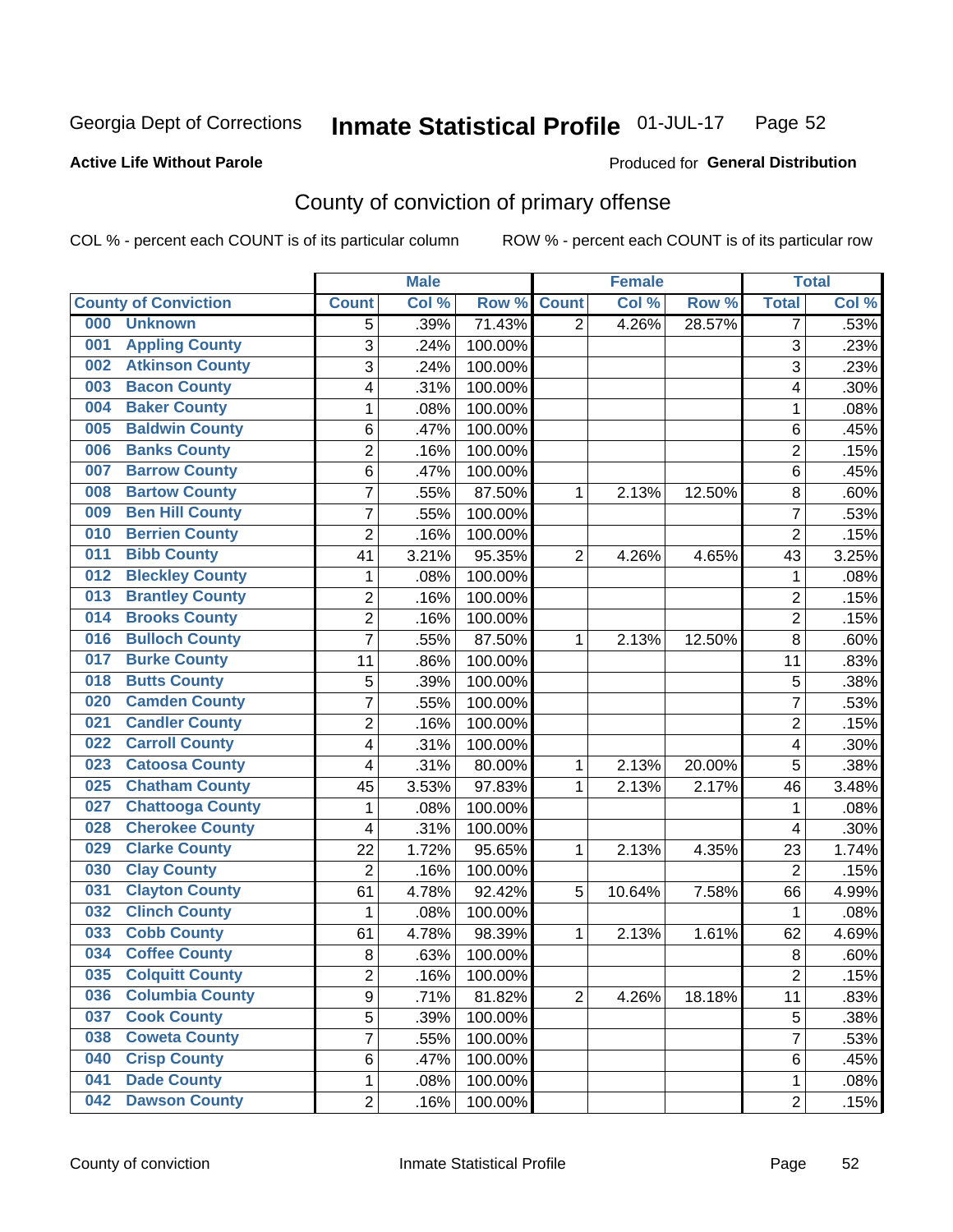#### Inmate Statistical Profile 01-JUL-17 Page 53

**Active Life Without Parole** 

Produced for General Distribution

## County of conviction of primary offense

COL % - percent each COUNT is of its particular column

|                                 |                         | <b>Male</b> |         |                | <b>Female</b> |        |                         | <b>Total</b> |
|---------------------------------|-------------------------|-------------|---------|----------------|---------------|--------|-------------------------|--------------|
| <b>County of Conviction</b>     | <b>Count</b>            | Col %       | Row %   | <b>Count</b>   | Col %         | Row %  | <b>Total</b>            | Col %        |
| <b>Decatur County</b><br>043    | 4                       | .31%        | 100.00% |                |               |        | 4                       | .30%         |
| <b>Dekalb County</b><br>044     | 113                     | 8.86%       | 99.12%  | 1              | 2.13%         | .88%   | 114                     | 8.62%        |
| <b>Dodge County</b><br>045      | 1                       | .08%        | 100.00% |                |               |        | 1                       | .08%         |
| <b>Dooly County</b><br>046      | $\overline{2}$          | .16%        | 100.00% |                |               |        | $\overline{2}$          | .15%         |
| <b>Dougherty County</b><br>047  | 27                      | 2.12%       | 96.43%  | 1              | 2.13%         | 3.57%  | 28                      | 2.12%        |
| <b>Douglas County</b><br>048    | 33                      | 2.59%       | 94.29%  | $\overline{2}$ | 4.26%         | 5.71%  | 35                      | 2.65%        |
| <b>Early County</b><br>049      | 2                       | .16%        | 100.00% |                |               |        | $\overline{\mathbf{c}}$ | .15%         |
| <b>Effingham County</b><br>051  | 5                       | .39%        | 100.00% |                |               |        | 5                       | .38%         |
| <b>Elbert County</b><br>052     | 2                       | .16%        | 100.00% |                |               |        | $\overline{2}$          | .15%         |
| <b>Emanuel County</b><br>053    | 7                       | .55%        | 100.00% |                |               |        | $\overline{7}$          | .53%         |
| <b>Fayette County</b><br>056    | $\,6$                   | .47%        | 100.00% |                |               |        | 6                       | .45%         |
| <b>Floyd County</b><br>057      | 26                      | 2.04%       | 96.30%  | 1              | 2.13%         | 3.70%  | 27                      | 2.04%        |
| <b>Forsyth County</b><br>058    | 4                       | .31%        | 100.00% |                |               |        | 4                       | .30%         |
| <b>Franklin County</b><br>059   | 5                       | .39%        | 83.33%  | 1              | 2.13%         | 16.67% | 6                       | .45%         |
| <b>Fulton County</b><br>060     | 167                     | 13.09%      | 98.24%  | 3              | 6.38%         | 1.76%  | 170                     | 12.85%       |
| <b>Gilmer County</b><br>061     | $\overline{2}$          | .16%        | 100.00% |                |               |        | $\overline{2}$          | .15%         |
| <b>Glynn County</b><br>063      | 20                      | 1.57%       | 95.24%  | 1              | 2.13%         | 4.76%  | 21                      | 1.59%        |
| <b>Gordon County</b><br>064     | 7                       | .55%        | 100.00% |                |               |        | 7                       | .53%         |
| <b>Grady County</b><br>065      | 2                       | .16%        | 100.00% |                |               |        | $\overline{2}$          | .15%         |
| <b>Greene County</b><br>066     | $\overline{2}$          | .16%        | 100.00% |                |               |        | $\overline{2}$          | .15%         |
| <b>Gwinnett County</b><br>067   | 45                      | 3.53%       | 93.75%  | 3              | 6.38%         | 6.25%  | 48                      | 3.63%        |
| <b>Habersham County</b><br>068  | $\overline{\mathbf{4}}$ | .31%        | 100.00% |                |               |        | 4                       | .30%         |
| <b>Hall County</b><br>069       | 21                      | 1.65%       | 84.00%  | 4              | 8.51%         | 16.00% | 25                      | 1.89%        |
| <b>Haralson County</b><br>071   | 3                       | .24%        | 100.00% |                |               |        | $\sqrt{3}$              | .23%         |
| <b>Harris County</b><br>072     | 2                       | .16%        | 100.00% |                |               |        | 2                       | .15%         |
| 073<br><b>Hart County</b>       | 3                       | .24%        | 100.00% |                |               |        | 3                       | .23%         |
| <b>Henry County</b><br>075      | 14                      | 1.10%       | 93.33%  | 1              | 2.13%         | 6.67%  | 15                      | 1.13%        |
| <b>Houston County</b><br>076    | 18                      | 1.41%       | 100.00% |                |               |        | 18                      | 1.36%        |
| <b>Irwin County</b><br>077      | 1                       | .08%        | 100.00% |                |               |        | 1                       | .08%         |
| <b>Jackson County</b><br>078    | 11                      | .86%        | 100.00% |                |               |        | 11                      | .83%         |
| <b>Jasper County</b><br>079     | 1                       | .08%        | 100.00% |                |               |        | 1                       | .08%         |
| <b>Jeff Davis County</b><br>080 | 1                       | .08%        | 100.00% |                |               |        | 1                       | .08%         |
| <b>Jefferson County</b><br>081  | 6                       | .47%        | 100.00% |                |               |        | 6                       | .45%         |
| <b>Jenkins County</b><br>082    | $\overline{2}$          | .16%        | 100.00% |                |               |        | $\overline{2}$          | .15%         |
| <b>Johnson County</b><br>083    | 1                       | .08%        | 100.00% |                |               |        | $\mathbf 1$             | .08%         |
| <b>Jones County</b><br>084      | $\overline{2}$          | .16%        | 66.67%  | 1              | 2.13%         | 33.33% | 3                       | .23%         |
| <b>Lanier County</b><br>086     | $\overline{2}$          | .16%        | 100.00% |                |               |        | $\overline{2}$          | .15%         |
| <b>Laurens County</b><br>087    | 5                       | .39%        | 100.00% |                |               |        | 5                       | .38%         |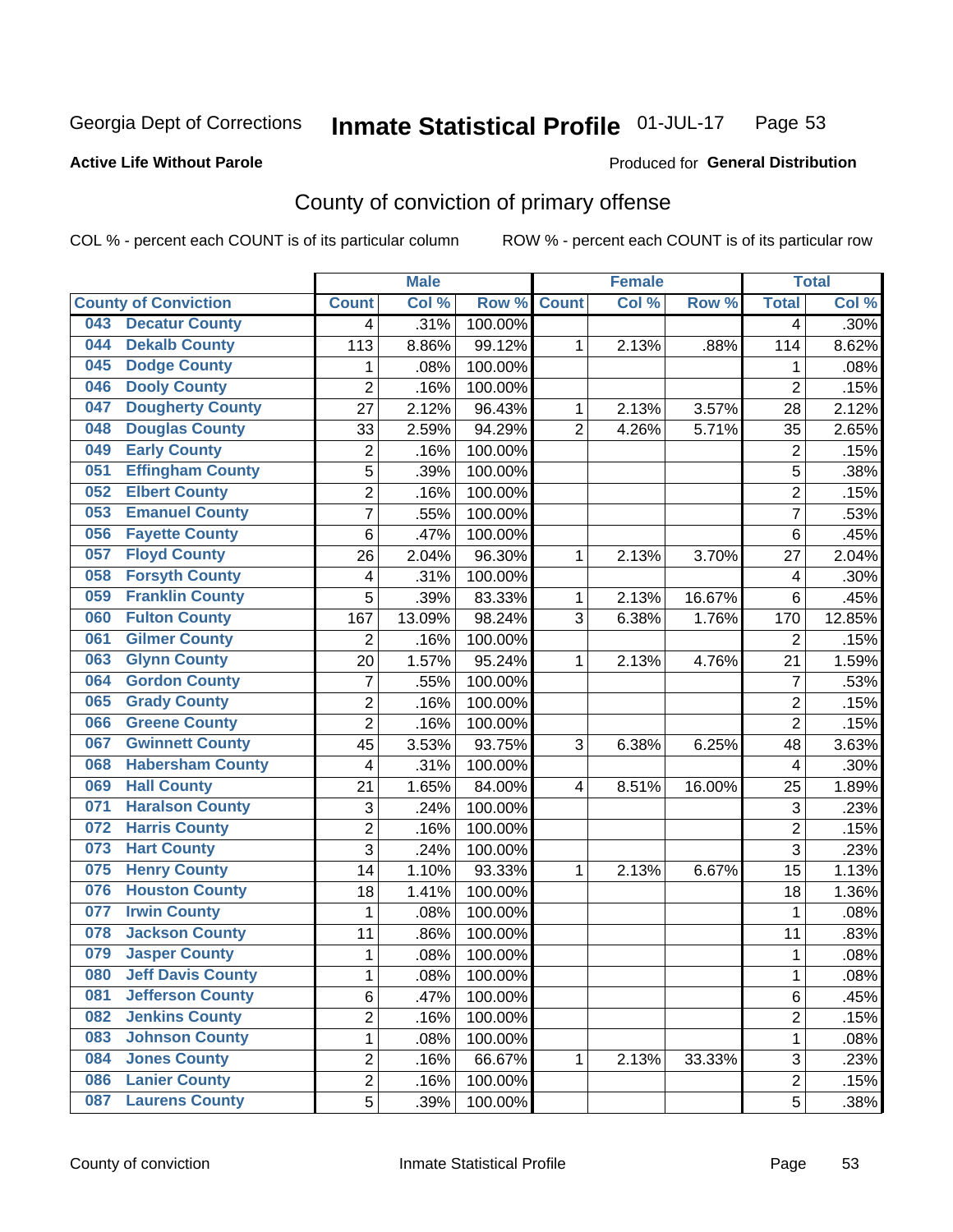#### Inmate Statistical Profile 01-JUL-17 Page 54

### **Active Life Without Parole**

### Produced for General Distribution

## County of conviction of primary offense

COL % - percent each COUNT is of its particular column

|                                            |                | <b>Male</b> |         |                | <b>Female</b> |        |                | <b>Total</b> |
|--------------------------------------------|----------------|-------------|---------|----------------|---------------|--------|----------------|--------------|
| <b>County of Conviction</b>                | <b>Count</b>   | Col %       | Row %   | <b>Count</b>   | Col %         | Row %  | <b>Total</b>   | Col %        |
| <b>Lee County</b><br>088                   | 3              | .24%        | 100.00% |                |               |        | $\overline{3}$ | .23%         |
| <b>Liberty County</b><br>089               | 7              | .55%        | 100.00% |                |               |        | $\overline{7}$ | .53%         |
| <b>Long County</b><br>091                  | 6              | .47%        | 100.00% |                |               |        | 6              | .45%         |
| <b>Lowndes County</b><br>092               | 7              | .55%        | 100.00% |                |               |        | 7              | .53%         |
| <b>Lumpkin County</b><br>093               | 1              | .08%        | 100.00% |                |               |        | 1              | .08%         |
| <b>Madison County</b><br>095               | $\overline{2}$ | .16%        | 100.00% |                |               |        | $\overline{2}$ | .15%         |
| <b>Marion County</b><br>096                | 1              | .08%        | 100.00% |                |               |        | 1              | .08%         |
| <b>Mcduffie County</b><br>097              | 3              | .24%        | 100.00% |                |               |        | 3              | .23%         |
| <b>Miller County</b><br>100                | 1              | .08%        | 100.00% |                |               |        | $\mathbf{1}$   | .08%         |
| <b>Mitchell County</b><br>101              | 1              | .08%        | 100.00% |                |               |        | $\mathbf{1}$   | .08%         |
| <b>Monroe County</b><br>102                | 6              | .47%        | 100.00% |                |               |        | 6              | .45%         |
| <b>Morgan County</b><br>104                | 1              | .08%        | 100.00% |                |               |        | $\mathbf{1}$   | .08%         |
| <b>Murray County</b><br>105                | 3              | .24%        | 100.00% |                |               |        | 3              | .23%         |
| <b>Muscogee County</b><br>106              | 39             | 3.06%       | 97.50%  | 1              | 2.13%         | 2.50%  | 40             | 3.02%        |
| <b>Newton County</b><br>107                | 11             | .86%        | 84.62%  | $\overline{2}$ | 4.26%         | 15.38% | 13             | .98%         |
| <b>Oglethorpe County</b><br>109            | $\overline{2}$ | .16%        | 100.00% |                |               |        | $\overline{2}$ | .15%         |
| <b>Paulding County</b><br>110              | 3              | .24%        | 100.00% |                |               |        | 3              | .23%         |
| <b>Peach County</b><br>111                 | 3              | .24%        | 100.00% |                |               |        | 3              | .23%         |
| <b>Pickens County</b><br>$\overline{112}$  | 2              | .16%        | 100.00% |                |               |        | $\overline{2}$ | .15%         |
| <b>Pierce County</b><br>113                | 1              | .08%        | 100.00% |                |               |        | $\mathbf{1}$   | .08%         |
| <b>Pike County</b><br>114                  | 4              | .31%        | 66.67%  | $\overline{2}$ | 4.26%         | 33.33% | 6              | .45%         |
| 115<br><b>Polk County</b>                  | 3              | .24%        | 100.00% |                |               |        | 3              | .23%         |
| <b>Pulaski County</b><br>116               | 1              | .08%        | 100.00% |                |               |        | $\mathbf{1}$   | .08%         |
| <b>Putnam County</b><br>117                | 7              | .55%        | 100.00% |                |               |        | $\overline{7}$ | .53%         |
| <b>Rabun County</b><br>119                 | 1              | .08%        | 100.00% |                |               |        | 1              | .08%         |
| <b>Randolph County</b><br>120              | $\overline{2}$ | .16%        | 100.00% |                |               |        | $\overline{2}$ | .15%         |
| <b>Richmond County</b><br>121              | 65             | 5.09%       | 97.01%  | 2              | 4.26%         | 2.99%  | 67             | 5.06%        |
| <b>Rockdale County</b><br>122              | 9              | .71%        | 100.00% |                |               |        | 9              | .68%         |
| <b>Seminole County</b><br>125              | 2              | .16%        | 100.00% |                |               |        | $\overline{2}$ | .15%         |
| <b>Spalding County</b><br>126              | 14             | 1.10%       | 100.00% |                |               |        | 14             | 1.06%        |
| <b>Stephens County</b><br>127              | 3              | .24%        | 100.00% |                |               |        | 3              | .23%         |
| <b>Sumter County</b><br>129                | 2              | .16%        | 100.00% |                |               |        | 2              | .15%         |
| <b>Taliaferro County</b><br>131            | 1              | .08%        | 100.00% |                |               |        | $\mathbf{1}$   | .08%         |
| <b>Tattnall County</b><br>$\overline{132}$ | 3              | .24%        | 75.00%  | 1              | 2.13%         | 25.00% | 4              | .30%         |
| <b>Taylor County</b><br>133                | 1              | .08%        | 100.00% |                |               |        | 1              | .08%         |
| <b>Terrell County</b><br>135               | $\overline{2}$ | .16%        | 100.00% |                |               |        | $\overline{c}$ | .15%         |
| <b>Thomas County</b><br>136                | 6              | .47%        | 100.00% |                |               |        | 6              | .45%         |
| 137 Tift County                            | 9              | .71%        | 100.00% |                |               |        | 9              | .68%         |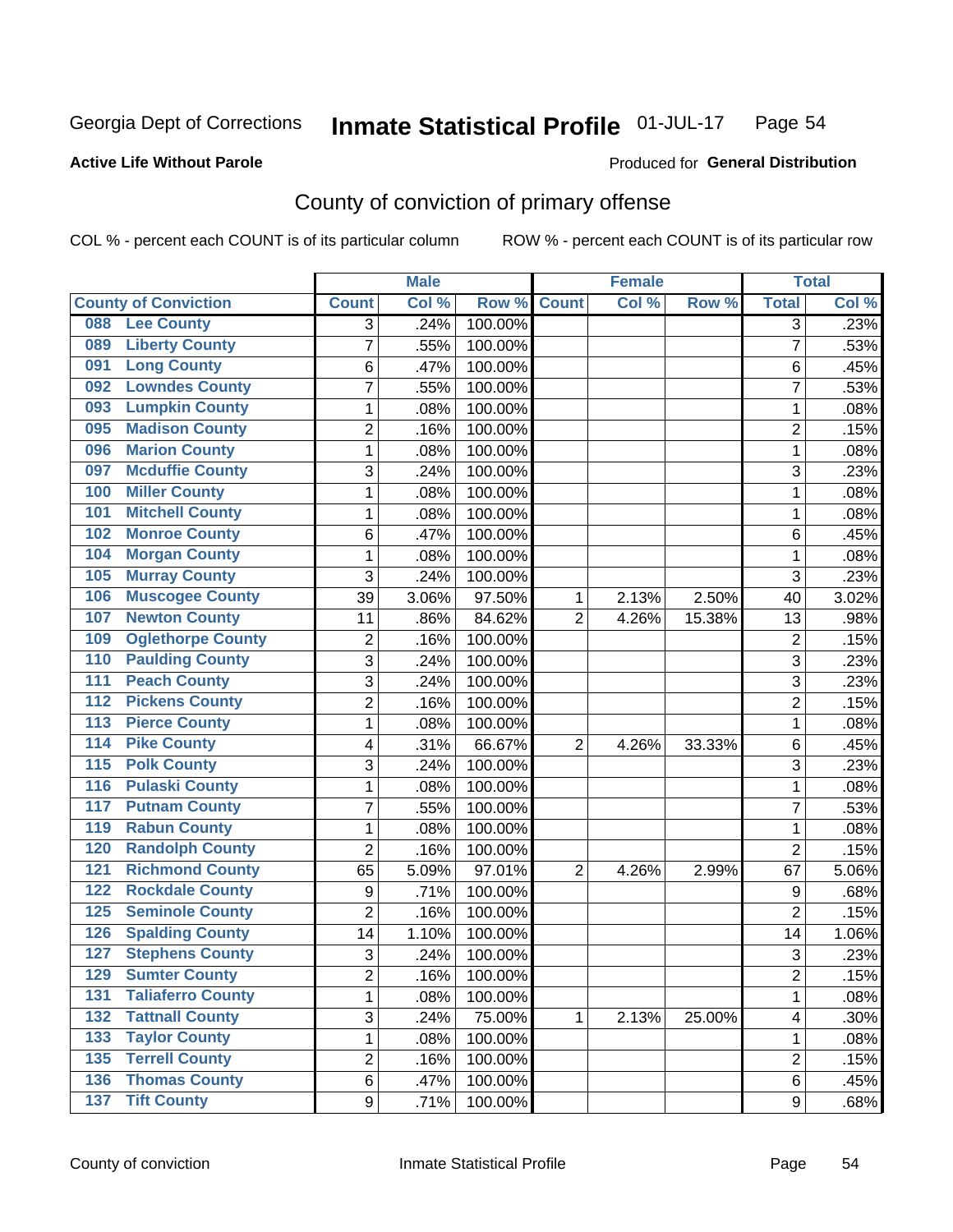#### Inmate Statistical Profile 01-JUL-17 Page 55

Produced for General Distribution

### **Active Life Without Parole**

## County of conviction of primary offense

COL % - percent each COUNT is of its particular column

|                                 |              | <b>Male</b> |         |              | <b>Female</b> |        |                | <b>Total</b> |
|---------------------------------|--------------|-------------|---------|--------------|---------------|--------|----------------|--------------|
| <b>County of Conviction</b>     | <b>Count</b> | Col %       | Row %   | <b>Count</b> | Col %         | Row %  | <b>Total</b>   | Col %        |
| <b>Toombs County</b><br>138     | 9            | .71%        | 100.00% |              |               |        | 9              | .68%         |
| <b>Towns County</b><br>139      |              | .08%        | 100.00% |              |               |        |                | .08%         |
| <b>Treutlen County</b><br>140   | 5            | .39%        | 100.00% |              |               |        | 5              | .38%         |
| <b>Troup County</b><br>141      | 6            | .47%        | 85.71%  |              | 2.13%         | 14.29% | 7              | .53%         |
| <b>Turner County</b><br>142     | 2            | .16%        | 100.00% |              |               |        | 2              | .15%         |
| <b>Twiggs County</b><br>143     |              | .08%        | 100.00% |              |               |        |                | .08%         |
| <b>Upson County</b><br>145      | 5            | .39%        | 100.00% |              |               |        | 5              | .38%         |
| <b>Walker County</b><br>146     |              | .55%        | 87.50%  |              | 2.13%         | 12.50% | 8              | .60%         |
| <b>Walton County</b><br>147     | 14           | 1.10%       | 100.00% |              |               |        | 14             | 1.06%        |
| <b>Ware County</b><br>148       | 13           | 1.02%       | 100.00% |              |               |        | 13             | .98%         |
| <b>Warren County</b><br>149     |              | .08%        | 100.00% |              |               |        |                | .08%         |
| <b>Washington County</b><br>150 | 4            | .31%        | 100.00% |              |               |        | 4              | .30%         |
| <b>Wayne County</b><br>151      | 9            | .71%        | 100.00% |              |               |        | 9              | .68%         |
| <b>Whitfield County</b><br>155  | 9            | .71%        | 90.00%  | 1            | 2.13%         | 10.00% | 10             | .76%         |
| <b>Wilkes County</b><br>157     | 2            | .16%        | 100.00% |              |               |        | 2              | .15%         |
| <b>Worth County</b><br>159      | 2            | .16%        | 100.00% |              |               |        | $\overline{2}$ | .15%         |
| <b>Total Rported</b>            | 1,276        | 100%        | 96.45%  | 47           | 100%          | 3.55%  | 1,323          | 100%         |

| <b>Not Reported</b> |                         |          |       |
|---------------------|-------------------------|----------|-------|
| Total               | 07C<br>.11 <sub>U</sub> | --<br>., | 1,323 |

| <b>Mode (most frequent)</b> | <b>Fulton County</b> | <b>Clayton County</b> | <b>Fulton County</b> |
|-----------------------------|----------------------|-----------------------|----------------------|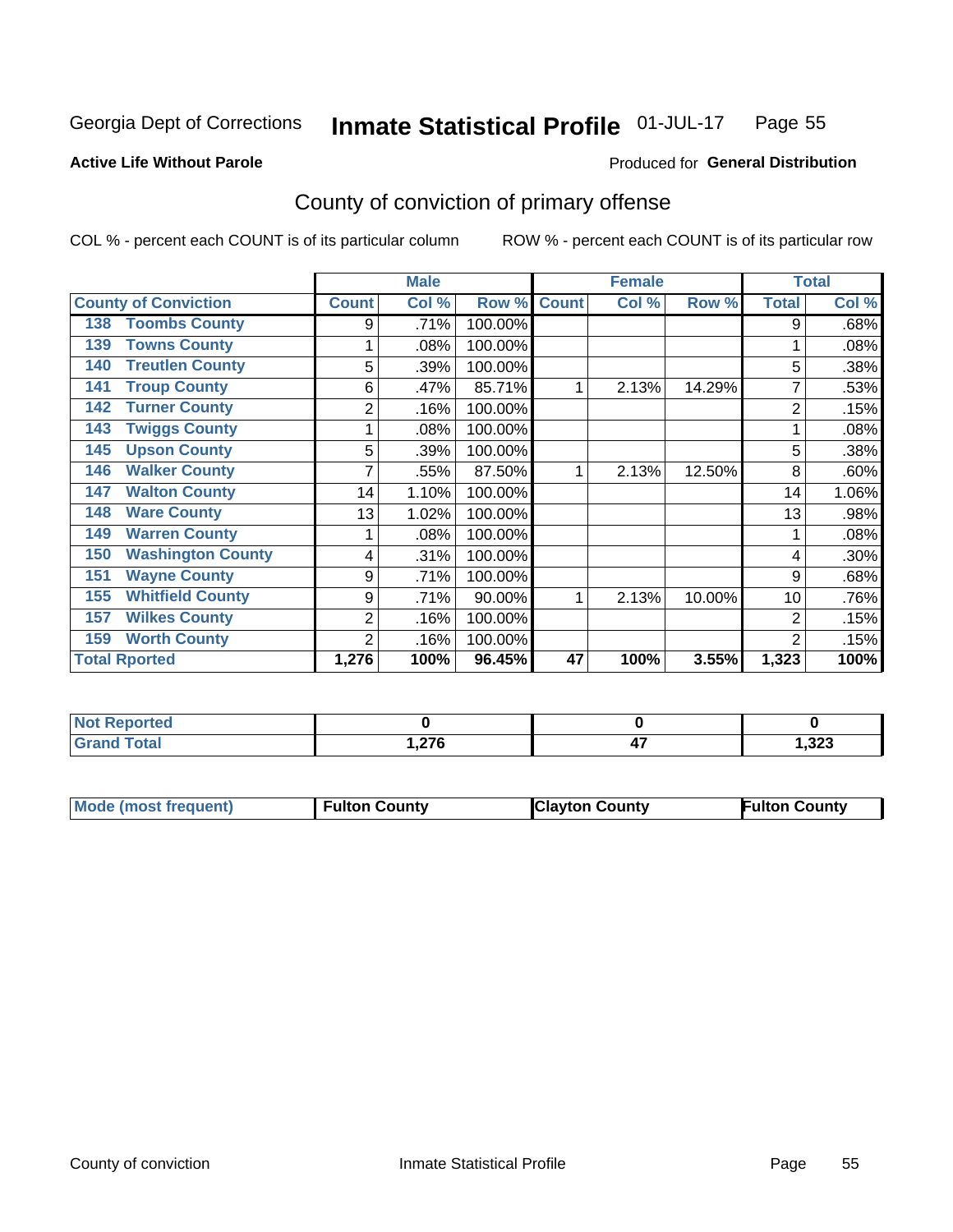### Georgia Dept of Corrections **Active Life Without Parole**

#### Inmate Statistical Profile 01-JUL-17 Page 56

Produced for General Distribution

## Circuit of conviction of primary offense

COL % - percent each COUNT is of its particular column ROW % - percent each COUNT is of its particular row

|                         |                                 |                | <b>Male</b> |         |                         | <b>Female</b> |        |                | <b>Total</b> |
|-------------------------|---------------------------------|----------------|-------------|---------|-------------------------|---------------|--------|----------------|--------------|
|                         | <b>Circuit of Conviction</b>    | <b>Count</b>   | Col %       | Row %   | <b>Count</b>            | Col %         | Row %  | <b>Total</b>   | Col %        |
| 1                       | <b>Alapaha Circuit</b>          | 13             | 1.02%       | 100.00% |                         |               |        | 13             | .99%         |
| $\overline{2}$          | <b>Alcovy Circuit</b>           | 25             | 1.97%       | 92.59%  | $\overline{2}$          | 4.44%         | 7.41%  | 27             | 2.05%        |
| $\overline{\mathbf{3}}$ | <b>Atlanta Circuit</b>          | 167            | 13.14%      | 98.24%  | 3                       | 6.67%         | 1.76%  | 170            | 12.92%       |
| 4                       | <b>Atlantic Circuit</b>         | 16             | 1.26%       | 94.12%  | $\mathbf{1}$            | 2.22%         | 5.88%  | 17             | 1.29%        |
| 5                       | <b>Augusta Circuit</b>          | 85             | 6.69%       | 95.51%  | $\overline{4}$          | 8.89%         | 4.49%  | 89             | 6.76%        |
| $\overline{6}$          | <b>Blue Ridge Circuit</b>       | 4              | .31%        | 100.00% |                         |               |        | 4              | .30%         |
| 7                       | <b>Brunswick Circuit</b>        | 40             | 3.15%       | 97.56%  | 1                       | 2.22%         | 2.44%  | 41             | 3.12%        |
| $\overline{\mathbf{8}}$ | <b>Chattahoochee Circuit</b>    | 43             | 3.38%       | 97.73%  | $\mathbf{1}$            | 2.22%         | 2.27%  | 44             | 3.34%        |
| $\overline{9}$          | <b>Cherokee Circuit</b>         | 14             | 1.10%       | 93.33%  | $\mathbf{1}$            | 2.22%         | 6.67%  | 15             | 1.14%        |
| 10                      | <b>Clayton Circuit</b>          | 61             | 4.80%       | 92.42%  | 5                       | 11.11%        | 7.58%  | 66             | 5.02%        |
| $\overline{11}$         | <b>Cobb Circuit</b>             | 61             | 4.80%       | 98.39%  | $\mathbf{1}$            | 2.22%         | 1.61%  | 62             | 4.71%        |
| $\overline{12}$         | <b>Conasauga Circuit</b>        | 12             | .94%        | 92.31%  | 1                       | 2.22%         | 7.69%  | 13             | .99%         |
| 13                      | <b>Cordele Circuit</b>          | 15             | 1.18%       | 100.00% |                         |               |        | 15             | 1.14%        |
| $\overline{14}$         | <b>Coweta Circuit</b>           | 17             | 1.34%       | 94.44%  | $\mathbf{1}$            | 2.22%         | 5.56%  | 18             | 1.37%        |
| 15                      | <b>Dougherty Circuit</b>        | 27             | 2.12%       | 96.43%  | $\mathbf 1$             | 2.22%         | 3.57%  | 28             | 2.13%        |
| 16                      | <b>Dublin Circuit</b>           | 12             | .94%        | 100.00% |                         |               |        | 12             | .91%         |
| 17                      | <b>Eastern Circuit</b>          | 45             | 3.54%       | 97.83%  | 1                       | 2.22%         | 2.17%  | 46             | 3.50%        |
| 18                      | <b>Flint Circuit</b>            | 14             | 1.10%       | 93.33%  | $\mathbf{1}$            | 2.22%         | 6.67%  | 15             | 1.14%        |
| 19                      | <b>Griffin Circuit</b>          | 29             | 2.28%       | 93.55%  | $\overline{2}$          | 4.44%         | 6.45%  | 31             | 2.36%        |
| 20                      | <b>Gwinnett Circuit</b>         | 45             | 3.54%       | 93.75%  | 3                       | 6.67%         | 6.25%  | 48             | 3.65%        |
| $\overline{21}$         | <b>Houston Circuit</b>          | 18             | 1.42%       | 100.00% |                         |               |        | 18             | 1.37%        |
| $\overline{22}$         | <b>Lookout Mountain Circuit</b> | 13             | 1.02%       | 86.67%  | $\overline{2}$          | 4.44%         | 13.33% | 15             | 1.14%        |
| 23                      | <b>Macon Circuit</b>            | 44             | 3.46%       | 95.65%  | $\overline{2}$          | 4.44%         | 4.35%  | 46             | 3.50%        |
| $\overline{24}$         | <b>Middle Circuit</b>           | 28             | 2.20%       | 100.00% |                         |               |        | 28             | 2.13%        |
| 25                      | <b>Mountain Circuit</b>         | 8              | .63%        | 100.00% |                         |               |        | $\,8\,$        | .61%         |
| 26                      | <b>Northeastern Circuit</b>     | 23             | 1.81%       | 85.19%  | $\overline{\mathbf{4}}$ | 8.89%         | 14.81% | 27             | 2.05%        |
| $\overline{27}$         | <b>Northern Circuit</b>         | 14             | 1.10%       | 93.33%  | $\mathbf{1}$            | 2.22%         | 6.67%  | 15             | 1.14%        |
| 28                      | <b>Ocmulgee Circuit</b>         | 19             | 1.49%       | 95.00%  | 1                       | 2.22%         | 5.00%  | 20             | 1.52%        |
| 29                      | <b>Oconee Circuit</b>           | 3              | .24%        | 100.00% |                         |               |        | 3              | .23%         |
| 30                      | <b>Ogeechee Circuit</b>         | 14             | 1.10%       | 93.33%  | 1                       | 2.22%         | 6.67%  | 15             | 1.14%        |
| $\overline{31}$         | <b>Pataula Circuit</b>          | 11             | .87%        | 100.00% |                         |               |        | 11             | .84%         |
| 32                      | <b>Piedmont Circuit</b>         | 19             | 1.49%       | 100.00% |                         |               |        | 19             | 1.44%        |
| 33                      | <b>Rome Circuit</b>             | 26             | 2.05%       | 96.30%  | $\mathbf{1}$            | 2.22%         | 3.70%  | 27             | 2.05%        |
| 34                      | <b>South Georgia Circuit</b>    | 8              | .63%        | 100.00% |                         |               |        | 8              | .61%         |
| 35                      | <b>Southern Circuit</b>         | 17             | 1.34%       | 100.00% |                         |               |        | 17             | 1.29%        |
| 36                      | <b>Southwestern Circuit</b>     | 5              | .39%        | 100.00% |                         |               |        | 5              | .38%         |
| 37                      | <b>Stone Mountain Circuit</b>   | 113            | 8.89%       | 99.12%  | 1                       | 2.22%         | .88%   | 114            | 8.66%        |
| 38                      | <b>Tallapoosa Circuit</b>       | 6              | .47%        | 100.00% |                         |               |        | 6              | .46%         |
| 39                      | <b>Tifton Circuit</b>           | 14             | 1.10%       | 100.00% |                         |               |        | 14             | 1.06%        |
| 40                      | <b>Toombs Circuit</b>           | $\overline{7}$ | .55%        | 100.00% |                         |               |        | $\overline{7}$ | .53%         |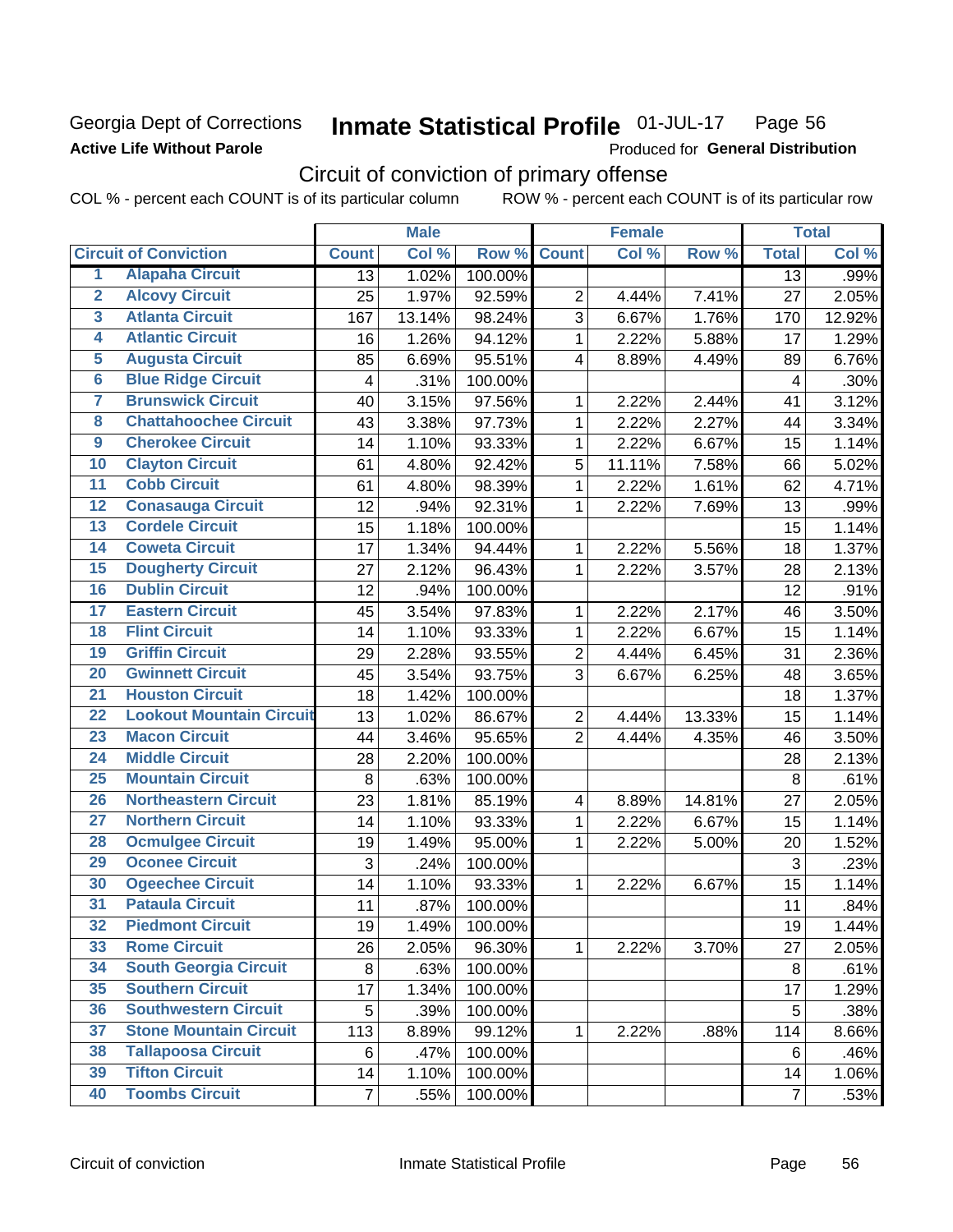## Georgia Dept of Corrections **Active Life Without Parole**

#### Inmate Statistical Profile 01-JUL-17 Page 57

Produced for General Distribution

## Circuit of conviction of primary offense

COL % - percent each COUNT is of its particular column ROW % - percent each COUNT is of its particular row

|    |                                  |       | <b>Male</b>    |         |                | <b>Female</b> |       |              | <b>Total</b>   |
|----|----------------------------------|-------|----------------|---------|----------------|---------------|-------|--------------|----------------|
|    | <b>Circuit of Conviction</b>     | Count | Col %          | Row %   | <b>Count</b>   | Col %         | Row % | <b>Total</b> | Col %          |
| 41 | <b>Waycross Circuit</b>          | 28    | 2.20%          | 100.00% |                |               |       | 28           | 2.13%          |
| 42 | <b>Western Circuit</b>           | 22    | 1.73%          | 95.65%  |                | 2.22%         | 4.35% | 23           | 1.75%          |
| 43 | <b>Rockdale Circuit</b>          | 9     | .71%           | 100.00% |                |               |       | 9            | .68%           |
| 44 | <b>Douglas Circuit</b>           | 33    | 2.60%          | 94.29%  | $\overline{2}$ | 4.44%         | 5.71% | 35           | 2.66%          |
| 45 | <b>Appalachian Circuit</b>       | 4     | .31%           | 100.00% |                |               |       | 4            | .30%           |
| 46 | <b>Enotah Circuit</b>            | 2     | .16%           | 100.00% |                |               |       | 2            | .15%           |
| 47 | <b>Bell-Forsyth J.C.</b>         | 4     | .31%           | 100.00% |                |               |       | 4            | .30%           |
| 48 | <b>Towaliga Judicial Circuit</b> | 11    | .87%           | 100.00% |                |               |       | 11           | .84%           |
| 49 | <b>Paulding Circuit</b>          | 3     | .24%           | 100.00% |                |               |       | 3            | .23%           |
|    | <b>Total Rported</b>             | 1,271 | 100%           | 96.58%  | 45             | 100%          | 3.42% | 1,316        | 100%           |
|    | <b>Not Reported</b>              |       | 5              |         |                | $\mathbf{2}$  |       |              | 7              |
|    | <b>Grand Total</b>               |       | 1,276          |         |                | 47            |       |              | 1,323          |
|    | <b>Mode (most frequent)</b>      |       | <b>Atlanta</b> |         |                | Clayton       |       |              | <b>Atlanta</b> |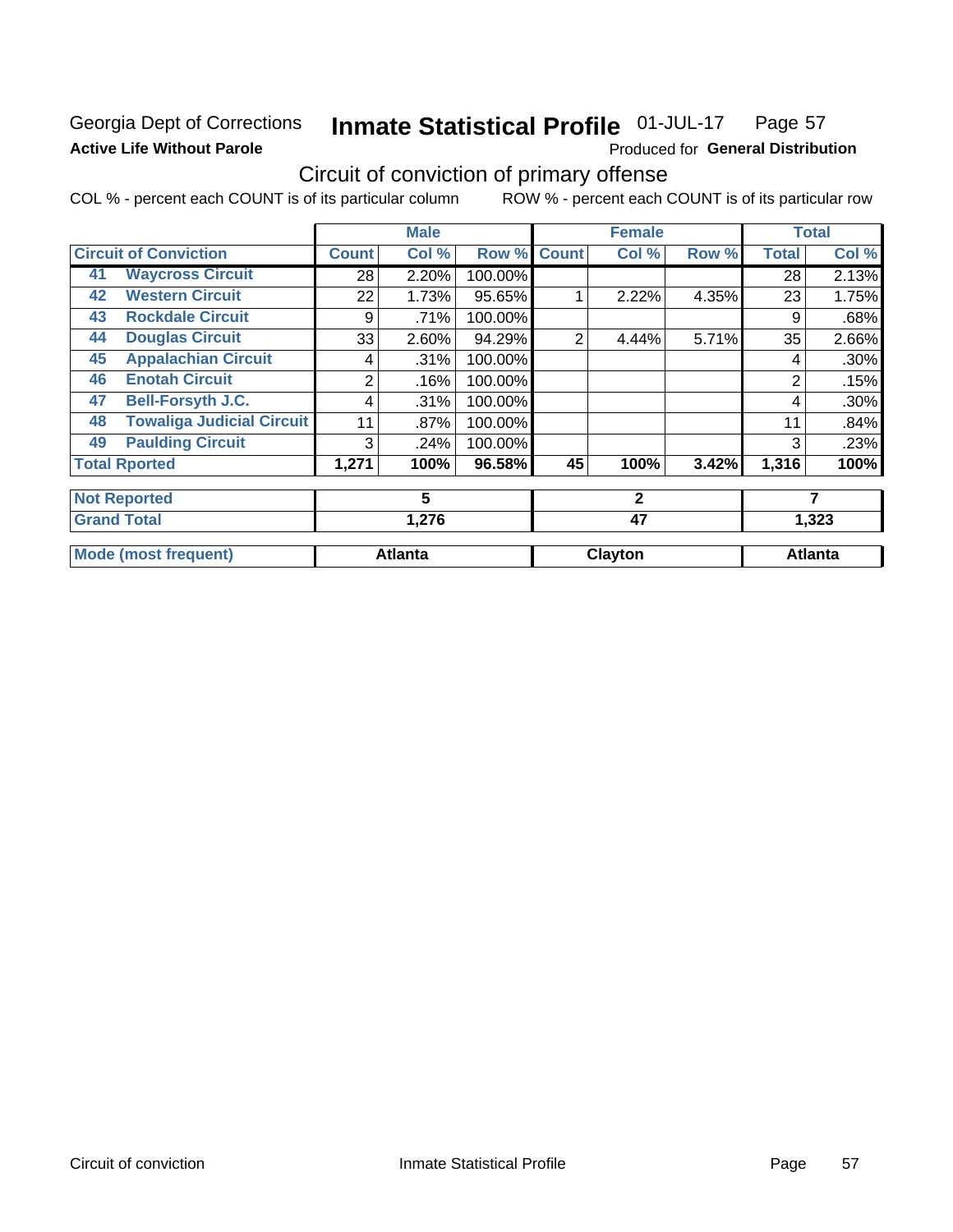### **Active Life Without Parole**

### Produced for General Distribution

## Years served (jail + prison) in this incarceration

COL % - percent each COUNT is of its particular column

|                       |              | <b>Male</b> |         |                 | <b>Female</b> |        |                 | <b>Total</b> |
|-----------------------|--------------|-------------|---------|-----------------|---------------|--------|-----------------|--------------|
| <b>Years Served</b>   | <b>Count</b> | Col %       | Row %   | <b>Count</b>    | Col %         | Row %  | <b>Total</b>    | Col %        |
| Less than one year    | 37           | 2.90%       | 100.00% |                 |               |        | $\overline{37}$ | 2.80%        |
| 1 to 1.99 years       | 66           | 5.17%       | 94.29%  | 4               | 8.51%         | 5.71%  | 70              | 5.29%        |
| 2 to 2.99 years       | 87           | 6.82%       | 92.55%  | $\overline{7}$  | 14.89%        | 7.45%  | 94              | 7.11%        |
| 3 to 3.99 years       | 95           | 7.45%       | 95.96%  | 4               | 8.51%         | 4.04%  | 99              | 7.48%        |
| 4 to 4.99 years       | 113          | 8.86%       | 93.39%  | 8               | 17.02%        | 6.61%  | 121             | 9.15%        |
| 5 to 5.99 years       | 95           | 7.45%       | 94.06%  | 6               | 12.77%        | 5.94%  | 101             | 7.63%        |
| 6 to 6.99 years       | 95           | 7.45%       | 96.94%  | 3               | 6.38%         | 3.06%  | 98              | 7.41%        |
| 7 to 7.99 years       | 53           | 4.15%       | 94.64%  | 3               | 6.38%         | 5.36%  | 56              | 4.23%        |
| 8 to 8.99 years       | 48           | 3.76%       | 97.96%  | $\mathbf 1$     | 2.13%         | 2.04%  | 49              | 3.70%        |
| 9 to 9.99 years       | 51           | 4.00%       | 98.08%  | 1               | 2.13%         | 1.92%  | 52              | 3.93%        |
| 10 to 10.99 years     | 38           | 2.98%       | 97.44%  | 1               | 2.13%         | 2.56%  | 39              | 2.95%        |
| 11 to 11.99 years     | 30           | 2.35%       | 93.75%  | $\overline{2}$  | 4.26%         | 6.25%  | 32              | 2.42%        |
| 12 to 12.99 years     | 34           | 2.66%       | 100.00% |                 |               |        | 34              | 2.57%        |
| 13 to 13.99 years     | 38           | 2.98%       | 100.00% |                 |               |        | 38              | 2.87%        |
| 14 to 14.99 years     | 34           | 2.66%       | 89.47%  | 4               | 8.51%         | 10.53% | 38              | 2.87%        |
| 15 to 15.99 years     | 40           | 3.13%       | 97.56%  | 1               | 2.13%         | 2.44%  | 41              | 3.10%        |
| 16 to 16.99 years     | 42           | 3.29%       | 100.00% |                 |               |        | 42              | 3.17%        |
| 17 to 17.99 years     | 45           | 3.53%       | 100.00% |                 |               |        | 45              | 3.40%        |
| 18 to 18.99 years     | 28           | 2.19%       | 96.55%  | 1               | 2.13%         | 3.45%  | 29              | 2.19%        |
| 19 to 19.99 years     | 42           | 3.29%       | 100.00% |                 |               |        | 42              | 3.17%        |
| 20 to 20.99 years     | 44           | 3.45%       | 97.78%  | 1               | 2.13%         | 2.22%  | 45              | 3.40%        |
| 21 to 21.99 years     | 31           | 2.43%       | 100.00% |                 |               |        | 31              | 2.34%        |
| 22 to 22.99 years     | 28           | 2.19%       | 100.00% |                 |               |        | 28              | 2.12%        |
| 23 to 23.99 years     | 17           | 1.33%       | 100.00% |                 |               |        | 17              | 1.28%        |
| 24 to 24.99 years     | 11           | 0.86%       | 100.00% |                 |               |        | 11              | 0.83%        |
| 25 to 25.99 years     | 5            | 0.39%       | 100.00% |                 |               |        | 5               | 0.38%        |
| 26 to 26.99 years     | 5            | 0.39%       | 100.00% |                 |               |        | $\overline{5}$  | 0.38%        |
| 28 to 28.99 years     | 9            | 0.71%       | 100.00% |                 |               |        | 9               | 0.68%        |
| Thirty + years        | 15           | 1.18%       | 100.00% |                 |               |        | 15              | 1.13%        |
| <b>Total Reported</b> | 1,276        | 100%        | 96.45%  | $\overline{47}$ | 100%          | 3.55%  | 1,323           | 100%         |

| _____ | $\sim$ | ົາງາ<br>د∡د, ו<br>- - |
|-------|--------|-----------------------|

| Mean<br>(average)    | 10.27           | 6.6             | 10.14           |
|----------------------|-----------------|-----------------|-----------------|
| Median (middle)      | 7.95            | 5.05            | 7.73            |
| Mode (most frequent) | 5 to 5.99 years | 4 to 4.99 years | 5 to 5.99 years |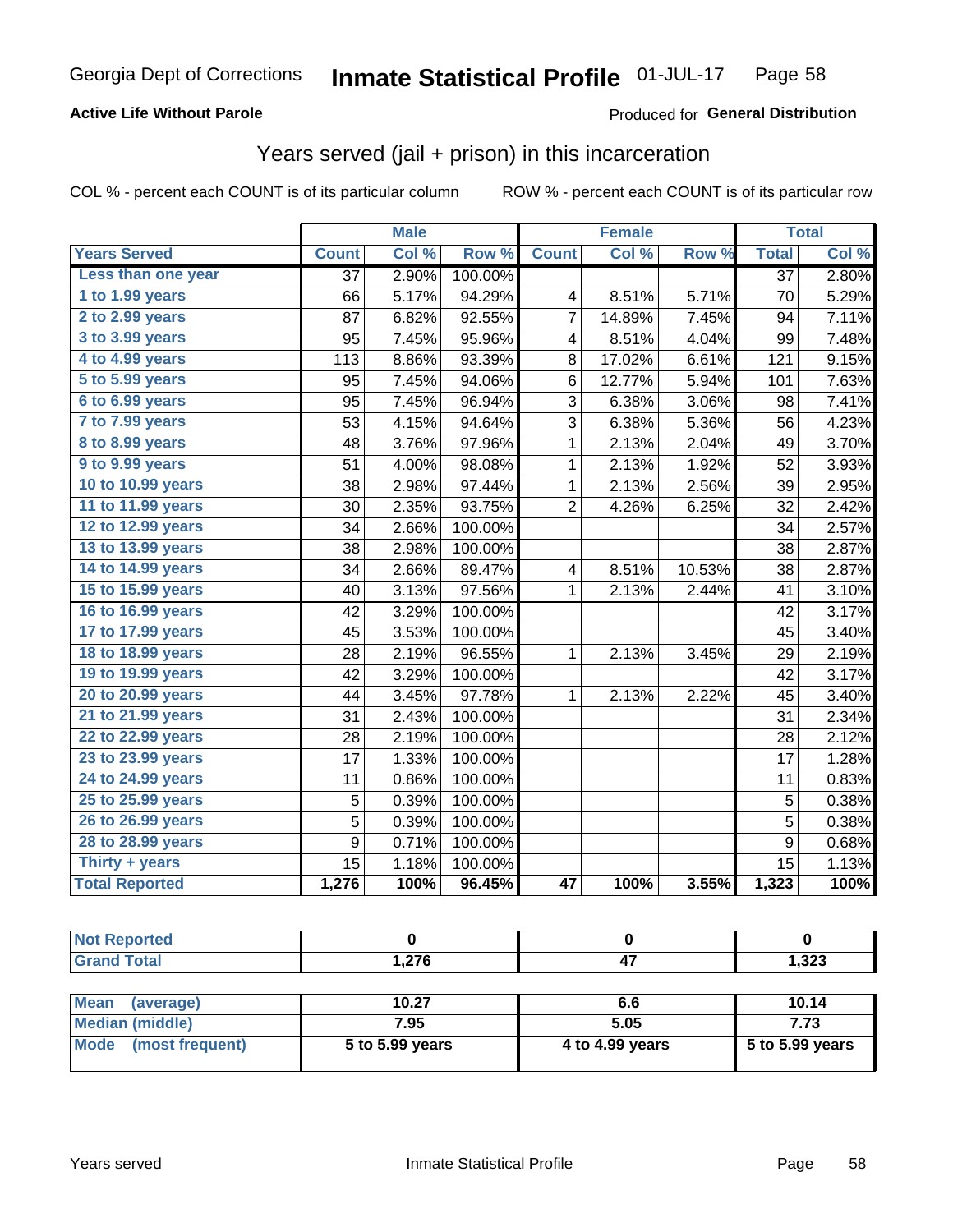#### Inmate Statistical Profile 01-JUL-17 Page 59

### **Active Life Without Parole**

Produced for General Distribution

## Results of most recent HIV tests

COL % - percent each COUNT is of its particular column

|                         | <b>Male</b>  |        |        | <b>Female</b> |        |          | Total       |          |
|-------------------------|--------------|--------|--------|---------------|--------|----------|-------------|----------|
| <b>HIV Test Results</b> | <b>Count</b> | Col%   | Row %I | <b>Count</b>  | Col %  | Row %    | $\tau$ otal | Col %    |
| <b>Positive</b>         | 10           | 0.81%  | 90.91% |               | 2.27%  | $9.09\%$ | 11          | $0.86\%$ |
| <b>Negative</b>         | .222         | 99.19% | 96.60% | 43            | 97.73% | $3.40\%$ | .265        | 99.14%   |
| <b>Total Reported</b>   | .232         | 100%   | 96.55% | 44            | 100%   | 3.45%    | 1,276       | 100%     |

| <b>Not Reported</b> | 44   | - 1  |
|---------------------|------|------|
| <b>Fotal</b>        | .276 | ,323 |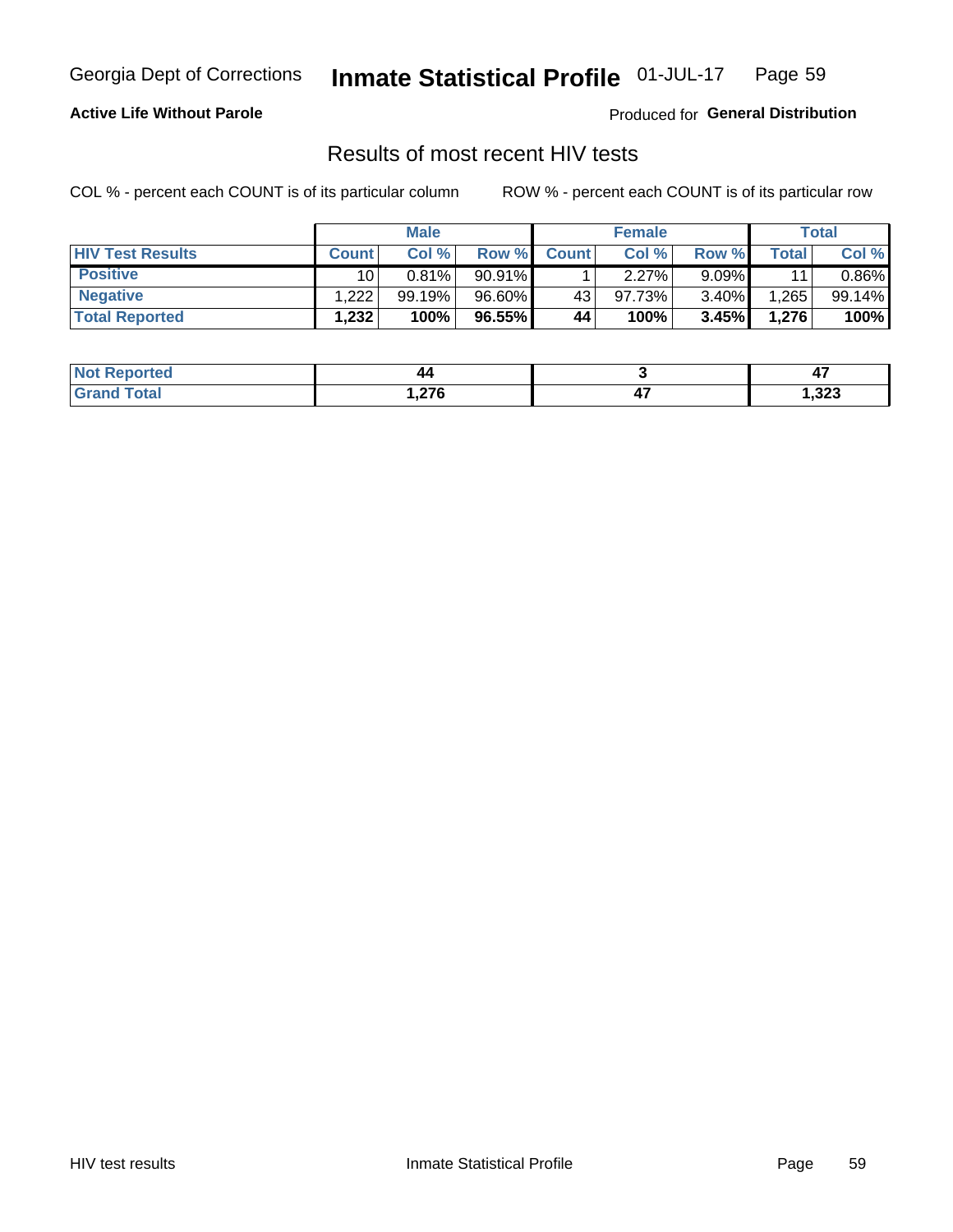## Georgia Dept of Corrections **Inmate Statistical Profile** 01-JUL-17 Page 60

### **Active Life Without Parole**

Produced for **General Distribution**

### Results of most recent tuberculosis test

COL % - percent each COUNT is of its particular column ROW % - percent each COUNT is of its particular row

|                                  | <b>Male</b>  |        |        |              | <b>Female</b> | Total    |              |        |
|----------------------------------|--------------|--------|--------|--------------|---------------|----------|--------------|--------|
| <b>Tuberculosis Test Results</b> | <b>Count</b> | Col%   | Row %I | <b>Count</b> | Col %         | Row %I   | <b>Total</b> | Col %  |
| <b>Positive on current test</b>  | 268          | 21.24% | 98.89% |              | 6.82%         | $1.11\%$ | 271          | 20.75% |
| <b>Negative</b>                  | 994          | 78.76% | 96.04% | 41           | $93.18\%$     | 3.96%    | 1,035        | 79.25% |
| <b>Total Reported</b>            | .262         | 100%   | 96.63% | 44           | 100%          | 3.37%    | 1,306        | 100%   |

| <b>Not Reported</b>              |      | . .   |
|----------------------------------|------|-------|
| <b>Fotal</b><br>Gra <sup>r</sup> | ,276 | 1,323 |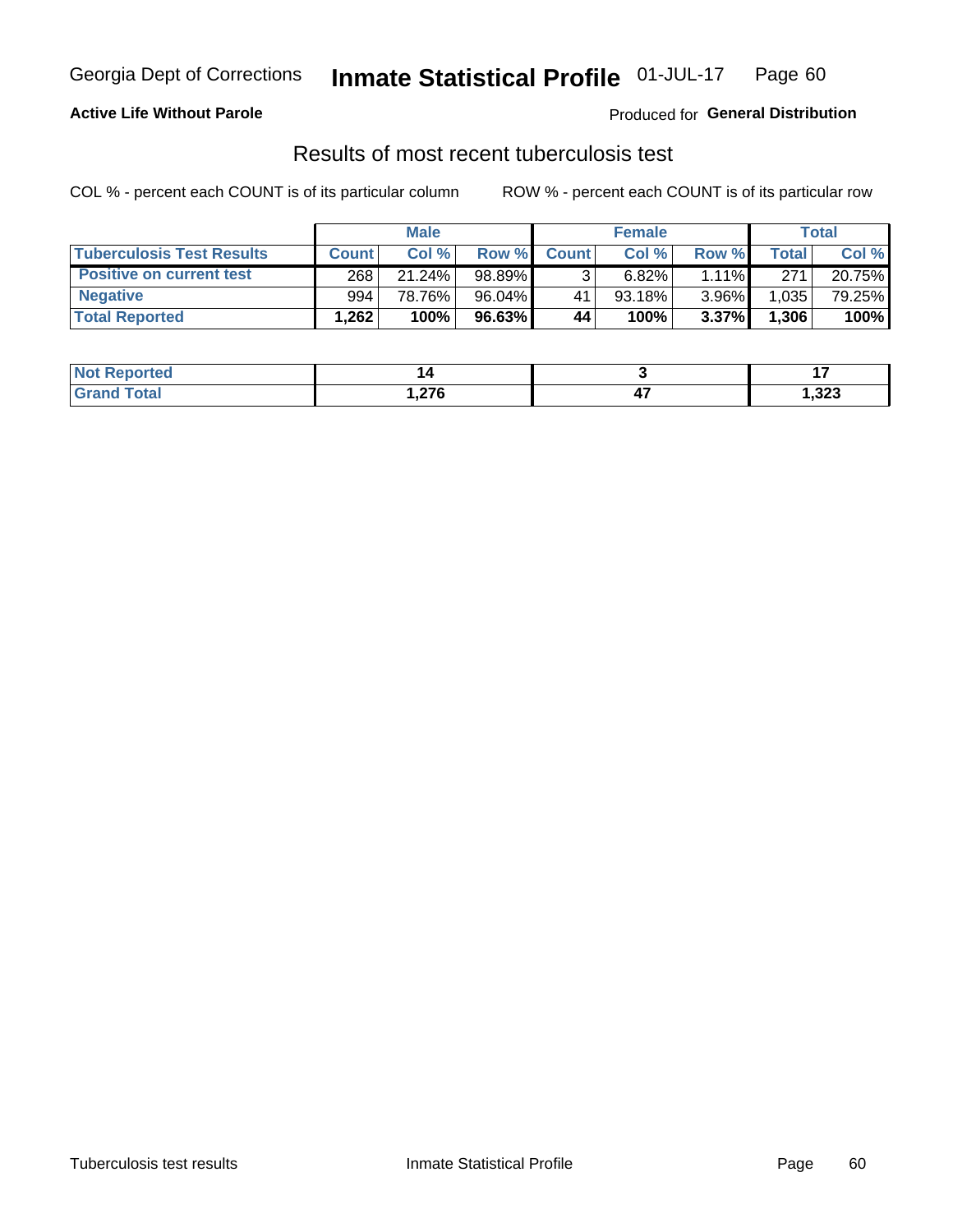## Georgia Dept of Corrections **Inmate Statistical Profile** 01-JUL-17 Page 61

### **Active Life Without Parole**

Produced for **General Distribution**

### Results of most recent syphilis test

COL % - percent each COUNT is of its particular column ROW % - percent each COUNT is of its particular row

|                                 | <b>Male</b>  |           |           | <b>Female</b>   |           |          | Total |        |
|---------------------------------|--------------|-----------|-----------|-----------------|-----------|----------|-------|--------|
| <b>Syphilis Test Results</b>    | <b>Count</b> | Col%      | Row %I    | <b>Count</b>    | Col %     | Row %    | Total | Col %  |
| <b>Positive on current test</b> |              | 2.77%     | $94.44\%$ |                 | 9.09%     | $5.56\%$ | 18    | 2.88%  |
| <b>Negative</b>                 | 596          | $97.23\%$ | 98.35%    | 10 <sub>1</sub> | $90.91\%$ | 1.65%    | 606   | 97.12% |
| <b>Total Reported</b>           | 613          | 100%      | $98.24\%$ | 11              | 100%      | 1.76%    | 624   | 100%   |

| <b>Not Reported</b> | 663    | 36 | 699   |
|---------------------|--------|----|-------|
| <b>Grand Total</b>  | 276, ا | −. | 1,323 |